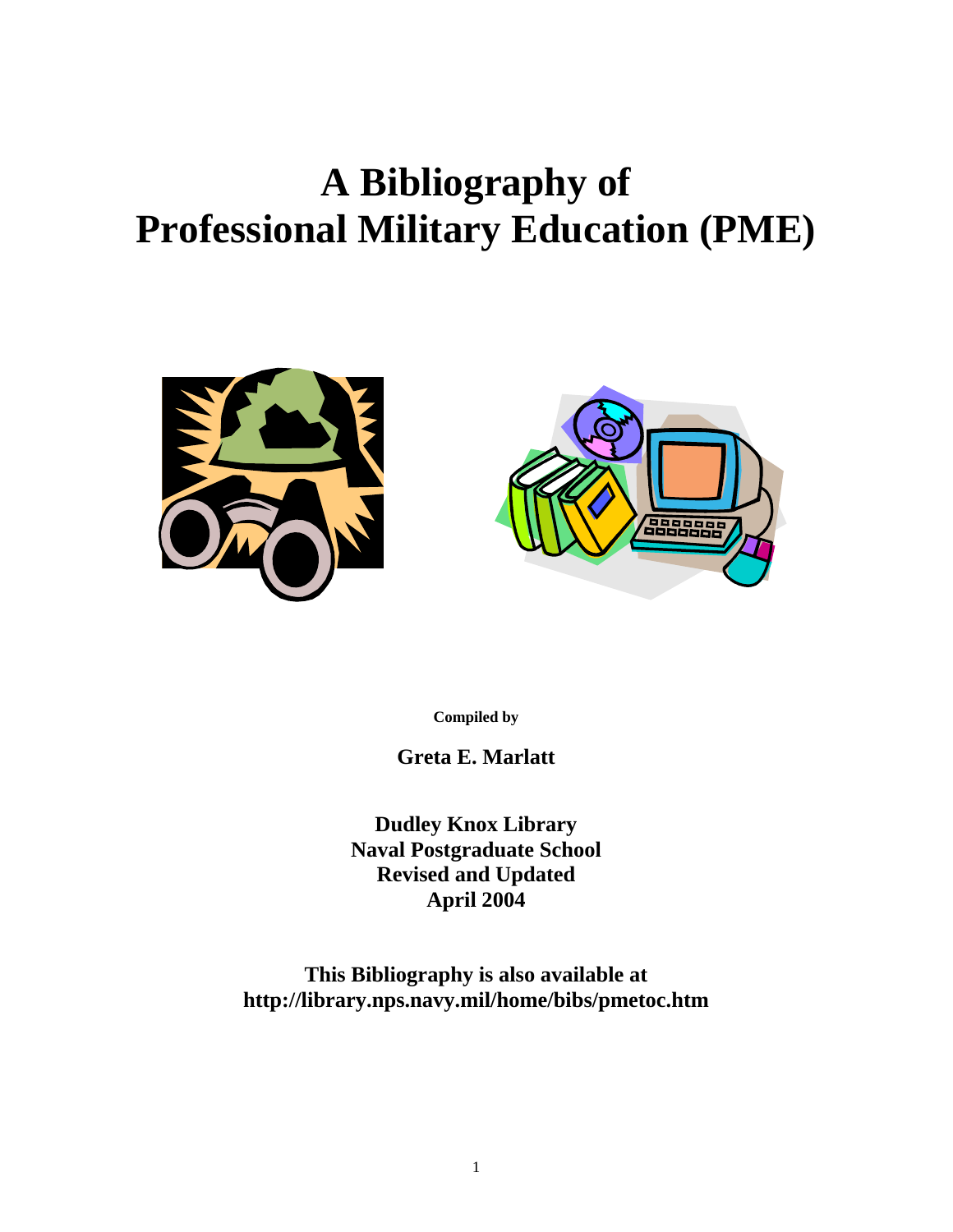## **BOOKS**

Ahern, Donald. and Robert Shenk (eds.). **Literature in the Education of the Military Professional**. [Colorado Springs] CO: Dept. of English, U.S. Air Force Academy, 1982. 107p.

Contents: Foreword/James Bond Stockdale -- Humanities at the Hanoi Hilton / Alfred Kern -- The classics, the military, and the missing modern element / Robert Shenk -- How about a Department of Buggy Whips, Slide Rules, and Literature?/Jim Gaston – American literature studies for the military officer / Perry Luckett -- Notes on literature, science, and the imagination/Robert Stephens Staley -- A defense of literature in the education of defense leaders / Larry Thacker -- Literature and combat/William McCarron -- What literature can teach us about leadership/James A. Grimshaw, Jr. -- Belles lettres valuable case studies for educating the military professional/Joseph F. Tuso.

#### **DKL U408.3 .L47 1982 GENERAL**

Bayne, M.C. **Professional Military Education, A Precious National Asset: Do We Use It Well?** Washington, DC: National Defense University, 1976. 54p.

Boasso, Herbert J., Jr. **Intelligence Support to Operations: The Role of Professional Military Education**. Maxwell Air Force Base, AL: Air University Press, 1988. 50p.

Cheney, Richard B. and Bill Taylor. **Professional Military Education: An Asset For Peace and Progress**. A report of the CSIS Study Group on Professional Military Education. Washington, DC: The Center for Strategic & International Studies, c1997. 64p. **DKL U408 .P76 1997 GENERAL** 

Crawford, Harvey J. et al. **CADRE Officer Professional Military Education Study**. Maxwell Air Force Base AL: Airpower Research Institute, Center for Aerospace Doctrine, Research, and Education, June 1988.

Davis, Richard L. and Frank P. Donnini. **Professional Military Education For Air Force Officers: Comments and Criticisms**. Maxwell Air Force Base, AL: Air University Press, 1991. 121p. **DKL UG 638 .P76 1991 GENERAL**

Downes, Cathy. **Senior Officer Professional Development in the Australian Defence Force: Constant Study to Prepare**. Strategic and Defence Studies Centre, Research School of Pacific Studies, Australia National University, 1989. 154p.

Franke, Volke. **Preparing For Peace: Military Identity, Value Orientations and Professional Military Education**. Westport, CT: Praeger, 1999. 195p.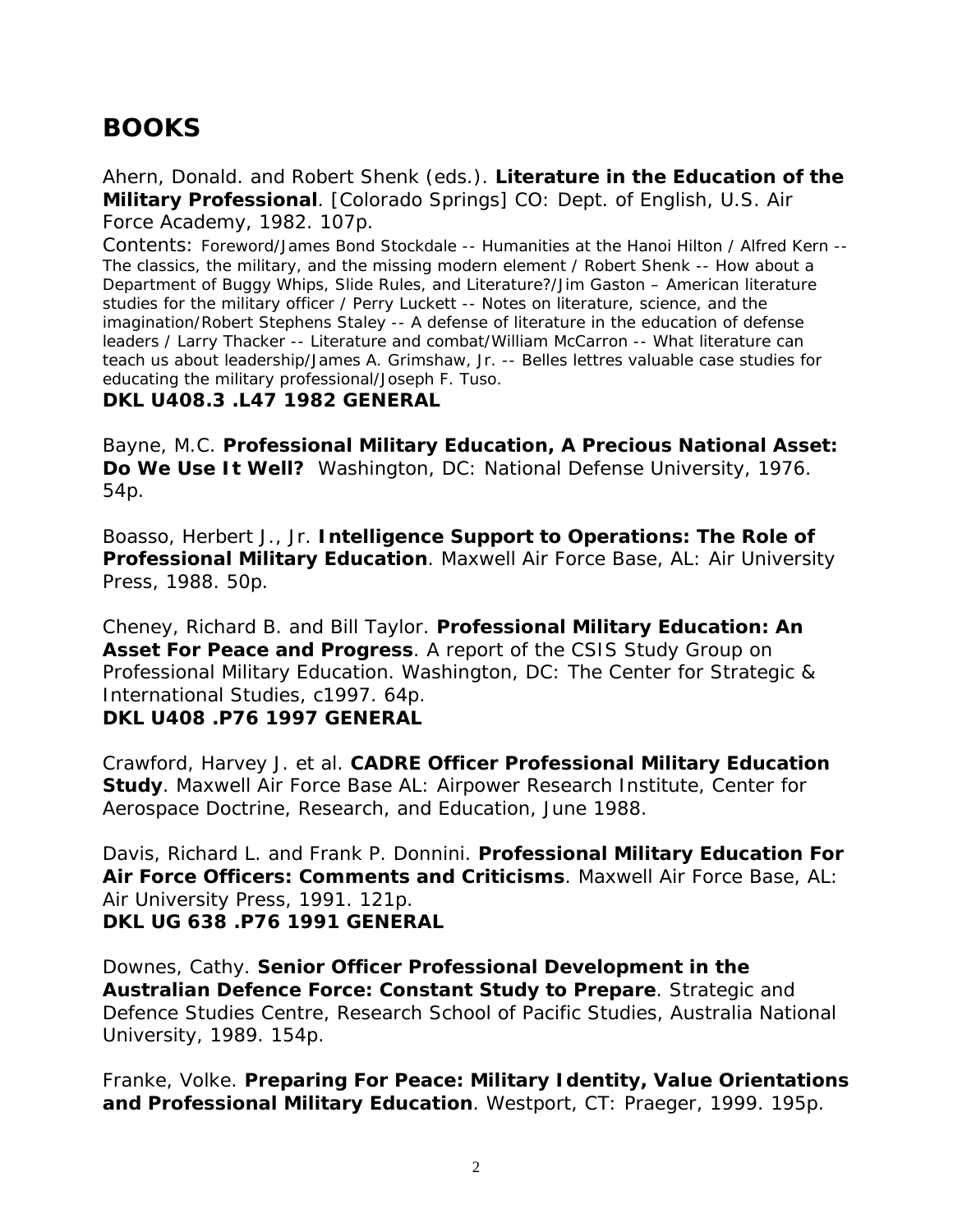Hahn, Robert F., II. **Politics For Warriors: The Political Education of Professional Military Officers.** Cambridge, MA: John M. Olin Institute, 1997. 67p.

**DKL UA23 .H336 1997 GENERAL**

**Independent Study of Joint Officer Management and Joint Professional Military Education**. McLean, VA: Booz, Allen & Hamilton, 2003.

Johnson, David. E. **Preparing Potential Senior Army Leaders For the Future: An Assessment of Leader Development Efforts in the Post-Cold War Era.** Santa Monica, CA: Rand, 2002. 40p. <http://www.rand.org/publications/IP/IP224/> **UB210 .J657 2002 GENERAL**

**Joint Staff Officer's Guide 1991**. AFSC-PUB-1. Norfolk, VA: National Defense University, Joint Forces Staff College, 1991. 413p. <http://handle.dtic.mil/100.2/ADA338032>

**Joint Staff Officer's Guide 1993**. AFSC-PUB-1. Norfolk, VA: National Defense University, Joint Forces Staff College, 1993. 413p. **DKL D 5.408/2:993 FEDDOCS** 

**Joint Staff Officer's Guide 1997**. AFSC-PUB-1. Norfolk, VA: National Defense University, Joint Forces Staff College, 1997. 413p. http://www.fas.org/man/dod-101/dod/docs/pub1\_97/ **DKL D 5.408/2:997 FEDDOCS** 

**Joint Staff Officer's Guide 2000**. JFSC-PUB-1. Norfolk, VA: National Defense University, Joint Forces Staff College, 2000. 456p. <http://handle.dtic.mil/100.2/ADA403118> **DKL D 5.408/2:2000 FEDDOCS** 

Joint Warfighting Center. **Doctrinal Implications of Operational Net Assessment (ONA).** Joint Doctrine Series. Pamphlet 4. 24 February 2004. 38p.

[http://www.dtic.mil/doctrine/education/jwfc\\_pam4.pdf](http://www.dtic.mil/doctrine/education/jwfc_pam4.pdf)

Kennedy, Gregory C. and Keith Neilson, (eds.). **Military Education: Past, Present, and Future**. Westport, CT.: Praeger. 2002. 239p.

Nenninger, Timothy K. **The Leavenworth Schools and the Old Army: Education, Professionalism, and the Officer Corps of the United States**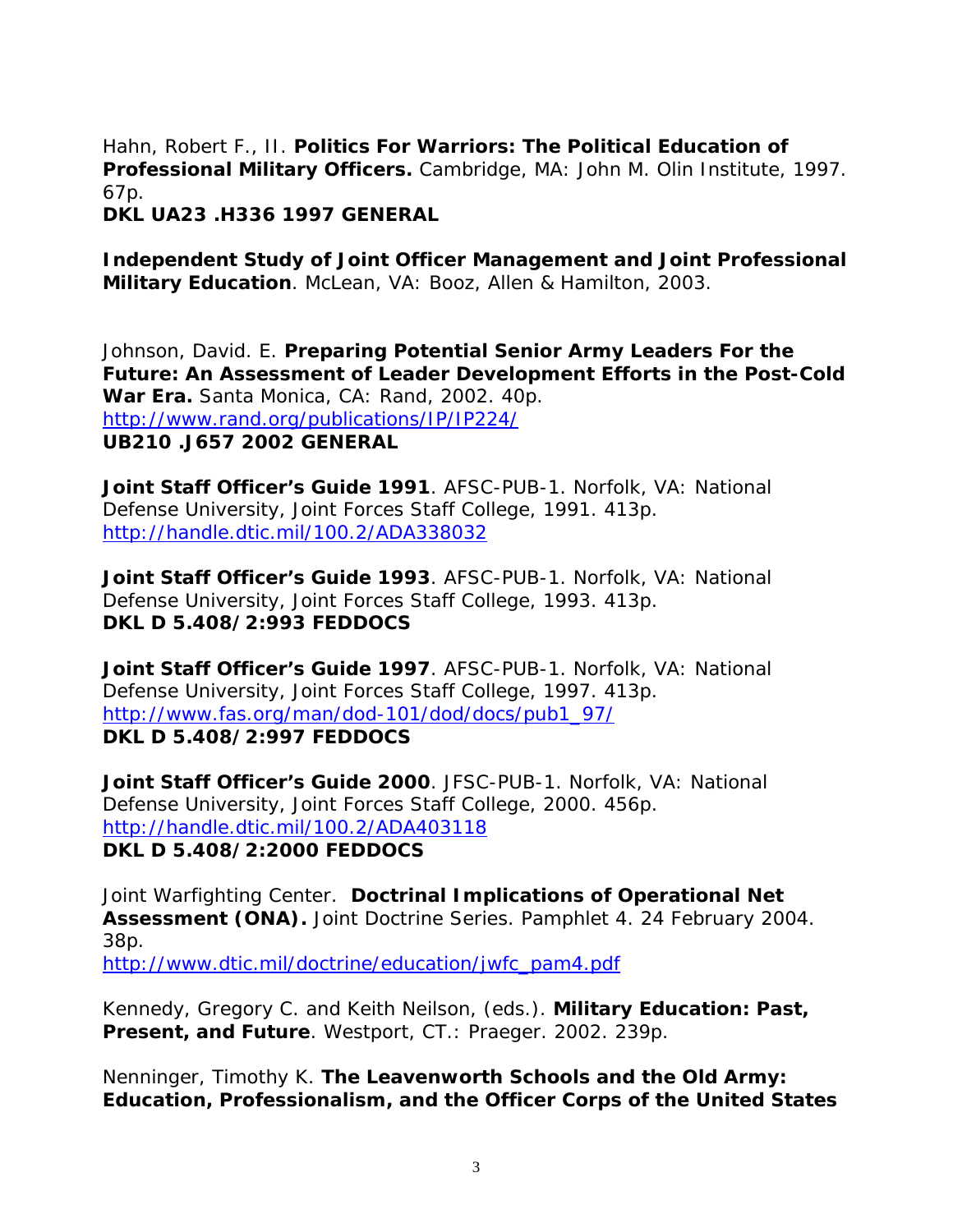**Army, 1881-1918**. Westport, CT: Greenwood Press, c1978. 173p. **DKL U415 .N45 GENERAL**

Palatas, Michael D. (ed.). **Proceedings of the Naval Postgraduate School and Office of Naval Research Conference on Military Education For the 21st Century Warrior.** Monterey, CA: Naval Postgraduate School, 1998. **<http://web.nps.navy.mil/FutureWarrior/proceedings.html> DKL U 408 .P77 1998 GENERAL** 

Pickett, Dayton S. , David A. Smith and Elizabeth B. Dial. **Joint Professional Military Education For Reserve Component Officers: A Review of the Need For JPME For RC Officers Assigned to Joint Organizations.** McLean, VA: Logistics Management Institute, 1998. **DKL U 168 .L642 P53 1998 GENERAL** 

Preston, Richard Arthur. **Perspectives in the History of Military Education and Professionalism**. Colorado Springs, CO: United States Air Force Academy, 1980. 39p. **DKL U405 .P93 GENERAL** 

Science Applications International Corporation. **Conference Report: Professional Military Education and the Emerging Revolution in Military Affairs, 22-23 May 1995, National Defense University**. Rockville, MD: SAIC, 1995.

Simons, William E., (ed.). **Professional Military Education in the United States: A Historical Dictionary**. Westport, CT: Greenwood Press, 2000. 391p.

**DKL U 408 .P78 2000 REFERENCE** 

Smith, James M. **Educating International Security Practitioners: Preparing to Face the Demands of the 21st Century International Security Environment.** Carlisle PA: Strategic Studies Institute, Army War College, 2001. 56p.

**http://www.carlisle.army.mil/ssi/pubs/2001/educatng/educatng.pdf DKL JZ 5588 .E38 2001 GENERAL**

Stacey, Nevzer. **Military Cutbacks and the Expanding Role of Education**. Washington, DC: Office of Research, Office of Educational Research and Improvement, U.S. Dept. of Education, 1992. 212p. **DKL HC110.D4 M476 1992 GENERAL**

Thirtle, Michael R. "The Role of Education in the Military Promotion Process" IN **Educational Benefits and Officer-Commissioning Opportunities**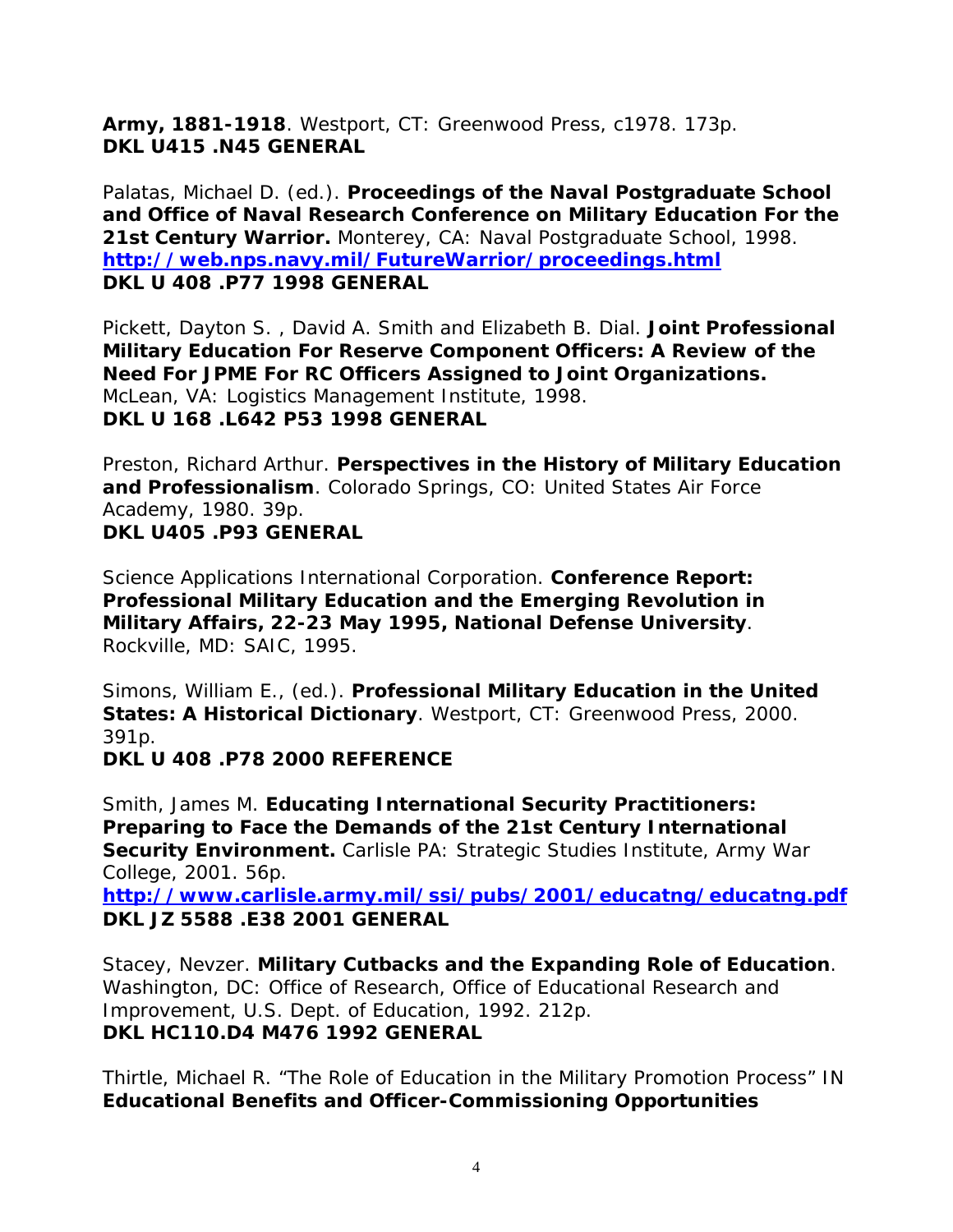**Available to U.S. Military Servicemembers**. Santa Monica, CA: Rand Corporation, 2001. p. 60-69. <http://www.rand.org/publications/MR/MR981/>

United States Assistant Secretary for Defense, Special Operations and Low Intensity Conflict. **Special Operations and Low Intensity Conflict in Department of Defense Professional Military Education**. Prepared by Policy Planning Office of the Assistant Secretary of Defense for Special Operations/Low Intensity Conflict. Washington, DC: Department of Defense, 1994. 22p.

United States. Chairman of the Joint Chiefs of Staff. **Military Education Policy Document**. Washington, DC: JCS, 1993. "CM-1618-93."

United States. Chairman of the Joint Chiefs of Staff. **Officer Professional Military Education Policy (OPMEP)**. 1 March 1996. Washington, DC: JCS, 1996. "CJCSI 1800.01"

United States. Chairman of the Joint Chiefs of Staff. **Officer Professional Military Education Policy (OPMEP)**. 1 December 2000. Washington, DC: JCS, 2000. "CJCSI 1800.01A" http://www.dtic.mil/cjcs\_directives/cdata/unlimit/1800\_01.pdf

United States. Congress. House. Committee on Armed Services. Military Forces and Personnel Subcommittee. **Professional Military Education at the Armed Forces Staff College**: hearing before the Military Forces and Personnel Subcommittee of the Committee on Armed Services, House of Representatives, One Hundred Third Congress, first session, hearing held April 23, 1993.

Washington, DC: U.S. G.P.O.,1994. 92p **[CIS 94-H201-10] DKL Y 4.AR 5/2 A:993-94/23 FEDDOCS**

United States. Congress. House. Committee on Armed Services. Military Forces and Personnel Subcommittee. **Service and Joint Training: Lessons Learned From Recent Conflicts**: hearing before the Military Forces and Personnel Subcommittee of the Committee on Armed Services, House of Representatives, One Hundred Third Congress, second session, hearing held March 10, 1994. Washington, DC: U.S. G.P.O., 1994. 57p. **[CIS 94-H201- 24]** 

### **DKL Y 4.AR 5/2 A:993-94/43 FEDDOCS**

United States. Congress. House. Committee on Armed Services. Panel on Military Education. **Advanced Military Studies Programs at the Command and Staff Colleges**: Hearings before the Panel on Military Education of the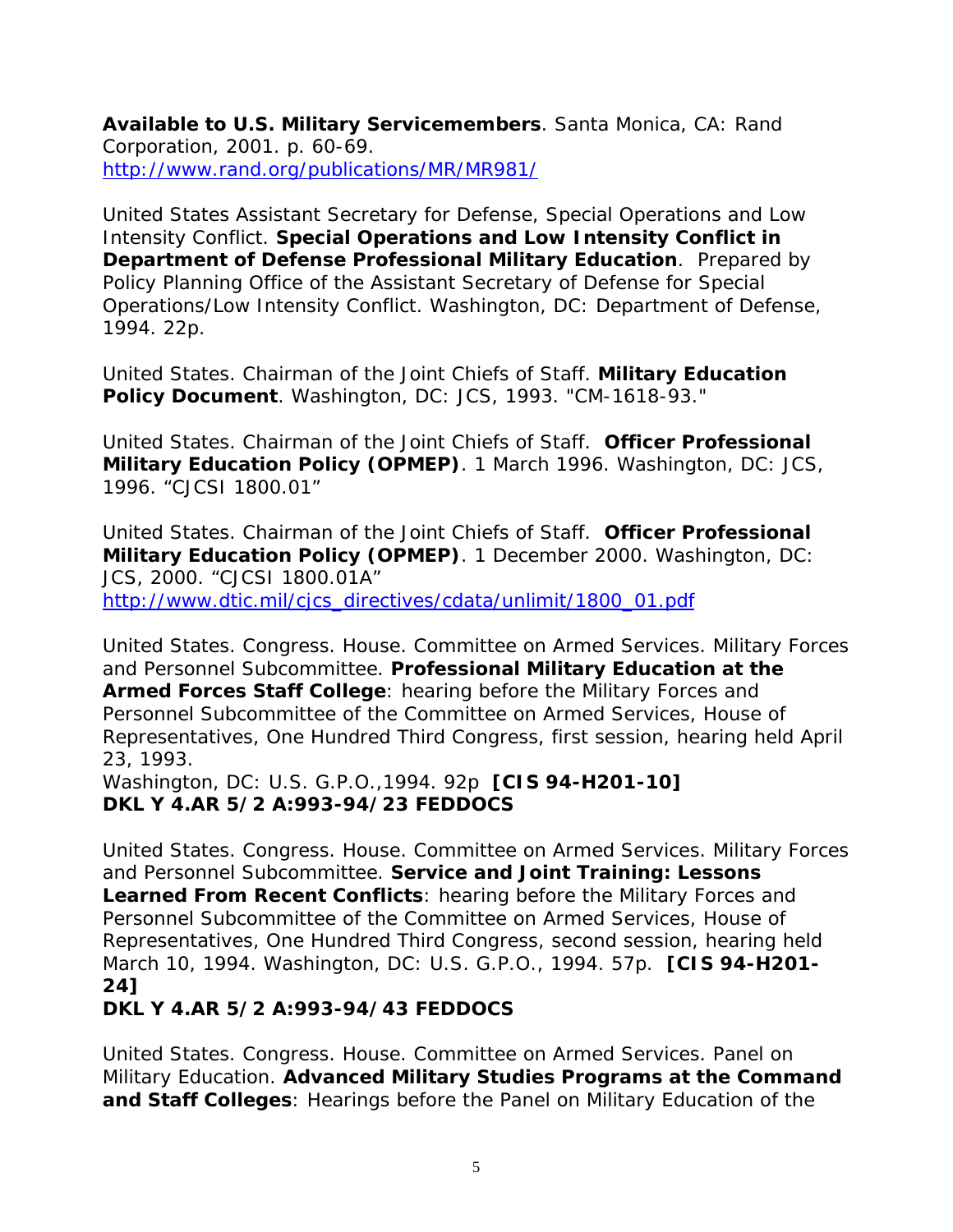Committee on Armed Services, House of Representatives, One Hundred Second Congress, second session: hearings held May 12, and July 23, 1992. Washington, DC: U.S. G.P.O., 1992. 38p. **[CIS 93-H201-25] DKL Y 4.AR 5/2 A:991-92/80 FEDDOCS** 

United States. Congress. House. Committee on Armed Services. Panel on Military Education. **Executive Summary**. Committee Print. Washington, DC: U.S. G.P.O., 1989. 10p **[CIS 88-H202-16]** 

United States. Congress. House. Committee on Armed Services. Panel on Military Education. **Oversight Hearings**: Hearings before the Panel on Military Education of the Committee on Armed Services, House of Representatives, One Hundred First Congress, first and second sessions: hearings held August 2, 1989, April 5, May 17, June 6, September 6, 20, and 26, 1990. Washington, DC: U.S. G.P.O., 1991. 296p. [see pages 245-272, A Review of the JCS Military **Education Policy Document] [CIS 91-H201-20] DKL Y 4.AR 5/2 A:989-90/81 FEDDOCS** 

United States. Congress. House. Committee on Armed Services. Panel on Military Education. **Professional Military Education**: hearings before the Military Education Panel of the Committee on Armed Services, House of Representatives, One Hundred Second Congress, first session : hearings held February 5, April 17, 24, September 18, November 1, 5, and December 16, 1991. Washington, DC: U.S. G.P.O., 1992. 316p. **[CIS 92-H201-40] DKL Y 4.AR 5/2 A:991-92/56 FEDDOCS**

United States. Congress. House. Committee on Armed Services. Panel on Military Education. **Professional Military Education**: hearings before the Panel on Military Education of the Committee on Armed Services, House of Representatives, One Hundredth Congress, first and second sessions. Washington, DC: U.S. G.P.O., 1990. 1464p. (inserts include the Dougherty Report – Sr. Military Schools Review Board, pp. 10-57) **[CIS 90-H201-10] DKL Y 4.AR 5/2 A:987-88/125 FEDDOCS** 

United States. Congress. House. Committee on Armed Services. Panel on Military Education. **Report of the Panel on Military Education of the One Hundredth Congress**. Committee print. One Hundred First Congress. Washington, DC: U.S. G.P.O., 1989. 206p. (also known as the Skelton Report) **[CIS 89-H205-5] http://www.ndu.edu/library/epubs/skelton.pdf http://www.ndu.edu/library/epubs/skelton-pt1.pdf http://www.ndu.edu/library/epubs/skelton-pt2.pdf http://www.ndu.edu/library/epubs/skelton-pt3.pdf**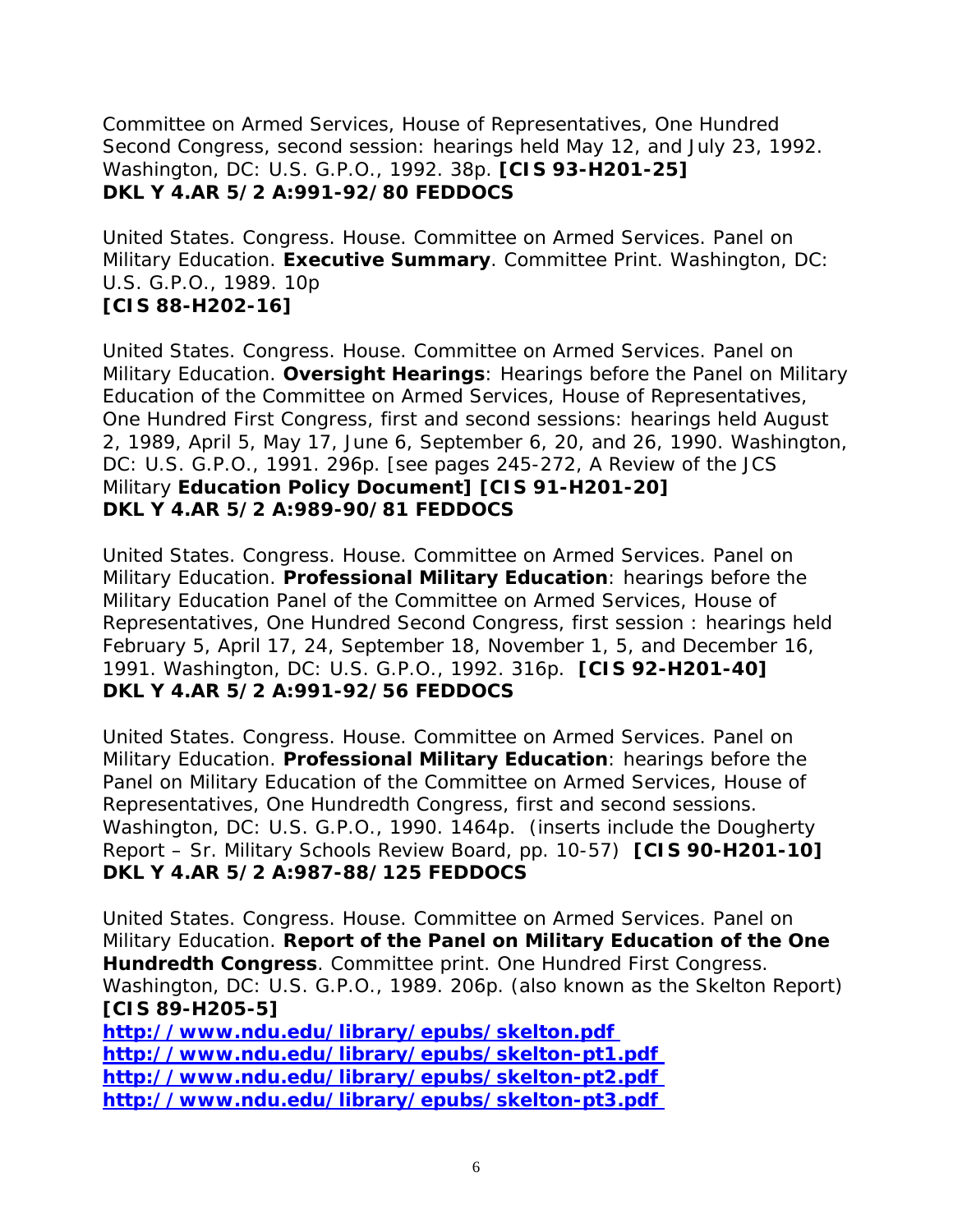United States. Dept. of Defense. Office of the Inspector General. **Joint Professional Military Education Phase**. Arlington, VA: Inspector General, Dept. of Defense, 1993.

**DKL D 1.1/9-3:93-INS-09 FEDDOCS** 

United States. Dept. of Defense. Office of the Inspector General. **Joint Professional Military Education Phase II**. Arlington, VA: Inspector General, Dept. of Defense, 1998. <http://www.dodig.osd.mil/audit/reports/fy98/98-156.pdf> **DKL D 1.1/9-2:98-156 FEDDOCS** 

U.S. Institute of Higher Defense Studies. **Capstone, Syllabus, General and Flag Officer Professional Military Education Courses, Joint and Combined Studies**. Washington, DC: National Defense University, 1985. 64p.

United States. Joint Chiefs of Staff. **A Strategic Vision for the Professional Military Education of Officers in the Twenty-First Century**. Washington, DC: JCS, 1995.

United States. Marine Corps. **Marine Corps Professional Military Education/Training Awards Program**. Washington, DC: Dept. of the Navy, Headquarters, Marine Corps, 1992. MCO 1650.31A

Van Creveld, Martin L. **The Training of Officers: From Military Professionalism to Irrelevance**. New York, NY: Free Press: Collier Macmillan, c1990. 134 p. **DKL U408.3 .V36 1990 GENERAL** 

Winkler, John D. and Paul Steinberg. **Restructuring Military Education and Training: Lessons From Rand Research**. Santa Monica, CA: Rand, 1997. 84 p.

**DKL U408.3 .W564 1997 GENERAL**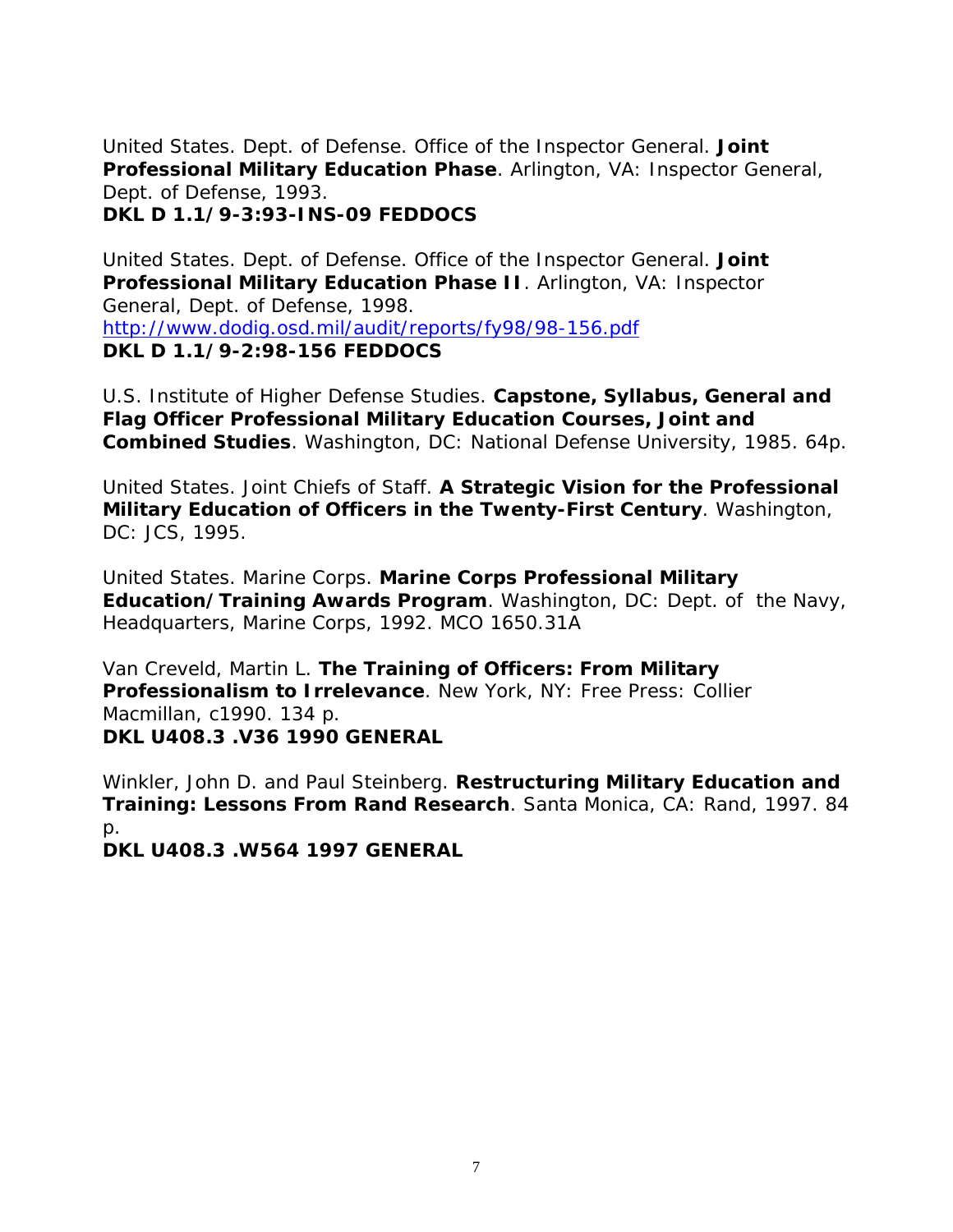## **PERIODICALS**

Adams, Stephen F. "Update on the Department of Defense Professional Military Comptroller School." **Armed Forces Comptroller**, Fall/Winter 1991-1992, v. 36, no. 4, p. 25-26.

Allen, John R. "Professional Reading at the Basic School: A First Step on the Road to Military Understanding." **Marine Corps Gazette**, April 1992, v. 76, no. 4, p. 46-49.

Auger, John. "Learning From Our Friends." **DISAM Journal of International Security Assistance Management**, Winter 1997/1998, v. 20, no. 2, p. 121- 123.

Baldwin, J.A. "Educating tomorrow's Leaders Today." **Defense 92**, July/August 1992, p. 56-63.

Baskin, Richard R. and Dean L. Schnedier, "Learning as a Weapon System," **Air & Space Journal**, Summer 2003, v. 17, no. 2, p. 97-104. [http://www.airpower.maxwell.af.mil/airchronicles/apj/apj03/sum03/baskin.ht](http://www.airpower.maxwell.af.mil/airchronicles/apj/apj03/sum03/baskin.html) [ml](http://www.airpower.maxwell.af.mil/airchronicles/apj/apj03/sum03/baskin.html) 

Bell, John M. "Professional Military Education: Tasks, Topics, Needs." **Armed Forces and Society**, Spring 1986, v. 12, p. 419-430.

Bergmeister, Francis X. "Officer PME (Professional Military Education): A Beer Diet for Champagne Taste." **Marine Corps Gazette**, April 1992, v. 76, no. 4, p. 38-41.

Bittner, Donald F. "Foreign Military Officer Training in Reverse: U.S. Marine Corps Officers in the French Professional Military Education System in the Interwar Years." **Journal of Military History**, July 1993, v. 57, no. 3, p. 481- 510.

Blaney, Janie C. "Seeing the 'Big Picture.'" [Professional Military Education Opportunities for Air Force Reservists]. **Citizen Airman**, April 1992, v. 44, no. 2, p. 8-10.

Bogdanos, Matthew F. "The Pursuit of Excellence." **Marine Corps Gazette**, August 2001, v. 85, no. 8, p. 15-17.

Bone, Margaret. "The Capstone Course: An Elite Program for an Elite Group." **Marine Corps Gazette**, July 1994, v. 78, no. 7, p. 53-54.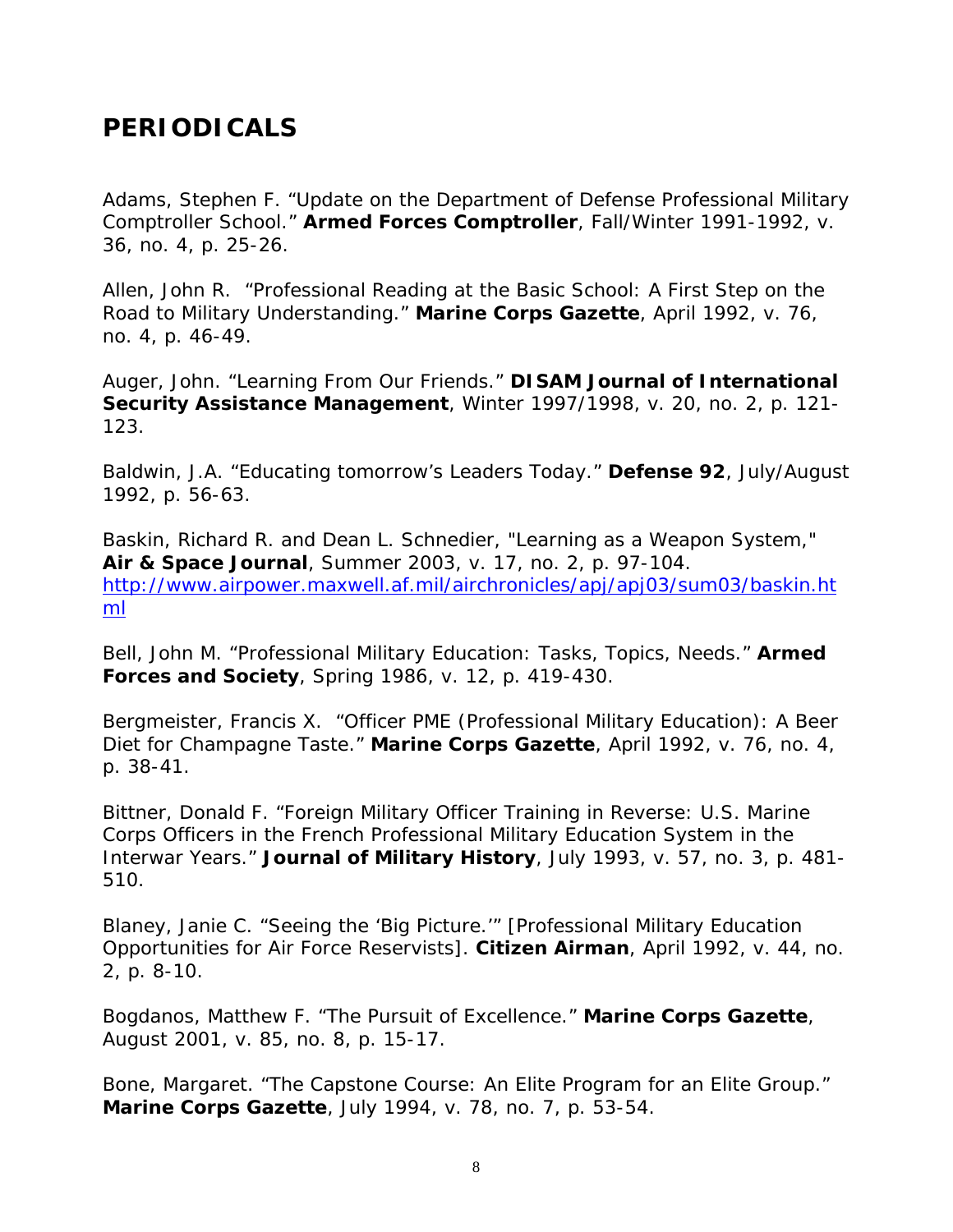Bragg, Matthew P. and E. Peter Wittkoff. "Air Force Money For Marine Graduate Education." **Marine Corps Gazette**, November 2000, v. 84, no. 11, p. 55-56.

Broughton, Allen D. "Linking Mentoring With Professional Military Education." **Marine Corps Gazette**, February 1999, v. 83, no. 2, p. 41-42.

Browning, Darrell A. "The New College of Continuing Education." **Marine Corps Gazette**, October 1997, v. 81, no. 10, p. 49-50.

Burns, Mike. "Officer Skills: From Technical and Tactical to a Sense of Humor." **Special Warfare**, July 1994, v. 7, no. 3, p. 43-45.

Burridge, Brian. "Post-Modern Military Education: Are We Meeting the Challenge?" **Defence Studies**, Spring 2001, v. 1, no. 1, p. xi-xvii.

Cavitt, David W. and Melvin R. Hunt. "Captains Professional Military Education: New Technology for the New Millennium." **Field Artillery**, November/December 1999, p. 11-13.

Chilcoat, Richard A. "The Revolution in Military Education." **Joint Force Quarterly**, Summer 1999, no. 22, p. 59-63. [http://www.dtic.mil/doctrine/jel/jfq\\_pubs/1122.pdf](http://www.dtic.mil/doctrine/jel/jfq_pubs/1122.pdf) 

Chilcoat, Richard A. and Roderick R. Magee, II. "The Revolution in Military Education." **Joint Force Quarterly**, Summer 1996, no. 12, p. 74-80. [http://www.dtic.mil/doctrine/jel/jfq\\_pubs/1412.pdf](http://www.dtic.mil/doctrine/jel/jfq_pubs/1412.pdf) 

Conry, Kevin A. and Chad L.C. Grabow. "Professional Military Education: What Are You Waiting for Major?" **Marine Corps Gazette**, August 1996, v. 80, no. 8, p. 39-42.

Crowe, William J., Jr. "Senior Officer Education, Today and Tomorrow." **Parameters**, Spring 1987, v. 17, no. 1, p. 2-9.

D'Agostino, Janet. "PME (Professional Military Education) Rules Set for New Chiefs, MSgts." **Air Force Times**, May 25, 1992, v. 52, no. 42, p. 10.

Dana, Michael G. "The Keys: Education and Evaluation." **Marine Corps Gazette**, February 1999, v. 83, no. 2, p. 32-33.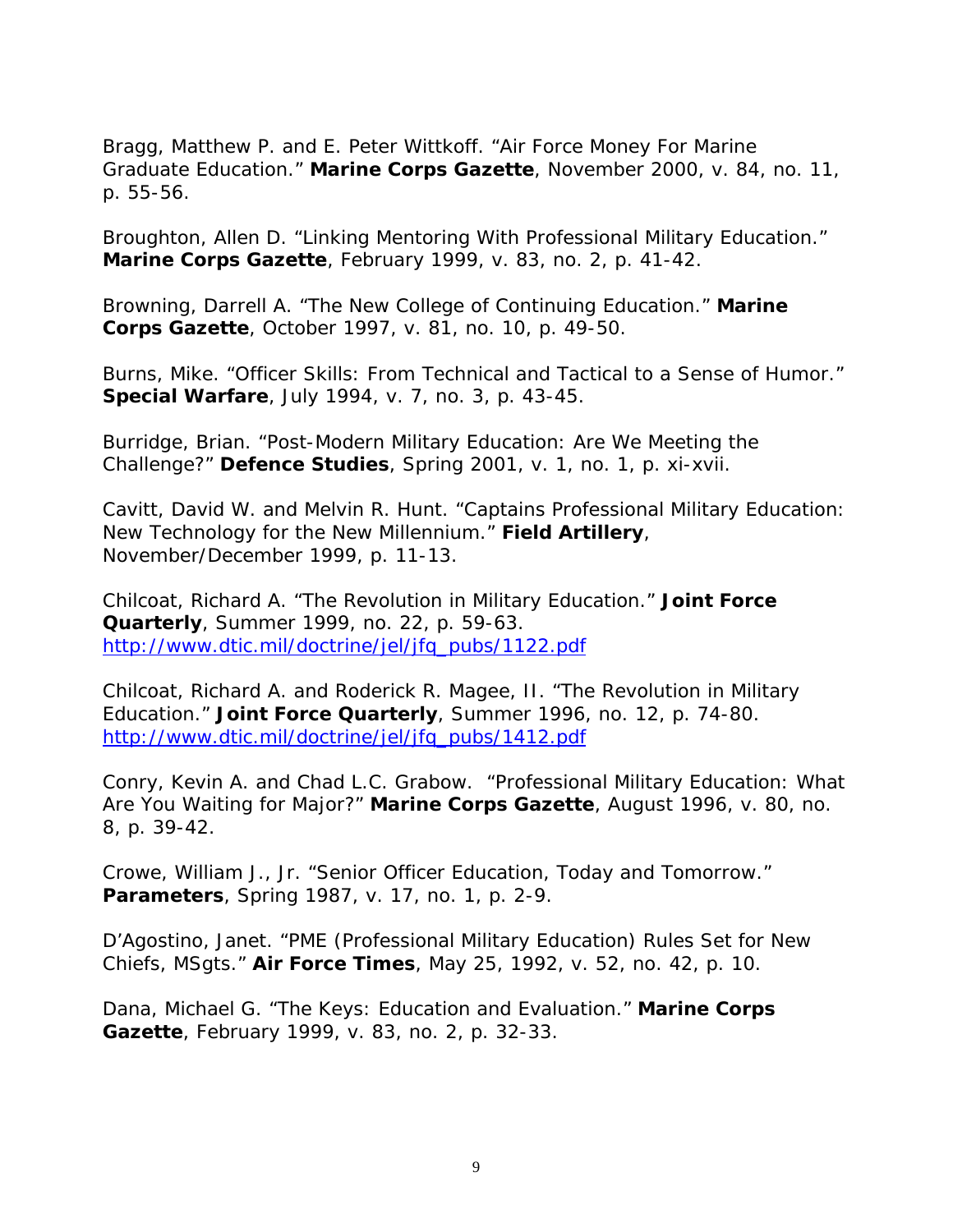Daniels, Sherri. "From a Schoolhouse to a Major University: The Changing Face of PEC (Professional Education Center)." **National Guard**, June 1995, v. 49, no. 6, p. 26-28.

Davis, James R. "Military Society: A Novel Idea for Professional Military Education." **Marine Corps Gazette**, February 1992, v. 76, no. 2, p. 23-24.

Davis, Richard L. "The Case for Officer Professional Military Education – A View From the Trenches." **Airpower Journal**, Winter 1989, v. 3, no. 4, p. 34-45. <http://www.airpower.maxwell.af.mil/airchronicles/apj/apj89/davis.html>

DiCampli, James K. "Refining Goldwater-Nichols." **U.S. Naval Institute Proceedings**, August 1992, v. 118, no. 8, p. 93-95.

Drew, Dennis M. "Educating Air Force Officers: Observations After 20 Years at Air University." **Airpower Journal**, Summer 1997, v. 11, no. 2, p.37-44. <http://www.airpower.maxwell.af.mil/airchronicles/apj/sum97/drew.pdf> <http://www.airpower.maxwell.af.mil/airchronicles/apj/sum97/drew.html>

Driscoll, John D. "Developing Joint Education For the Total Force." **Joint Force Quarterly**, Spring 2000, no. 24, p. 87-91. [http://www.dtic.mil/doctrine/jel/jfq\\_pubs/1724.pdf](http://www.dtic.mil/doctrine/jel/jfq_pubs/1724.pdf) 

Durand, James F. "Foreign Professional Military Education." **Marine Corps Gazette**, September 1999, v. 83, no. 9, p. 35-38.

Edson, Douglas L. "Navy Shortchanges Professional Education." **US Naval Institute Proceedings**, May 2002, v. 128, no. 5, p. 40.

Elsberg, Robert Van. "Seeing the Big Picture' (Professional Military Education at Air University)." **Citizen Airman**, April 1992, v. 44, no, 2, p. 8-10.

"Enlisted PME Policy Changes." **TIG Brief**, May-June 2002, v. 54, no. 3, p. 7.

Evraire, Richard. "General and Senior Officer Professional Development in the Canadian Forces." **Canadian Defense Quarterly**, Winter 1990, v. 20, no. 3, p. 33-34+

Feeney, James P. "Education of Reserve Officers." **Marine Corps Gazette**, November 2000, v. 84, no. 11, p. 57.

Ferguson, Charles and Dennis C. Thompson. "Improving Professional Military Education at Marine Corps University." **Marine Corps Gazette**, July 2002, v. 86, no. 7, p. 21-24.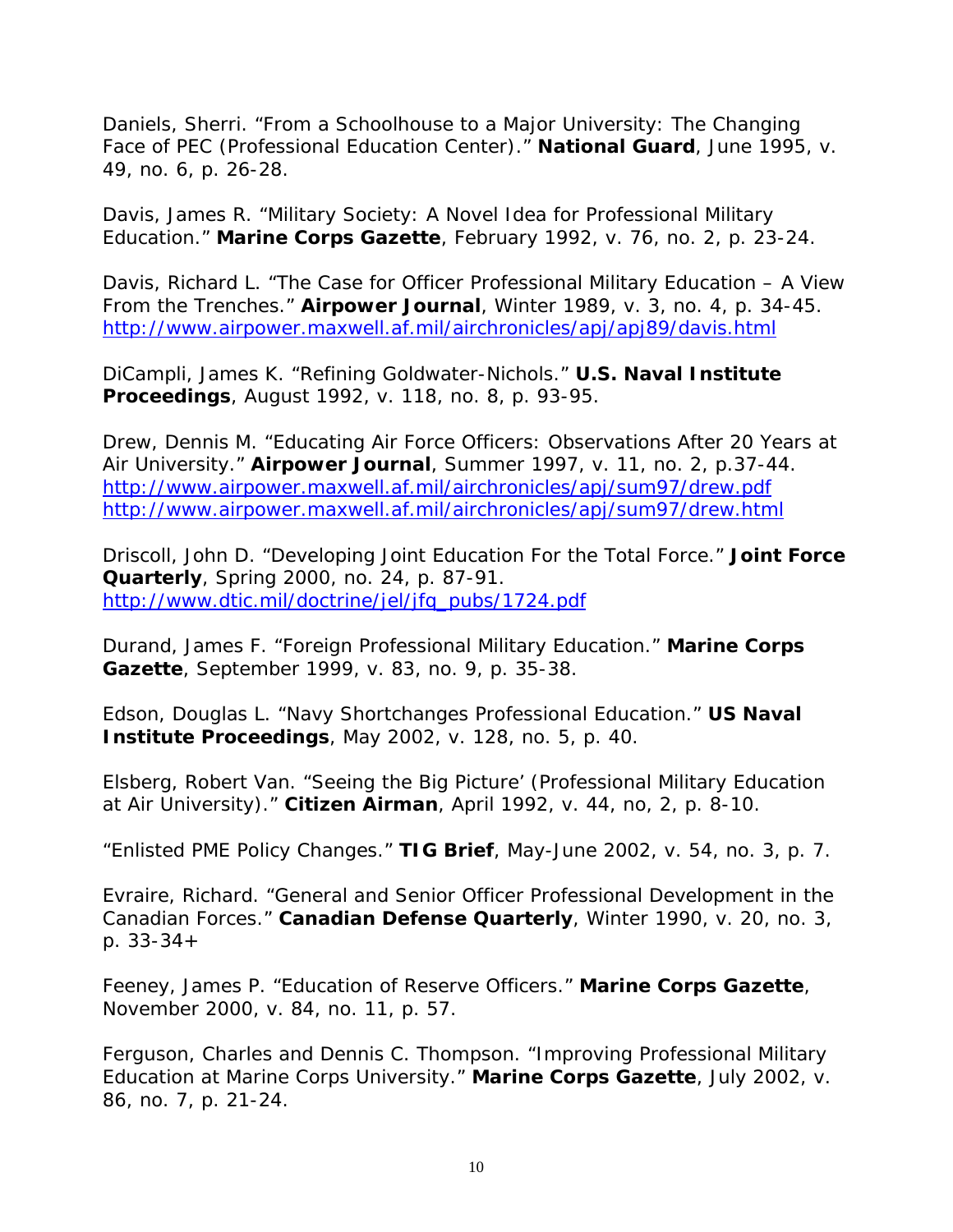Flinn. "Acquisition Professional Development – Congress Wants to Know." **TIG Brief**, September-October 1992, v. 44, no. 5, p. 6-7.

Forman, Schahresad and Peter Zachar. "Cross-Cultural Adjustment of International Officers During Professional Military Education in the United States." **Military Psychology**, April 2001, v. 13, no. 2, p. 17-128.

Forsythe, George B. "The Preparation of Strategic Leaders." **Parameters**, Spring, 1992, v. 22, no. 1, p. 38-49.

Gauthier, Rodney R. "Inside the School Circle." **Marines**, August 1998, v. 27, no. 8, p. 30-31.

Geier, Richard P. "How Do You Conduct Officer Professional Development?" **Armor**, September-October 1990, v. 99, no. 5, p. 38-41.

Grabow, Chad, L.C. and Mark P. Slaughter. "Professional Military Education for Marine Corps Majors: The Warfighter's Prerequisite." **Marine Corps Gazette**, January 1995, v. 79, no. 1, p. 26-28.

Grandstaff, Mark R. "Muir Fairchild and the Origins of Air University, 1945-46," **Airpower Journal**, Winter 1997, v. 11, no. 4, p. 29-38. <http://www.airpower.maxwell.af.mil/airchronicles/apj/apj97/win97/grand.pdf> <http://www.airpower.maxwell.af.mil/airchronicles/apj/apj97/win97/grand.html>

Graves, Howard D. and Don M. Snider. "Emergence of the Joint Officer." **Joint Force Quarterly**, Autumn 1996, no. 13, p. 53-57. [http://www.dtic.mil/doctrine/jel/jfq\\_pubs/1213.pdf](http://www.dtic.mil/doctrine/jel/jfq_pubs/1213.pdf)

Gregory, Steven E. "Marine Enlisted Professional Military Education 2000." **Leatherneck**, May 2000, v. 83, no. 5, p. 60-61.

Gregory, Steven E. "Shattering the Myths on Enlisted Professional Military Education." **Leatherneck**, July 2002, v. 85, no. 7, p. 48-51.

Grier, Peter. "Teaching Professionalism (Professional Military Education Instructors Are AFA's 1994 Team of the Year)." **Air Force Magazine**, August 1994, v. 77, no. 8, p. 64-66.

Hasenauer, Heike. "Education by Mail (The Army Institute of Professional Development)." **Soldiers**, June 1995, v. 50, no. 6, p. 28-30.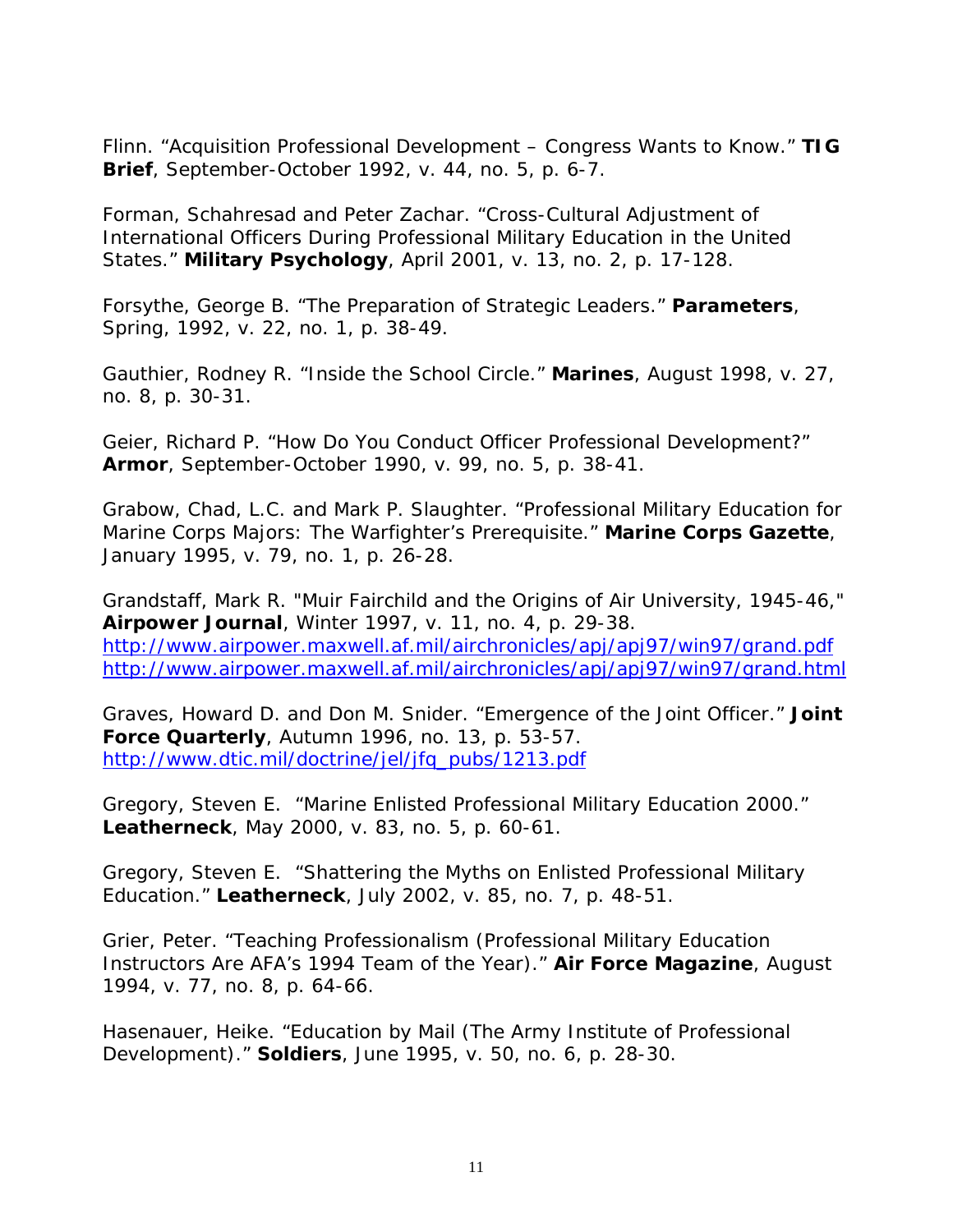Heaton, William R. , Jr. "Professional Military Education in China: A Visit to the Military Academy of the People's Liberation Army." **China Quarterly**, March 1980, p. 122-128.

Holder, Leonard D., Jr. and Williamson Murray. "Prospects for Military Education." **Joint Force Quarterly**, Spring 1998, no. 18, p. 81-90. [http://www.dtic.mil/doctrine/jel/jfq\\_pubs/1618.pdf](http://www.dtic.mil/doctrine/jel/jfq_pubs/1618.pdf) 

Hone, Thomas C. "Professionalizing Command, Education and Doctrine." **Joint Force Quarterly**, Spring 1998, no. 18, p. 91-98. [http://www.dtic.mil/doctrine/jel/jfq\\_pubs/1718.pdf](http://www.dtic.mil/doctrine/jel/jfq_pubs/1718.pdf)

"HQMC Announces New PME Requirements for Enlisted Marines." **Marine Corps Gazette**, January 1994, v. 78, no. 1, p. 6.

Hyde, James C. and Michael W. Everett. "JLASS: Educating Future Leaders in Strategic and Operational Art." **Joint Force Quarterly**, Summer 1996, no. 12, p. 29-33.

[http://www.dtic.mil/doctrine/jel/jfq\\_pubs/0912.pdf](http://www.dtic.mil/doctrine/jel/jfq_pubs/0912.pdf) 

Iversen, Alisen. "Professional Military Education for Company Grade Officers: Targeting for 'Affect.'" **Air & Space Power Journal**, Summer 2001, v. 15, no. 2, p. 58-65.

[http://www.airpower.maxwell.af.mil/airchronicles/apj/apj01/sum01/iversen.pd](http://www.airpower.maxwell.af.mil/airchronicles/apj/apj01/sum01/iversen.pdf) [f](http://www.airpower.maxwell.af.mil/airchronicles/apj/apj01/sum01/iversen.pdf)

Jordan, Bryant. "Education No Longer Make-Or-Break Criterion For Promotion: Ops Tempo Prevented Officers From Getting Degrees and PME." **Air Force Times**, September 6, 1999, v. 0, no. 5, p. 10.

Kane, Pamela A. "Dedication to the Future Strength of the National Guard: LaVern E. Weber National Guard Professional Education Center." **National Guard**, June 1993, v. 47, no. 6, p. 30-31.

Keenan, John A. and Dennis C. Thompson. "Expeditionary Warfare School: The Schoolhouse For Expeditionary Maneuver Warfare." **Marine Corps Gazette**, July 2002, v. 86, no. 7, p. 17-21.

Kelley, Jay W. "Brilliant Warriors (How Much Professional Military Education Does a Warrior Need?)." **Joint Force Quarterly**, Spring 1996, no. 11, p. 104- 111.

[http://www.dtic.mil/doctrine/jel/jfq\\_pubs/jq019619.pdf](http://www.dtic.mil/doctrine/jel/jfq_pubs/jq019619.pdf)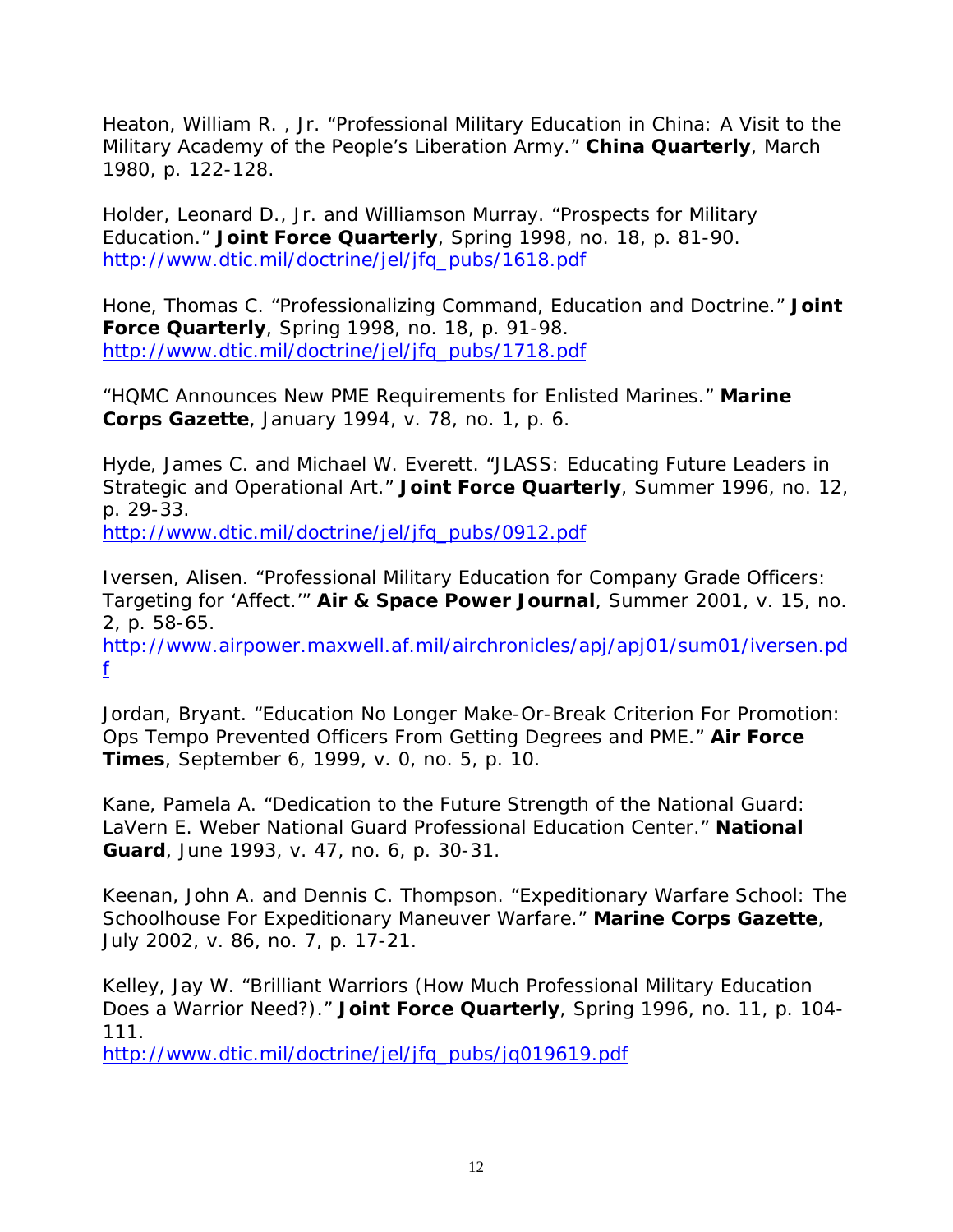Kenney, Steven H. "Professional Military Education and the Emerging Revolution in Military Affairs." **Airpower Journal**, Fall 1996, v. 10, no. 3, p. 50-64.

<http://www.airpower.maxwell.af.mil/airchronicles/apj/kenney.pdf>

Knapp, James B. "Build Coast Guard Leaders For the New Era." **US Naval Institute Proceedings**, August 2003, v. 129, no. 8. p. 72-73.

Kupiszewski, Robert B. "Joint Education For the 21st Century." **Joint Force Quarterly**, Spring 1995, no. 7, p. 72-76. [http://www.dtic.mil/doctrine/jel/jfq\\_pubs/jfq1707.pdf](http://www.dtic.mil/doctrine/jel/jfq_pubs/jfq1707.pdf)

Kupiszewski, Robert B. "Joint Education: Where Do We Go From Here." **Joint Force Quarterly**, Winter 1993-1994, no. 3, p. 63-70. [http://www.dtic.mil/doctrine/jel/jfq\\_pubs/jfq1303.pdf](http://www.dtic.mil/doctrine/jel/jfq_pubs/jfq1303.pdf)

Long, Peter A.C. "Educating the Navy for the Long Haul." **US Naval Institute Proceedings**, January 1999, v. 125, no. 1, p. 26-27.

Lopez, Antonio M, et al. "Clausewitz Meets Learning Agent Technology." **Military Review**, November/December 2002, v. 82, no. 6, p. 10-17.

Lovell, James. "Professional Development in the Military: Planning a Continuing Education Program for the National Guard." **Adult Learning**, May 1991, v. 2, no. 7, p. 23+

Lowry, M. Trent. "Marines Try Variety of Weapons During PME Training." **Leatherneck**, May 2003, v. 86, no. 5, p. 41

Marty, Mark M. "Joint Professional Military Education: A New Paradigm for Submarine Junior Officers." **Submarine Review**, January 1999, p. 113-116.

McCausland, Jeffrey D. and Gregg F. Martin. "Transforming Strategic Leader Education For the 21<sup>st</sup> Century." **Parameters**, Autumn 2001, v. 31, no. 3, p. 17-33.

<http://carlisle-www.army.mil/usawc/Parameters/01autumn/Mccausla.htm>

McClinton, Gregory R. "Officer Professional Development in the Logistics Training Department." **Quartermaster Professional Bulletin**, Spring 2003, v. 3, no. 1, p. 37-40.

[http://www.quartermaster.army.mil/oqmg/Professional\\_Bulletin/2003/Spring0](http://www.quartermaster.army.mil/oqmg/Professional_Bulletin/2003/Spring03/Officer_Professional_Development_In_The_Logistics_Training_Department.htm) [3/Officer\\_Professional\\_Development\\_In\\_The\\_Logistics\\_Training\\_Department.h](http://www.quartermaster.army.mil/oqmg/Professional_Bulletin/2003/Spring03/Officer_Professional_Development_In_The_Logistics_Training_Department.htm) [tm](http://www.quartermaster.army.mil/oqmg/Professional_Bulletin/2003/Spring03/Officer_Professional_Development_In_The_Logistics_Training_Department.htm)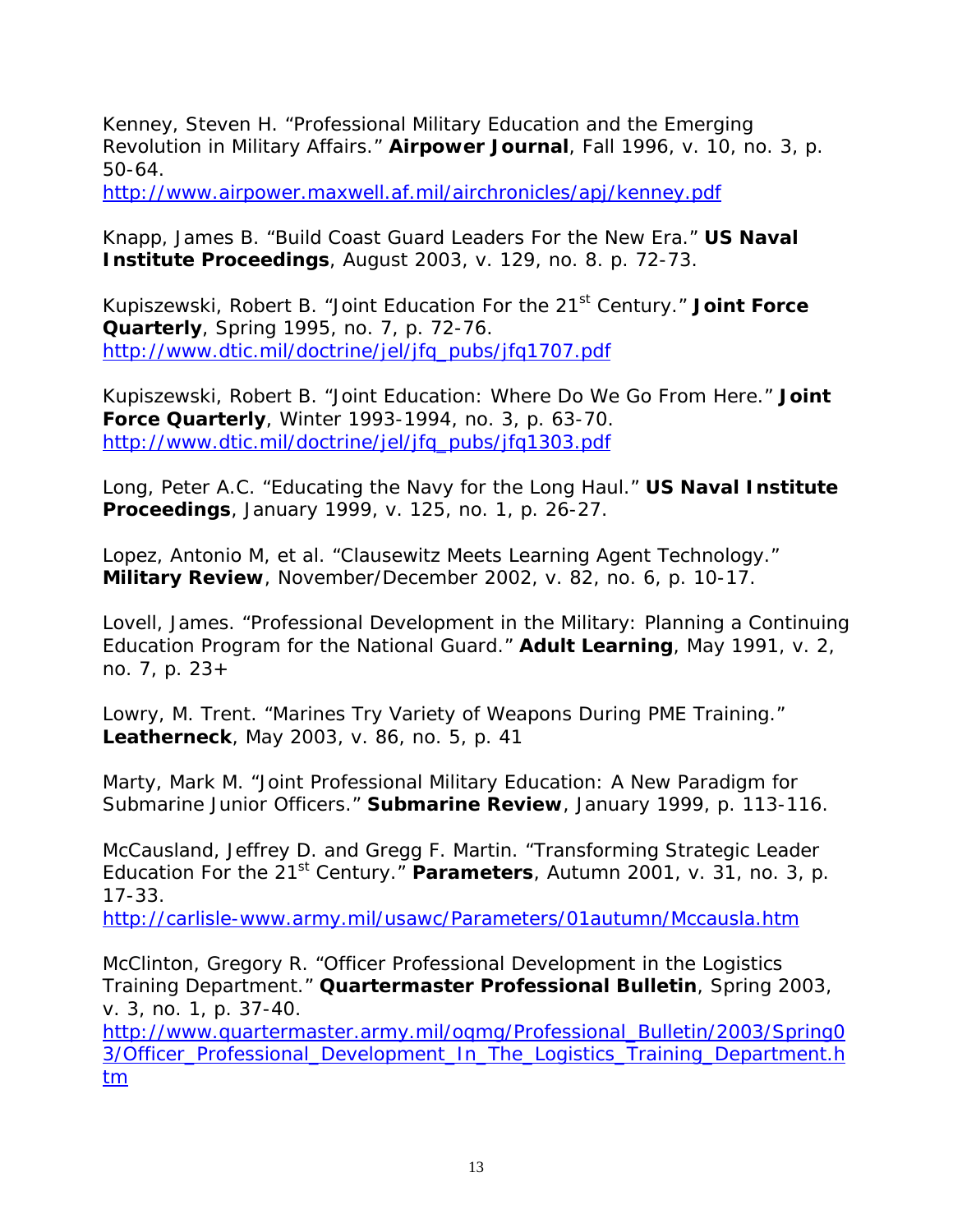McCoy, Leslie. "Planning Your Career: For Enlisted Members , Job Training, PME Among the Keys to Moving Up the Ranks." **Citizen Airman**, December 1999, v. 51, no. 6, p. 2-4.

McGlasson, W.D. "Air National Guard Provides Professional Training (at the Air National Guard Professional Military Education Center)." **National Guard**, June 1991, v. 45, no. 6, p. 16-19.

McGlasson, W.D. "Professional Education Center (at Camp Robinson, Arkansas) Trains for the Future." **National Guard**, June 1991, v. 45, no. 6, p. 20-23.

Mets, David R. "Fodder For Your Professional Reading: The Officer as Teacher." **Air & Space Power Journal**, Winter 2002, v. 16, no. 4, p. 87-101. <http://www.airpower.maxwell.af.mil/airchronicles/apj/apj02/win02/mets.html>

Meyers, Richard B. "Understanding Transformation." **US Naval Institute Proceedings**, February 2003, v. 129, no. 2, p. 38-39.

Murray, Williamson. "The Army's Advanced Strategic Art Program." **Parameters**, Winter 2000/2001, v. 30, no. 4, p. 31-39. <http://carlisle-www.army.mil/usawc/Parameters/00winter/murray.htm>

Murray, Williamson. "How Not to Advance Professional Military Education." **Strategic Review**, Summer 1997, v. 25, no. 3, p. 73-77.

Nenninger, Timothy K. "Leavenworth and Its Critics: The U.S. Army Command and General Staff School, 1920-1940." **The Journal of Military History**, April 1994, v. 58, no. 2, p. 199-231.

"New Officer PME Course on the Horizon." **Airman**, July 1977, v. 41, no. 7, p. 16.

O'Connell, Terrence M, II. "Education – Gateway to Integration." **Officer**, January/February 2000, v. 76, no. 1, p. 39-43.

Owens, William A. "Making the Joint Journey." **Joint Force Quarterly**, Spring 1999, no. 21, p. 92-95. [http://www.dtic.mil/doctrine/jel/jfq\\_pubs/1721.pdf](http://www.dtic.mil/doctrine/jel/jfq_pubs/1721.pdf) 

"PME." **Citizen Airman**, October 1997, v. 49, no. 5, p. 20+

Pool, Jeffrey S. "Box of Books." **Marine Corps Gazette,** February 2001, v. 85, no. 2, p. 33-34.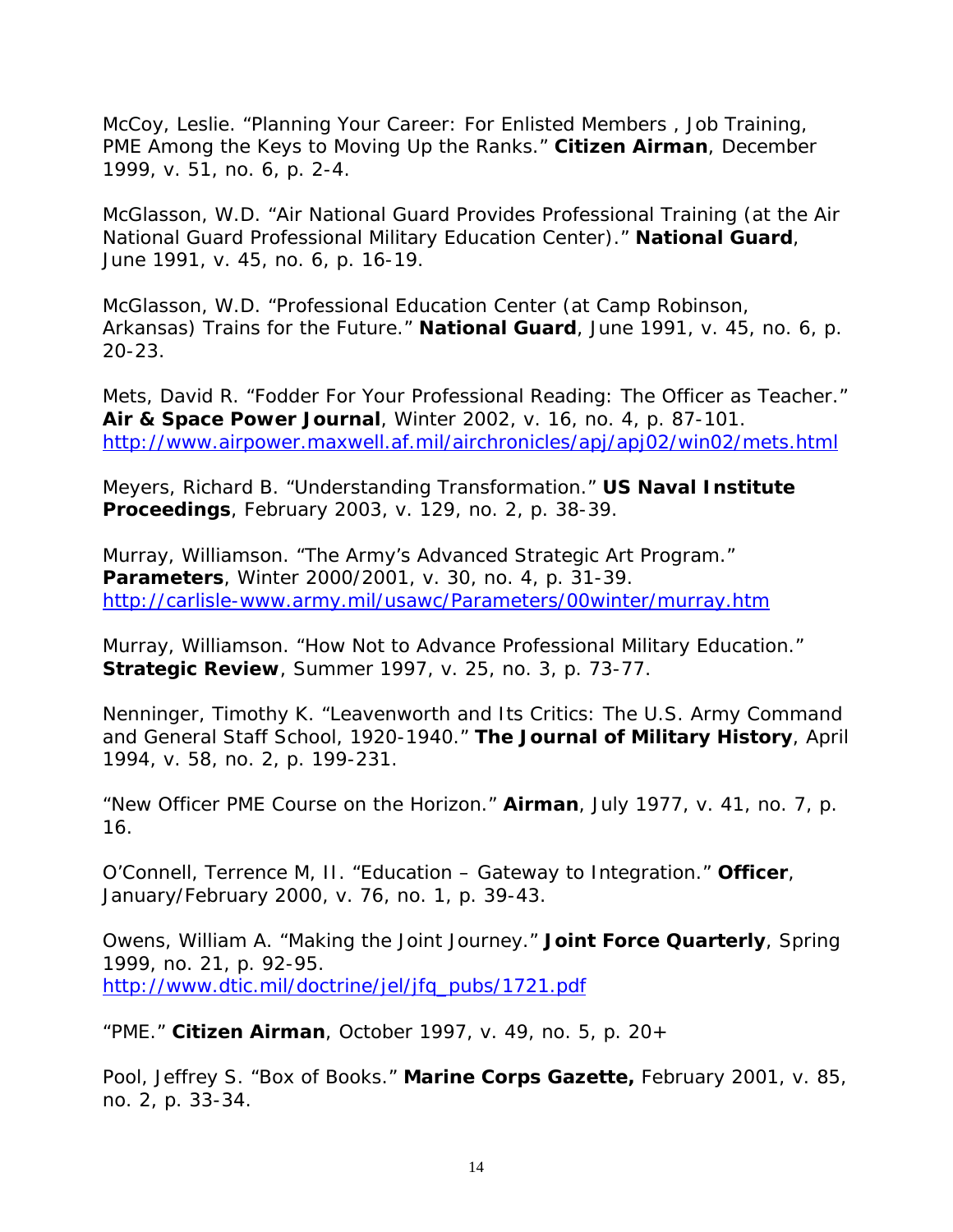"Professional Development." **Armed Forces Comptroller**, Fall 1995, v. 40, no. 4, entire issue.

"Professional Military Education in 2020." **Airpower Journal**, Summer 1995, v. 9, no. 2, p. 27-41. <http://www.airpower.maxwell.af.mil/airchronicles/apj/pme2020.doc> <http://www.airpower.maxwell.af.mil/airchronicles/apj/pme2020.html>

Reimer, Dennis J. "The Army and Congress: Thoughts From the Chief." **Military Review**, March/April 1999, v. 79, no. 1, p. 7-10.

Rokke, Ervin J. "Military Education For the New Age." **Joint Force Quarterly**, Autumn 1995, no. 9, p. 18-23. [http://www.dtic.mil/doctrine/jel/jfq\\_pubs/0909.pdf](http://www.dtic.mil/doctrine/jel/jfq_pubs/0909.pdf) 

Ryan, Michael E. "Developing Aerospace Leaders." **TIG Brief**, May/June 2001, v. 53, no. 3, p. 16.

Shelton, Henry H. "Professional Education: The Key to Transformation." **Parameters**, Autumn 2001, v. 31, no. 3, p. 4-16. <http://carlisle-www.army.mil/usawc/Parameters/01autumn/Shelton.htm>

Skelton, Ike. "JPME (Joint Professional Military Education) – Are We There Yet?" **Military Review**, May 1992, v. 72, no. 5, p. 2-9; January-February 1997, v. 77, no. 1, p. 96-101.

Smith, James M. "Expeditionary Leaders, CINCs,, and Chairmen: Shaping Air Force Officers For Leadership Roles in the Twenty-First Century." **Air & Space Power Journal**, Winter 2000, v. 14, no. 4, p. 30-45. <http://www.airpower.maxwell.af.mil/airchronicles/apj/apj00/win00/smith.pdf> <http://www.airpower.maxwell.af.mil/airchronicles/apj/apj00/win00/smith.htm>

Smith, James M. and Douglas J. Murray. "Valuing Air Force Education and Training: Faculty Duty and Leader Development." **Air & Space Power Journal**, Winter 2002, v. 16, no. 4, p. 79-86. <http://www.airpower.maxwell.af.mil/airchronicles/apj/apj02/win02/smith.html>

Snider, Don M., Robert F. Priest and Felisa Lewis. "The Civilian-Military Gap and Professional Military Education at the Precommissioning Level." **Armed Forces and Society**, Winter 2001, v. 27, no. 2, p. 249-272.

Snow, Howard E., III. "Educating the Marine Corps For the Future." **Marine Corps Gazette**, April 2000, v. 84, no. 4, p. 51.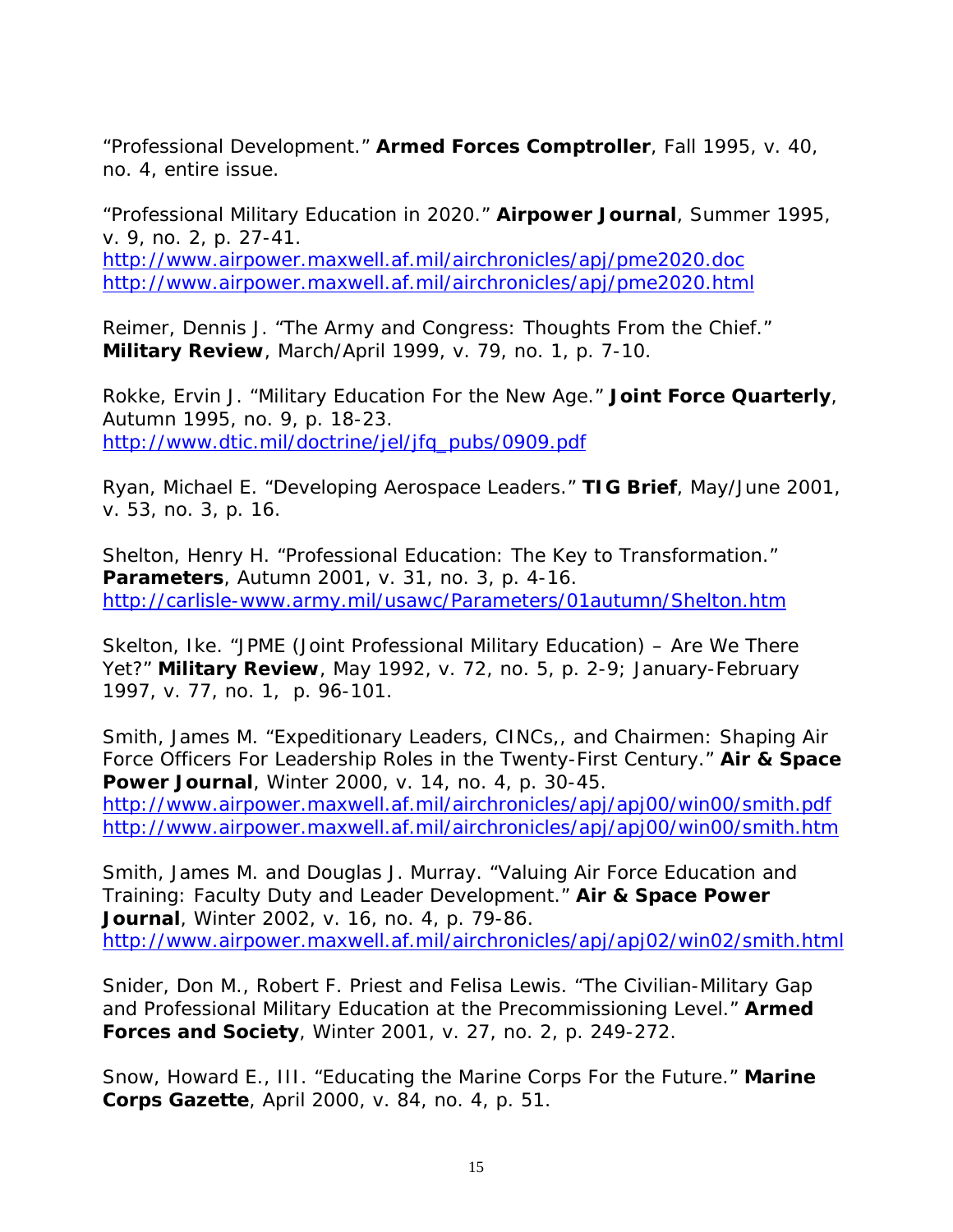Snow, Howard E., III. "Nonresident PME Needs Help." **Marine Corps Gazette**, September 1999, v. 83, no. 9, p. 34.

Snyder, Annette. "PME: Now's the Time to Pursue Professional Military Education." **Citizen Airman**, October 1997, v. 49, no. 5, p. 20.

St. Amour, Richard D. "The Evolution of Enlisted Professional Military Education." **Marine Corps Gazette**, July 2002, v. 86, no. 7, p. 24-27.

Steele, William M. and Edward E. Thurman. "The Mind Is the Key to Victory." **Military Review**, July 1993, v. 73, no. 7, p. 12-19.

Stohry, Kimble D. "Douhet Society: A Recipe for Your Professional Development Program?" **Airpower Journal**, Spring 1993, v. 7, no. 1, p. 21- 33.

<http://www.airpower.maxwell.af.mil/airchronicles/apj/stohry.html>

Thompson, Brad Lee. "Ready, Aim, Train." **Training**, February 1991, v. 28, no. 2, p. 53-58.

Ullman, Bruce L. "Officer Professional Development for Lieutenants." **Airpower Journal**, Fall 1990, v. 4, no. 3, p. 14-32. <http://www.airpower.maxwell.af.mil/airchronicles/apj/2fal90.html>

Van Kirk, Steven R. "Use of History in Professional Development." **Infantry**, November-December 1993, v. 83, no. 6, p. 35-37.

Van Riper, Paul K. "Use of Military History in the Professional Education of Officers." **Marine Corps Gazette**, February 1994, v. 78, no. 2, p. 48-53.

Van Summeren, James. "Marine Corps-Wide Distance Education." **Marine Corps Gazette**, July 2002, v. 86, no. 7, p. 28-30.

Wakelam, Randall. "Senior Professional Military Education For the Twenty-First Century." **Canadian Defence Quarterly**, Fall 1997, v. 27, no. 1, p. 14.

Walsh, Steven L. "Battle Analysis: A Key Element of a PME (Professional Military Education) Program." **Marine Corps Gazette**, December 1995, v. 79, no. 12, p. 50-51.

Ware, Lewis. "Warriors of the 13<sup>th</sup> Generation." **Joint Force Quarterly**, Summer 1996, no. 12, p. 8-10. [http://www.dtic.mil/doctrine/jel/jfq\\_pubs/0512.pdf](http://www.dtic.mil/doctrine/jel/jfq_pubs/0512.pdf)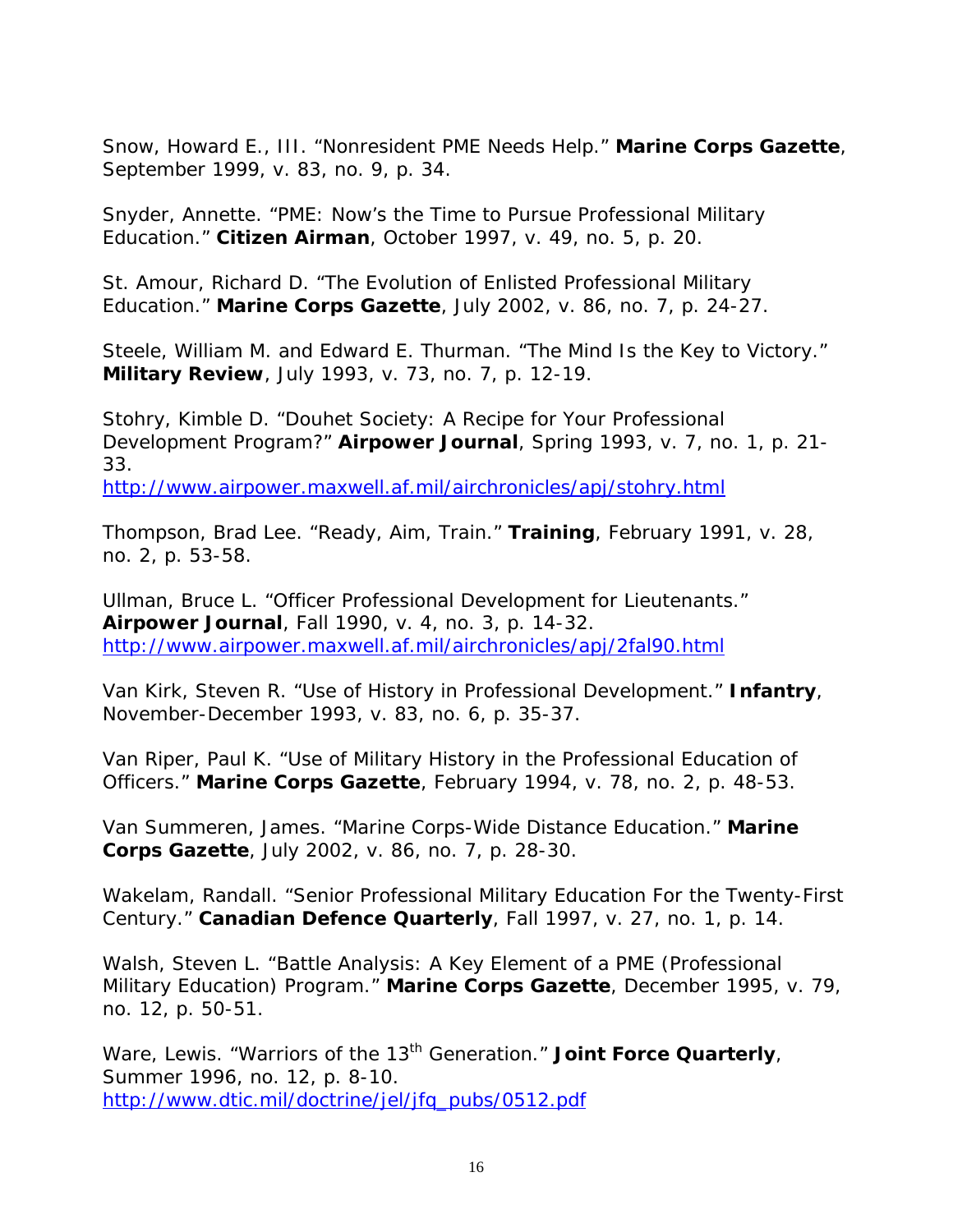West, Joe. "Report Finds PME (Professional Military Education) Improvements." **Air Forces Times**, April 29, 1991, v. 51, no. 38, p. 10+

Williams, Thomas R., II. "It's More Than a Trade." **US Naval Institute Proceedings**, May 2000, v. 126, no. 5, p. 38-41.

Woodaman, Ronald F. and Robert Liebe. "Value of Resident PME: Results and Recommendations From 2001 PME Study." **Marine Corps Gazette**, July 2002, v. 86, no. 7, p. 30-33.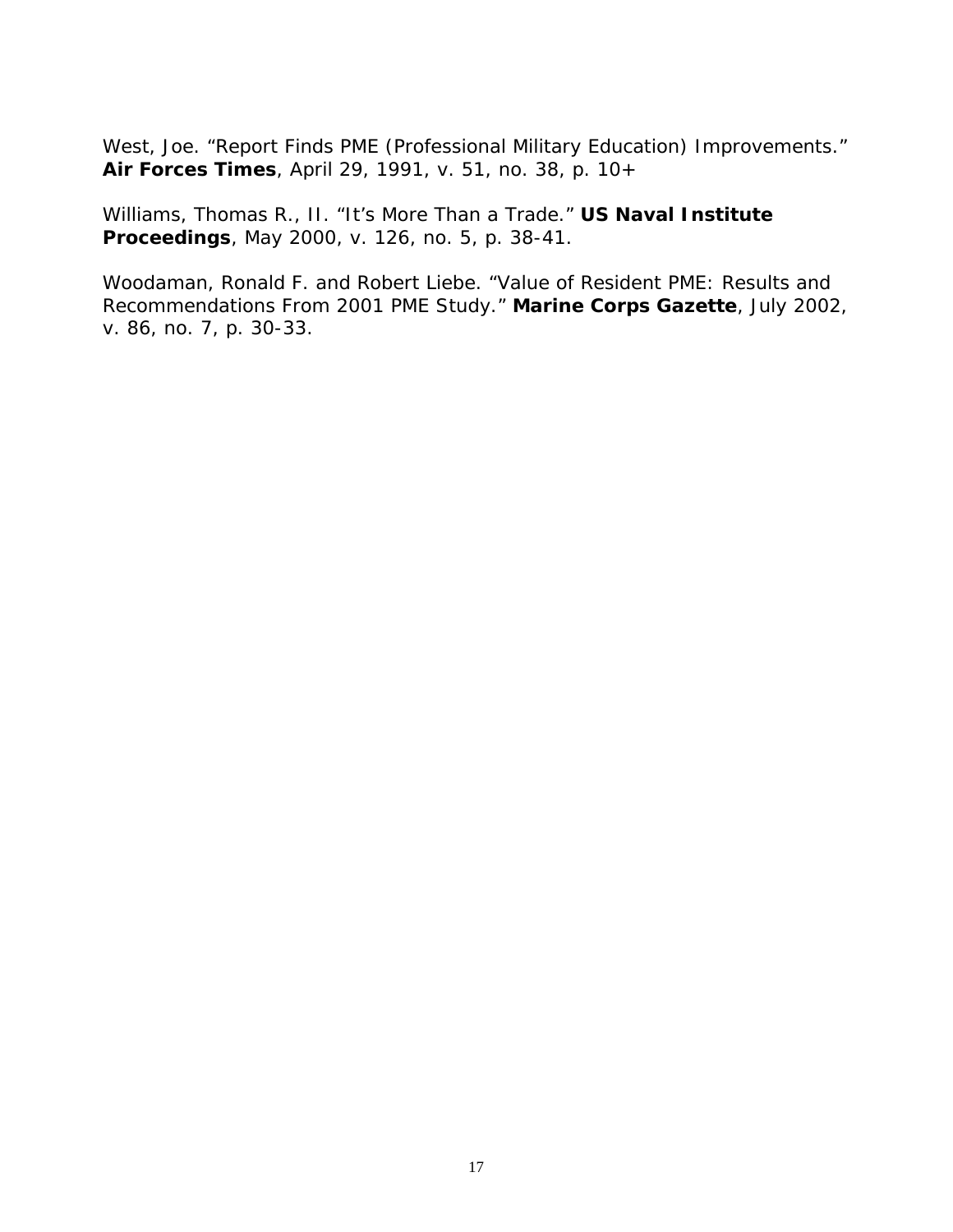## **DOCUMENTS, THESES & TECHNICAL REPORTS**

*Although there are a number of very relevant reports issued with distribution limitations (e.g. DOD only) due to the public nature of this bibliography, this section includes unclassified/unlimited distribution references only. Abstracts were taken from the DTIC [Defense Technical Information Center] and NTIS [National Technical Information Service] databases and were written by the authors of the documents cited or by the abstracting service from which the citations were generated not by the author of this bibliography.* 

#### Aitken, George G. **Air Force Noncommissioned Officer Professional Military Education - A Blueprint for the Future**. Research report. Maxwell AFB, AL: Air War College, May 1986. 42p.

Abstract: This report seeks to evaluate the evolution of Air Force Noncommissioned Officer professional military education. To do so, the report briefly examines officer professional education from the Prussian Kriegsakademie up to a description of the present Air Force officer professional military education system. The paper more fully reviews how noncommissioned military education has evolved--given this historical background. Finally, the author offers some thoughts on how Air Force noncommissioned officer professional military education could be modified to better serve its long term goal of educating men and women of the United States Air Force in the profession of arms.

#### **ACCESSION NUMBER: AD-A177740**

Alexander, Renita D. **A Joint Transformation Enabler**. Carlisle Barracks, PA: Army War College, 2003. 43p.

Abstract: Since mid-2001,the Department of Defense (DoD) has been actively, even urgently, engaged in a transformation designed to ensure it is postured to meet future security challenges while sustaining U.S. capability to defeat current threats. From a new capabilities-based defense strategy to the restructuring of the Unified Command Structure, the Secretary of Defense Donald Rumsfeld has led the implementation of significant changes in an organization not known for its adaptability. Underlying the pursuit of transformational concepts necessary to respond to 21st century challenges is an emphasis on joint operations and doctrine. This emphasis on jointness goes beyond mere service deconfliction or interoperability and mandates more cohesion and continuity to achieve the synergy from joint operations. A joint perspective from the services is crucial to the successful implementation of transformation goals. Unfortunately, a joint perspective within the military departments is currently missing. Almost since the creation of the Department of Defense (DoD), professional military education has been seen by some as a way to foster jointness. This paper looks at how a reformed education system, by encouraging a joint perspective in the military leadership, can help achieve DoD's transformation goals.

#### **ACCESSION NUMBER: AD-A414884**

**<http://handle.dtic.mil/100.2/ADA414884>**

Antenen, James L. **Effects of Attendance at Initial Professional Military Education on the Personal Values of United States Air Force Officers**.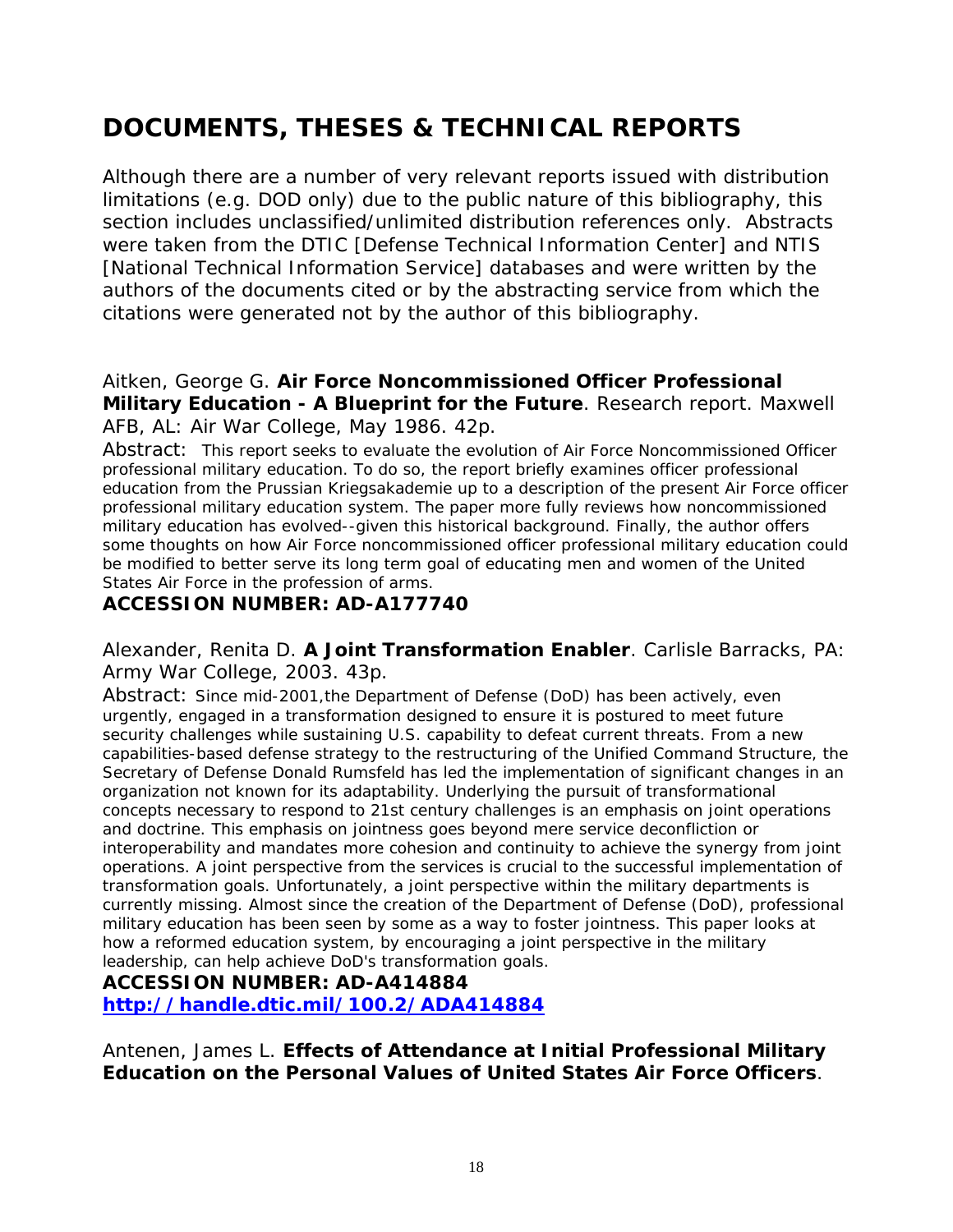Student report. Maxwell AFB, AL: Air Command and Staff College, April 1986. 122p.

Abstract: The primarily purpose of this research study was to determine if initial professional military education has any effect on personal values. More specifically, it was to determine if attendance at Squadron Officer School changes the personal values of Junior Air Force officers to make them more congruent with the personal values of successful Air Force officers (students at Air War College). Two widely used instruments were used to obtain the data, the Allport, Vernon and Lindzey Study of Values, and the Rokeach Value Survey. Multivariate analyses of variance (MANOVAs) and one-way analyses of variance (ANOVAs) were used to analyze the data. The conclusions were that Junior Air Force officers' personal values were in fact different from the personal values of successful Air Force officers, and attendance at Squadron Officer School changes the personal values of Junior officers to make them more congruent with the personal values of successful officers.

#### **ACCESSION NUMBER: AD-A168435**

Arnold, Edwin J., Jr. **Professional Military Education: Its Historical Development and Future Challenges**. Study project. Carlisle Barracks, PA: Army War College, 3 April 1993. 53p.

Abstract: The United States Army's Professional Military Education System had its beginnings in the post-Civil War era. Using the great Prussian education system as a model, early military educators developed a system to meet the specific needs of the United States. Through the years the system has undergone repeated reforms to match the changing nature of warfare and increasing technology. The system reached its current state in the early 1990s when it incorporated changes to meet increased requirements for joint education. Pressures for change and other challenges continue to confront the system as the Army adjusts to the end of the Cold War. After a discussion of the system's historical development, this study addresses those pressures and challenges. It proposes five criteria which can be used to identify shortcomings or to establish the continued viability of the system in a time of significant change. The study concludes by offering possible adjustments that the system can make to prepare itself to meet the needs of the Army into the twenty-first century.

#### **ACCESSION NUMBER: AD-A263673**

**<http://handle.dtic.mil/100.2/ADA263673>**

#### Arnott, Gail L. **Senior Service School Teaching Methods**. Maxwell AFB, AL: Air War College, May 1989. 67p.

Abstract: The five senior service schools in the United States use a variety of teaching methods. This study reviews the teaching methods used at the war colleges, considers their method selection criteria, discusses the various techniques for evaluating instructional method, and reaches the following conclusion: teaching method is not an important variable in predicting subsequent student performance. More important predictors include instructor and student background and expertise, what worked well in the past, the content of the curriculum, and even the time of year. Quality presentations and the use of a variety of techniques are more important that the particular method used.

#### **ACCESSION NUMBER: AD-A217282**

Bangs, Daniel P. **Survey of Studies on Factors Affecting Air Force Professional Military Education**. Student report. Maxwell AFB, AL: Air Command and Staff College, April 1986. 32p.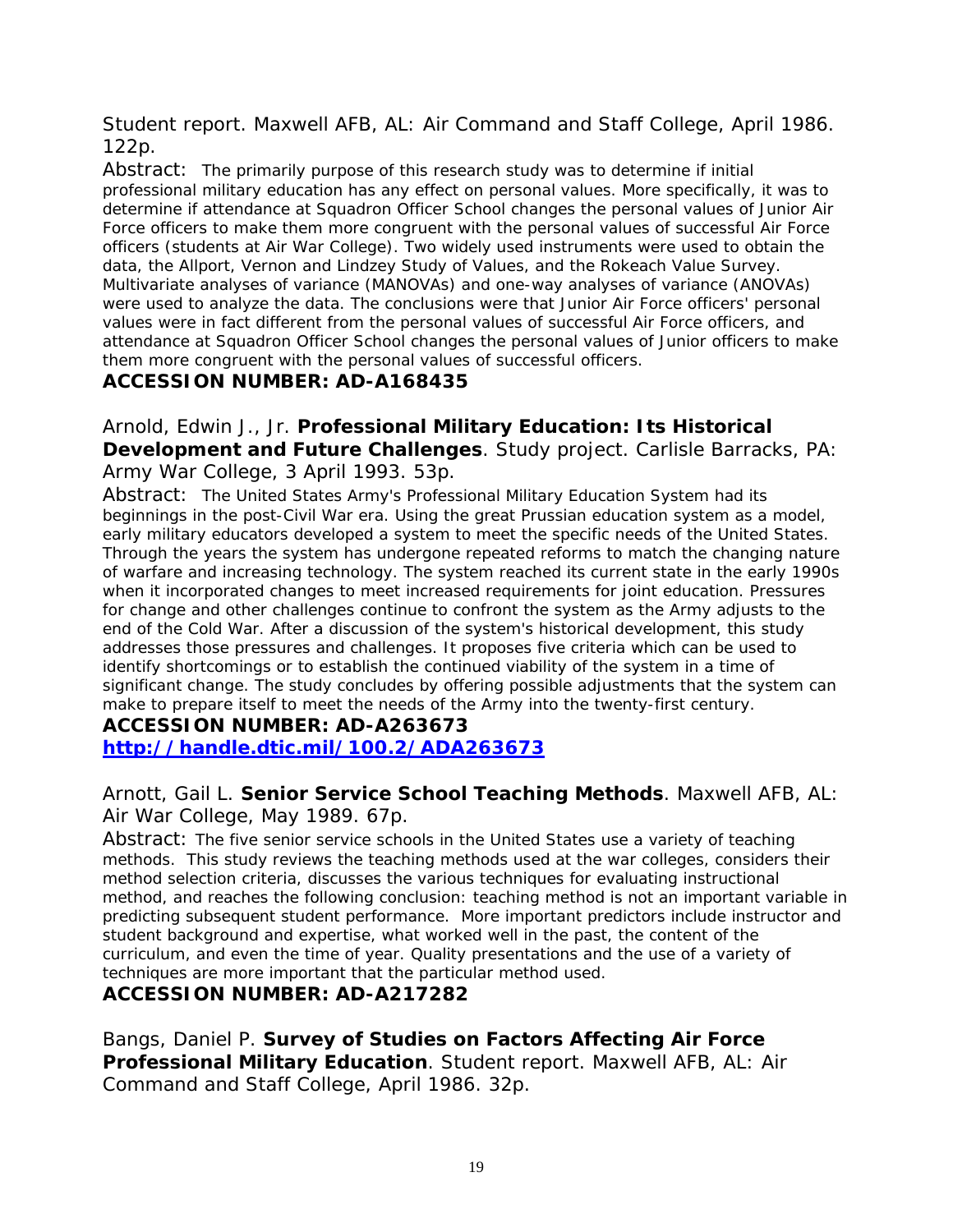Abstract: There have been many studies done on USAF Professional Military Education (PME) since its inception in the mid 1940s, and it is anticipated that many more studies will be done in the future. This report examines what studies have been done in four recurring areas of PME: structure, eligibility requirements, timing of attendance, and target audience. It is meant to be a reference source that can save many hours of research to people doing future studies. This report devotes a chapter to each of these areas and presents a brief chronological synopsis of studies from 1946 to 1985 that examined these areas.

### **ACCESSION NUMBER: AD-A166675**

#### Barnett, Bradford R. **Teaching Joint Doctrine in the Non-Resident Professional Military Education Environment**. Maxwell AFB, AL: Air University, 1999. 44p.

Abstract: All services provide professional military education (PME) to both resident and non- resident students. The Goldwater-Nichols Act directs the Chairman of the Joint Chiefs of Staff (CJCS) to enhance the education and training of officers in joint matters. The CJCS established the Officer Professional Military Education Policy (OPMEP) requirements to direct service schools to teach joint doctrine and joint operations within the PME curricula. Service schools are meeting the minimum OPMEP requirements in an environment of continuous high paced operations (OPSTEMPO). Currently, non- resident joint training and education is limited to reading textbooks about jointness. What is required is an opportunity for interactive joint training and education. The Air Force's solution for the future is distance learning. Distance Learning is an excellent teaching method. However, it is deficient in providing the opportunity for students, enrolled in the non-resident correspondence and/or seminar program, to interact and learn from the other services. The other services provide this opportunity to their nonresident students to prepare them not only for joint assignment, but also to fill ad hoc Joint Task Force (JTF) staffs. This type of ad hoc staff is more prevalent in today's Department of Defense. As the Air Force moves toward the Air Expeditionary Force (AEF) concept its challenge is to provide qualified officers trained and educated through the non- resident program to work in joint staff positions and on ad hoc JTFs. The Air Force can provide this interaction through a short course for non-resident students.

#### **ACCESSION NUMBER: AD-A390757**

**<http://handle.dtic.mil/100.2/ADA390757>**

#### Barucky, Jerry M. **Enlisted Professional Military Education Curriculum Validation Project**.

Final report. Randolph AFB, TX: Air Force Occupational Measurement Center, March 1980. 44p.

Abstract: Three separate survey booklets were administered to separate random samples of enlisted personnel in all paygrades and career fields between November 1978 and March 1979. Survey results are based on data collected from 10,449 respondents. The survey data showed that enlisted personnel have relatively little involvement with leadership, management, or communicative tasks prior to paygrade E-5. A dramatic increase in performance of supervisory-oriented tasks occurs among E-5s, and general involvement with leadership, management, and communicative tasks increases greatly through paygrade E-8. Only a slight increase occurs from E-8 to E-9. The present enlisted PME (Professional Military Education) system, offering a greater amount of material in each PME phase, seems to fit this general pattern of involvement. In a series of curriculum workshops, PME representatives used survey data to identify the optimum PME phase point at which to introduce the particular skill or knowledge area relevant to each task. These data enabled them to validate or revise most of the PME curriculum goals and objectives outlined in AFR 50-39. The validation effort showed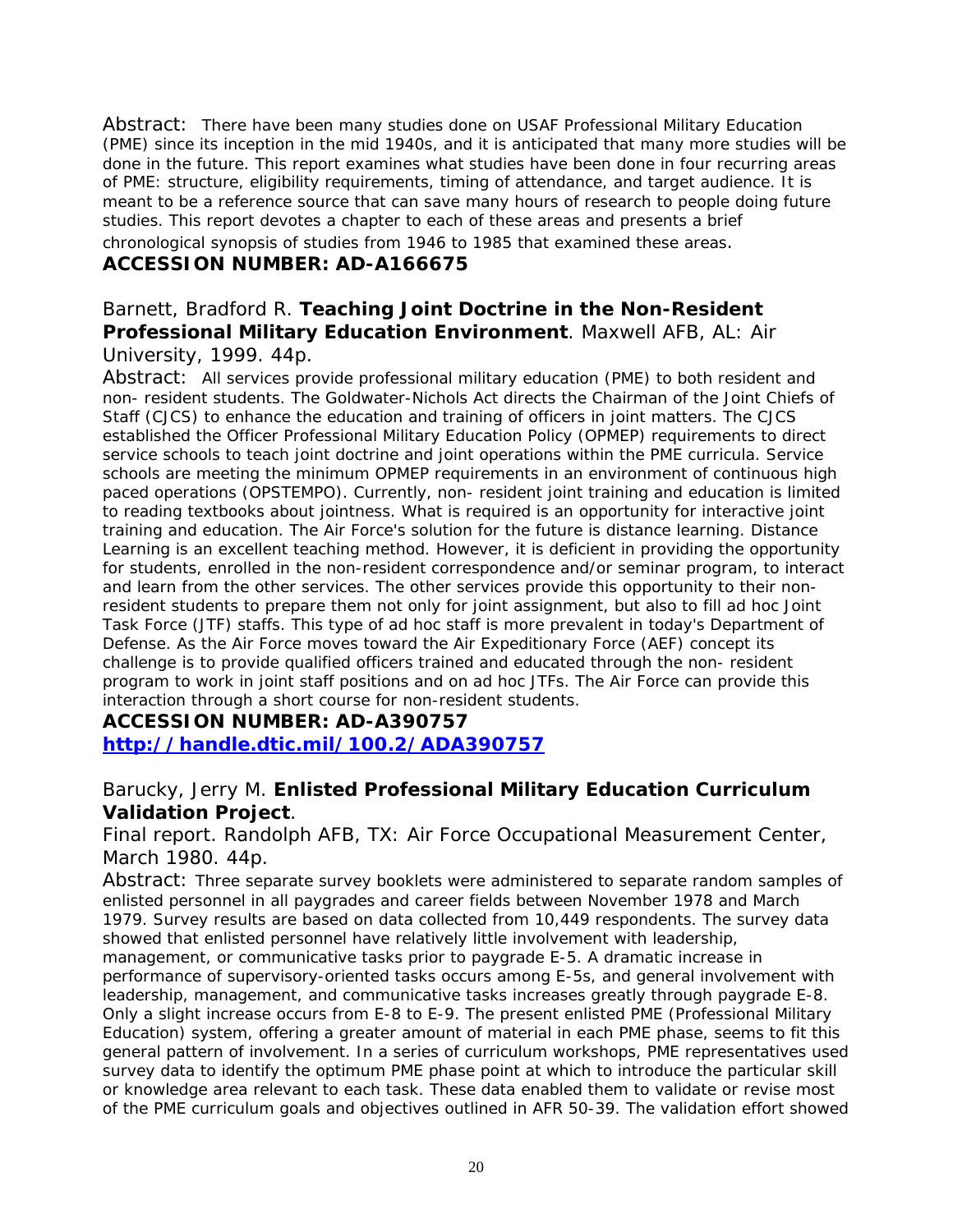that the leadership, management, and communicative tasks performed by each paygrade group are generally being addressed by the corresponding phase of PME.

#### **ACCESSION NUMBER: AD-A084 972**

Beddingfield, R.E., T.M. Imphong and K.L. Mcelvain. **Senior Service College Comparison**. Study project. Carlisle Barracks, PA: Army War College, 5 June 1985. 129p.

Abstract: A comparison of the five United States senior service colleges must be approached within an awareness that they all have as a common objective the preparation of senior military officers and civilian officials for future roles as responsible executives in the decision making bodies of the armed forces and other government agencies. In addition, the direction that each has taken over the past decade has been based to a large extent on the Clements Commission Report of Senior Service College Curriculum Study published in 1975. Against this background the differences between the schools can be seen primarily as ones of emphasis, focus, or structure rather than ones of significant content or directional divergence. This study presents analyses of those areas within the senior service colleges that the authors believed would best demonstrate both the similarities and differences between these five uniformly excellent institutions. Individual reports on each college have been included for the benefit of those readers who may have an interest in a more detailed description of the program at a particular school. If a conclusion is to be drawn from this study, it is that all five colleges are successfully meeting their objectives by providing the leadership cadre of the military services and many government agencies with a graduate level course of instruction with a major in national security, strategy and policy, and a minor in the preparation and execution of military activities in support of that policy.

#### **ACCESSION NUMBER: AD-A159935**

Benson, Lista M. **Leadership Behaviors at Air War College**. Maxwell AFB: Air University, Air Command and Staff College, 1998. 58p.

Abstract: As the level of job responsibility increases, leaders may need to emphasize different leadership behaviors (Jacobs and Jacques, 1987). These behaviors tend to be hierarchical, with different behaviors needed at the direct, organizational, and strategic levels (Yukl, 1992). Is the same true in the Air Force? The purpose of this investigation is to determine the critical hierarchical leadership behaviors required at the senior level of responsibility in the United States Air Force (USAF). A sample of Air War College Students were administered a survey based on Yukl s Managerial Practices Survey (MPS). Each officer was asked to rate the importance of 11 different behaviors to their most recent job. The behaviors included informing, consulting and delegating, planning and organizing, problem solving, clarifying roles and objectives, monitoring operations, motivating, recognizing and rewarding, supporting and mentoring, managing conflict and team building, and networking. The three most important behaviors identified for Air War College students reflecting on their most recent job were planning (M=4.2), informing (M=4.6), and problem solving (M=4.1). Least important was networking (M=3.6). With these behaviors identified, what to groom and mentor in future strategic leaders becomes evident. Additionally, professional military education can be tailored to focus on those critical behaviors for effective leadership. **ACCESSION NUMBER: AD-A398300** 

Bentley, Terry R. **Perceptions of Graduates and Their Sponsors Related to the Air and Space Basic Course**. Doctoral Thesis. Wright-Patterson AFB, OH: Air Force Institute of Technology., 2003. 192p.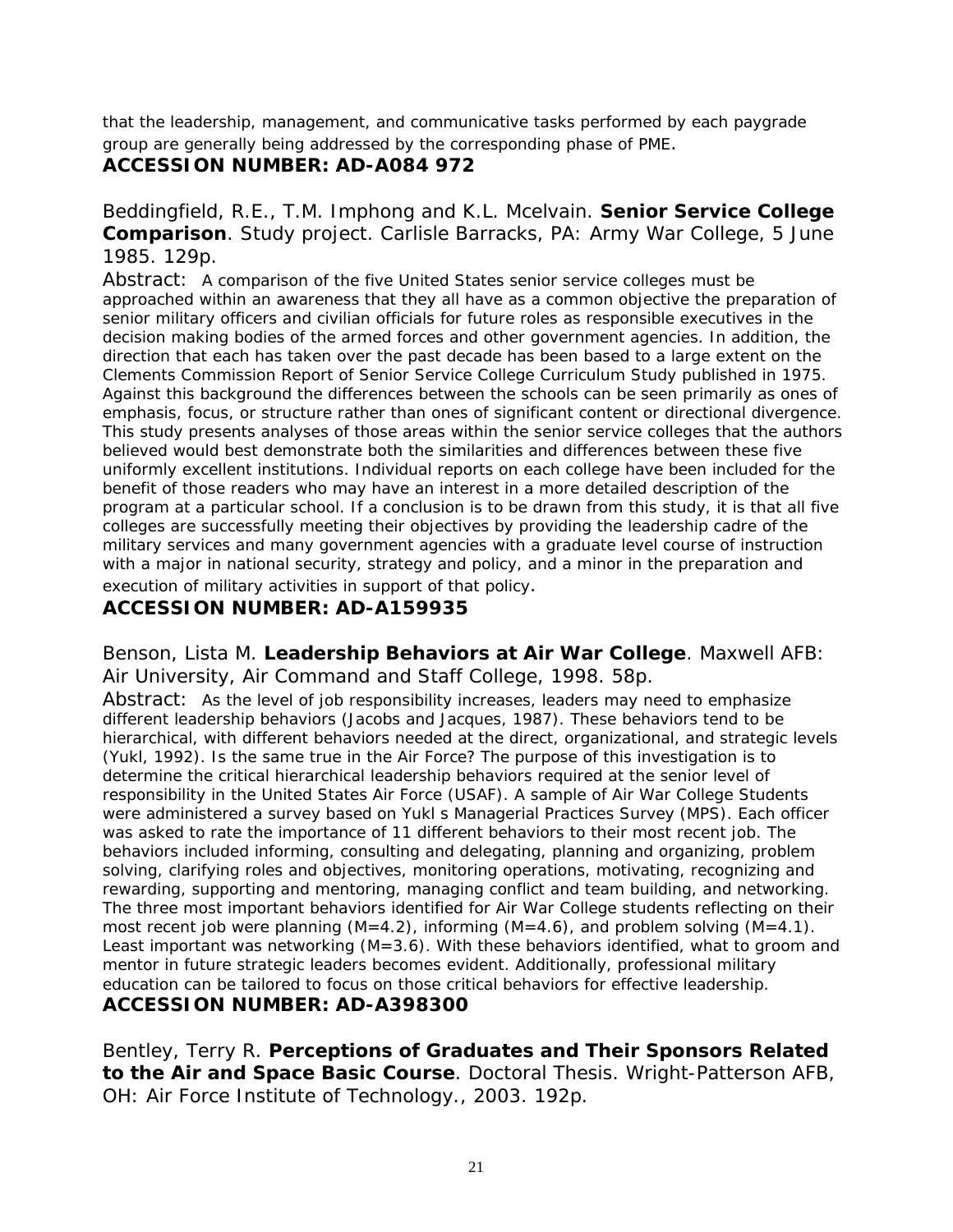Abstract: The Air and Space Basic Course (ASBC) was established as a basic- level Professional Military Education (PME) school for newly commissioned Air Force officers and selected civilians. Its purpose was to prepare graduates for their post-graduate roles as airmen leaders. This study was undertaken to ascertain the differences in perceptions of new ASBC graduates and their immediate supervisors related to the graduates' preparation for their roles as airmen leaders after completion of the Air and Space Basic Course. Therefore, this study (a) provided information related to the demographic characteristics of participants, (b) revealed the extent to which each content area of the ASBC program was perceived by graduates to be relevant to their roles as airmen leaders at their first duty assignment after graduation, (c) illustrated the extent to which each content area of the ASBC program was perceived by the ASBC graduates' immediate supervisors to be relevant to the graduates' roles as airmen leaders at their first duty assignment after graduation, (d) revealed the extent to which there were differences in perceptions of graduates and their supervisors regarding the relevance of the Air and Space Basic Course curriculum content to the role of airmen leaders, (e) established the extent to which a difference in perceptions existed between graduates who were rated and non-rated regarding the relevance of the ASBC curriculum content to the role of airmen leaders, and (f) acquired specific suggestions from the graduates and their supervisors regarding content changes in the Air and Space Basic Course. Three hundred and ninety subjects participated in the study. Two hundred and twenty- one of these subjects were from the graduating body of Class 02D (i.e. the fourth graduating class of 2002) of the Air and Space Basic Course. One hundred and sixty-nine of these subjects were the immediate supervisors of the graduates from ASBC Class 02D.

#### **ACCESSION NUMBER: AD-A416526 <http://handle.dtic.mil/100.2/ADA416526>**

Berry, Warren D. **Determining Effective Leadership Behaviors for USAF Company Grade Officers.** Maxwell AFB, AL: Air University, 1998. 69p. Abstract: Leaders need to emphasize different behaviors as they advance through increasing levels of responsibility (Jacobs and Jaques, 1985). This same thesis can be applied to Air Force officers different behaviors are needed as an officer progresses from company grade to field grade to general officer (Yukl and Van Fleet, 1986). The purpose of this investigation is to determine the critical leadership behaviors required by junior officers at the direct level of responsibility in the USAF, and to determine differences in effective behaviors across major career tracks. A sample of 647 Squadron Officer School captains, who were between their fourth and seventh years of commissioned service, were administered Yukl's Managerial Practices Survey (MPS). The modified MPS asked each subject to rate the importance of 11 managerial behaviors in relation to their current job. The behaviors included informing, consulting and delegating, planning and organizing, problem solving, clarifying roles and objectives, monitoring operations, motivating, recognizing and rewarding, supporting and mentoring, managing conflict and team building, and networking. The three most important behaviors identified were informing (M=4.4), problem solving (M=4.2), and planning and organizing (M=4.1). Least important was networking (M=3.4). Significant differences were also found between operations and support personnel. With these behaviors identified, senior officers should be better able to mentor and develop junior officers, and professional military education can be tailored to focus on those critical behaviors for effective leadership.

**ACCESSION NUMBER: AD-A398463** 

**<http://handle.dtic.mil/100.2/ADA398463>**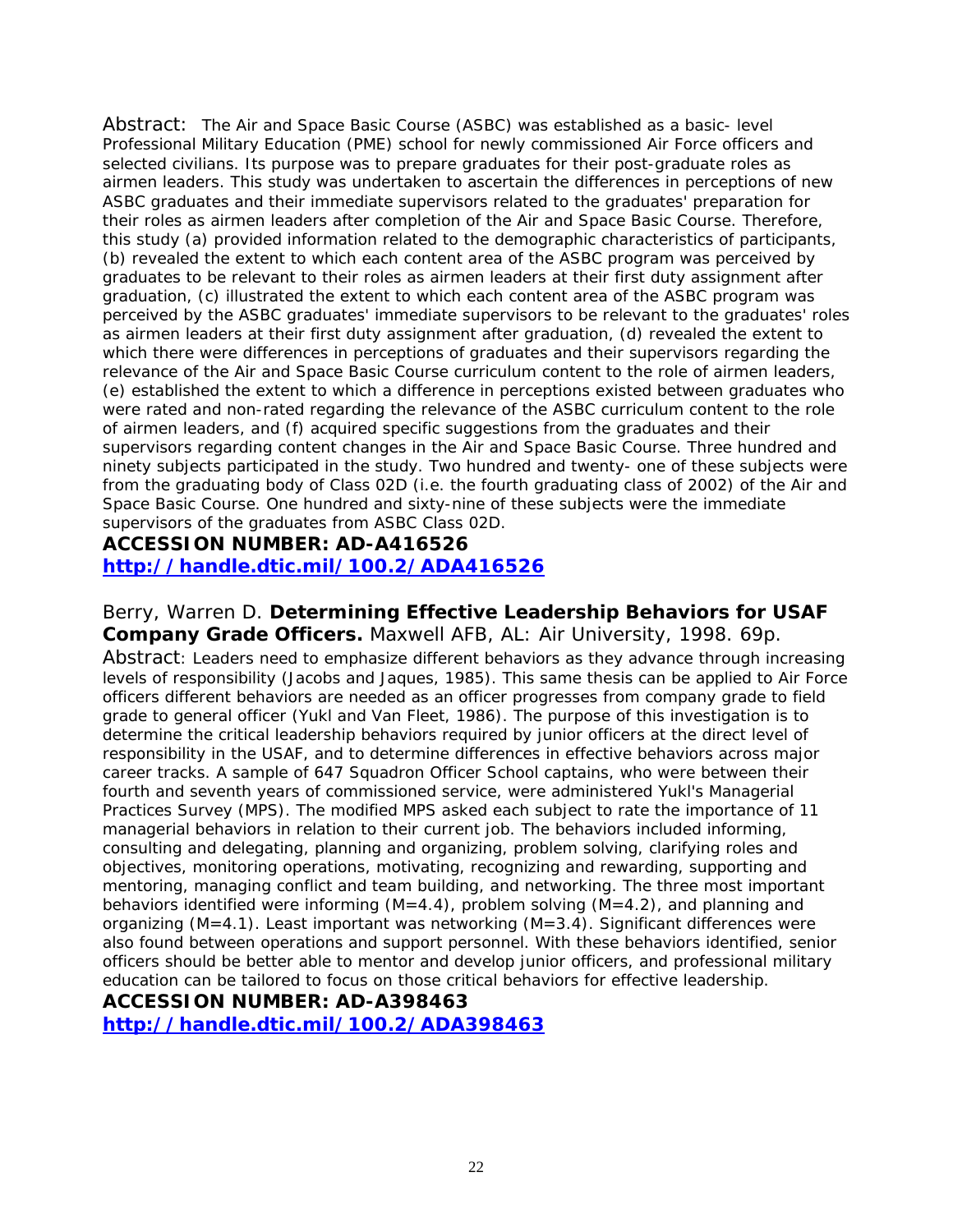#### Bolinger, M., G.H. Bristol, K.M. Kelly and R.L. Kilroy. **Improving Officer Career and Intermediate Level Education**. Washington, DC: Marine Corps, 1 April 1991. 40p.

Abstract: Although career and intermediate level schools are adequately educating officers for future command and staff billets within a MAGTF, they are not modern professional educational institutions. The schools, as a whole, exhibit significant weaknesses in the areas of faculty and pedagogy - - cornerstones of a quality professional military education system.

#### **ACCESSION NUMBER: AD-A239883**

#### Boggs, Kevin G. et al. **The Goldwater-Nichols Department of Defense Reorganization Act of 1986: An Analysis of Air Force Implementation of Title IV and its Impact on The Air Force Officer Corps.** Maxwell AFB, AL: Air Command and Staff College, May 1995. 68p.

Abstract: In 1986, Congress enacted the Department of Defense Reorganization Act directing how Services manage joint officers, in an effort to improve the quality of joint officers and operations. This research paper analyzes AF legislation compliance in: promotions, assignments, education and joint specialty officer (JSO) designations for field grade officers. The research analyzes the initial law and subsequent amendments to establish a compliance baseline and examines AF, Joint Staff and Secretary of Defense records to assess conformity. After the compliance review, the research examines programs, policies and laws affecting compliance, followed by a study of the integration of Title IV concepts in the OPD Program. There were two non-compliance areas- promotions and JSO guidelines. First despite a multitude of initiatives involving promotion board processes and assignments, AF failed 41 or 46 promotion categories, although significant improvement was noted. Second, there were no established JSO career guidelines and there were negative perceptions regarding joint duty in OPD. To improve compliance, this paper recommends better integration of joint concepts in OPD; the establishment of JSO guidelines; and an aggressive media effort to enhance perceptions of joint. Further, it advocates the inclusion of OPD counseling during mandatory perceptions of joint. Further, it advocates the inclusion of OPD counseling during mandatory performance feedback, and the implementation of existing legislation affecting JPMIS outplacement. Last, it recommends revitalizing cross-flow' assignments between Air and Joint Staffs, and establishing a comprehensive data-base to enable more extensive analysis of joint management initiatives. Modifications or enhancements,' AF should be in full compliance.

**ACCESSION NUMBER: AD-A328040** 

<http://handle.dtic.mil/100.2/ADA328040>

Brooks, Vincent K. **Knowledge is the Key: Educating, Training and Developing Operational Artists for the 21st Century**. Monograph AY 1991-1992. Fort Leavenworth, KS: Army Command and General Staff College, School of Advanced Military Studies, 12 May 1992. 76p.

Abstract: Warfare in the era will be joint. However, the Armed Forces have been slow to make requisite changes. The Goldwater-Nichols Department of Defense Reorganization Act of 1986 forced change by legislating reforms and ending the internecine quarrels which had impeded progress for decades. Joint warfare is the desired effect of the Goldwater-Nichols Act and the Armed Forces are making progress in the ability to conduct joint warfare. More progress is needed, however, before joint warfare becomes routine. Practicing joint warfare requires a new way of educating officers. The House of Representatives Committee on the Armed Services Panel on Military Education (known as the Skelton Panel after its chairman, Representative Ike Skelton) explored the professional military education system and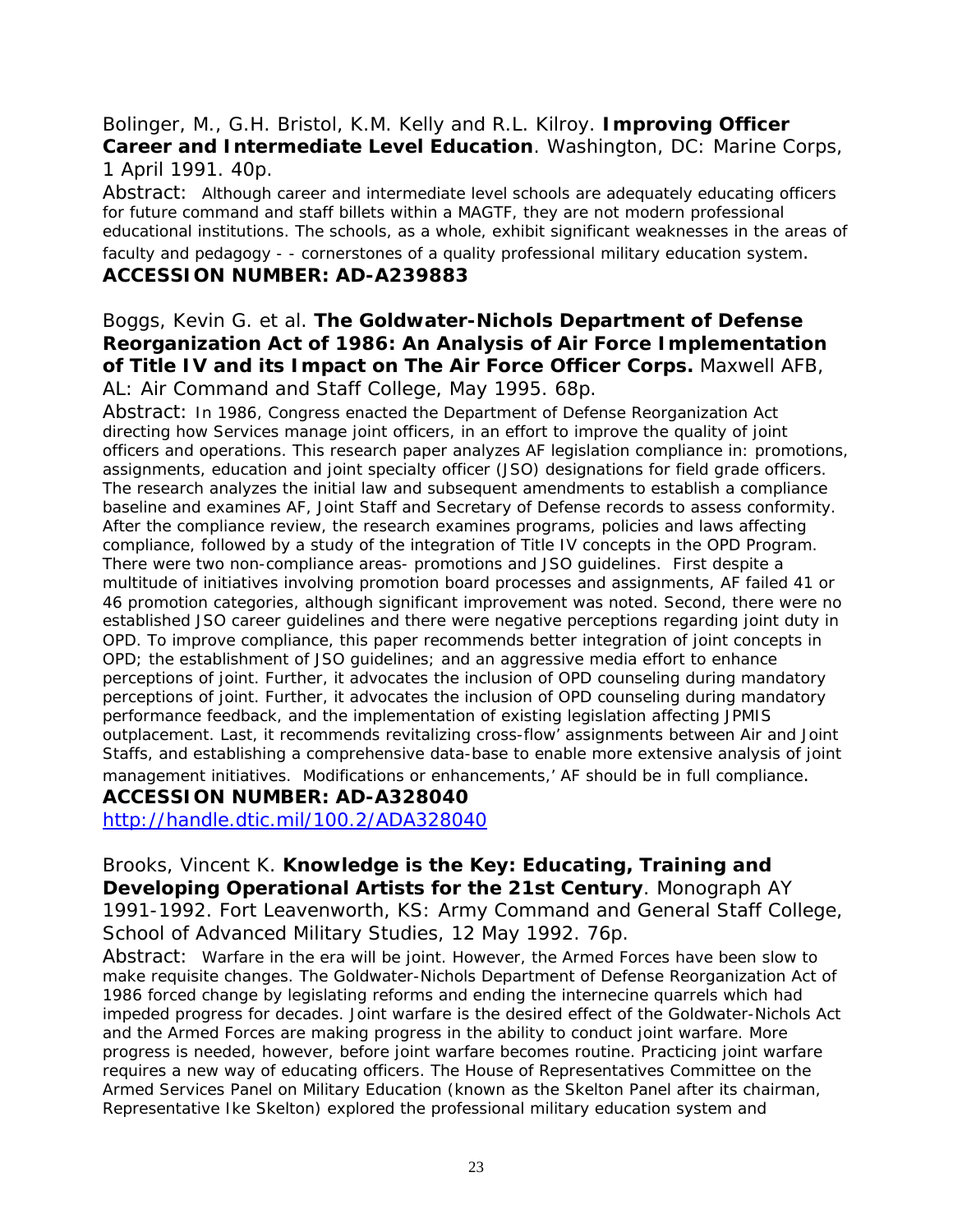recommended ways of providing the type of education necessary to meet the spirit of the Goldwater-Nichols Act. The panel was particularly concerned with ensuring the education system provided the link between producing competent Service officers and competent joint officers.

#### **ACCESSION NUMBER: AD-A254124**

Brown, Kerk B. **A Study of Curriculum Development: Wing Squadron Officer Course**. Maxwell, AFB: Air University, Air Command and Staff College, 2001. 46p.

Abstract: There is a perception amongst senior military leaders that professional military education is a career-long educational process best executed progressively along a continuum of education. The purpose of this research project is to determine the appropriate curriculum to best address the gap currently existing within the Air Force officer Continuum of Education between the Aerospace Basic Course (ABC) and the Squadron Officer School (SOS). The Wing Squadron Officer Course is the title of the newly developed program. Careful analysis led to numerous conclusions and ultimately a curriculum that will bridge the existing gap and enhance each Air Force officer's professional military educational experience. Among the conclusions are (1) Air Force PME instruction could benefit from aspects of its sister services' PME programs; (2) Leadership emphasis is vital to the success or failure of the Wing Squadron Officer Course; (3) The curriculum at the core of the "experimental" CGOC is on- target to meets the needs of young officers and the Air Force, but it has several deficiencies; and (4) Young officers need a "tool kit for success" to gain understanding of concepts vital to the progression of their career. These conclusions lead to the following recommendations: (1) creation of a two-pronged Wing Squadron Officer Course curriculum consisting of the currently proposed 40- hour long program to teach Core curriculum aspects: Officership, Leadership, The Role of Air Power, Air Force Perspectives, and Tool Kit For Success and a secondary curriculum program, administered on a quarterly basis educating officers on: new ways of doing business (warfighting); important topics; and issues requiring redress from the Core program; (2) designation of a mechanism to ensure support by wing commanders. Such a means is an attention-getting YES- NO support compliance statement on a wing commander's OPR.

#### **ACCESSION NUMBER: AD-A407061 <http://handle.dtic.mil/100.2/ADA407061>**

Bruns, James W. and Lawrence A. Eichhorn. **Comparison of Non-Performance Characteristics with United States Air Force Officer Promotions**. Master's thesis. Wright-Patterson AFB, OH: Air Force Institute of Technology, School of Logistics and Acquisition Management, September 1993. 42p.

Abstract: The question of which non-performance factors influence the promotion of officers to major, lieutenant colonel, and colonel within the Air Force for Promotion Boards held in 1992 is the focus of this thesis. The thesis statistically examines the impact of the variables commissioning source, prior enlistment, age, aeronautical rating, graduate education level obtained and source of education, Professional Military Education courses taken and method of completion, distinguished graduate status from commissioning source and Professional Military Education courses for in-the-zone promotions. Multivariate logistics regression techniques are used to analyze and identify those variables significant to promotion. Odds-ratios are used to determine the sensitivity of each variable. Each of the variables is found to be significant in some of the promotion models.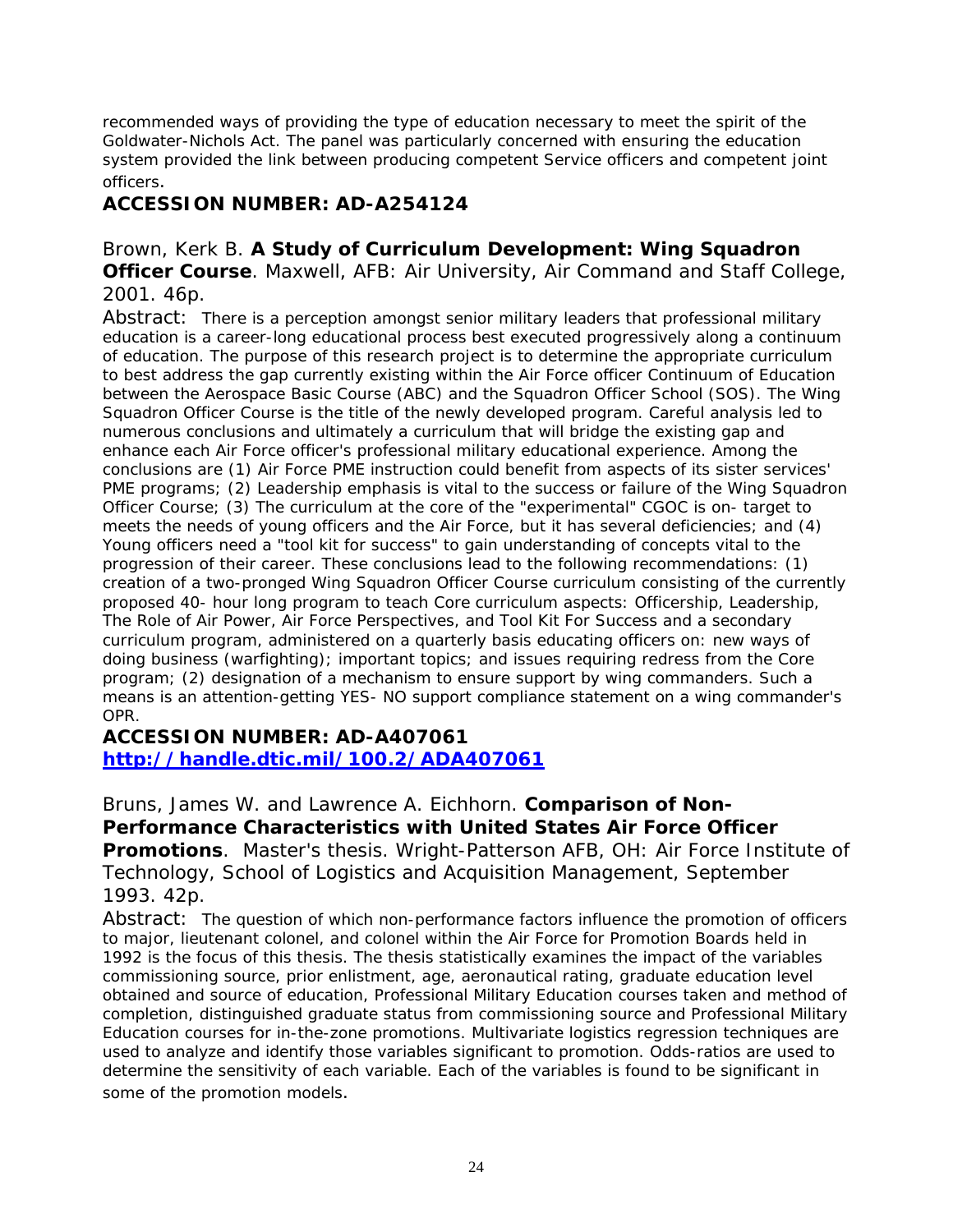### **ACCESSION NUMBER: AD-A273967**

Bunn, Leslie and Richard J. Steppic. **A Study of the Methods by Which the United States Air Force Can Provide Professional Military Education for Senior Foreign Officers.** Master's thesis. Wright Patterson AFB: OH: Air Force Institute of Technology, School of Systems and Logistics, January 1974. 207p

Abstract: The study identifies methods that can be used by the United States Air Force to provide professional military education for senior officers from allied, friendly and nonaligned nations. Extensive interviews conducted with senior officials currently involved in professional military education provide the primary source of data. The study concludes that five methods are available to provide an increased program, and that the most feasible method is to establish a separate college for senior foreign officers co-located with other USAF professional colleges and schools at Maxwell AFB, Alabama.

#### **ACCESSION NUMBER: AD-776784**

Buikema, R. J. **Integration of Intelligence Into Professional Military Education**. Master's thesis. Quantico, VA: Marine Corps Combat Development Command, 1996. 58p.

Abstract: This study reviews the ongoing changes that are being implemented in the intelligence community of the United States Marine Corps, and examines the relevant implications for professional military education at Marine Corps University. One of the basic premises of the approved changes in intelligence doctrine, structure, and training was that Marines would understand the role that they played in the intelligence cycle. However, an instructional plan was never developed that was capable of accomplishing that end. After the analysis, recommendations are provided concerning what type of courses need to be taught, the best approach for the university to teach them effectively, other concerns that may have not been previously examined, and a recommendation for further review of enlisted and nonresident education. This fiscal year, Marine Corps University will be gaining additional intelligence instructors, assigned to each of the major professional military education schools. This research paper offers a starting point for their employment, as well as some concerns that should be addressed by directors of schools, deans of academics, Marine Corps University operations, and MCCDC. Headquarters Marine Corps has directed that intelligence instruction be integrated into our professional military education curriculums. This paper provides the first formal study of how to accomplish that directive.

<http://www.fas.org/irp/eprint/buikema.htm>

### Callard, James R. **Changing Nature of American Democracy Consequences for the Military.** Final report. Newport, RI: Naval War

College, 14 June 1996. 161p.

Abstract: This paper provides a philosophical and ethical framework to evaluate changes in democracy that affect the relationship between the public and the military profession. Changes in communication technology have allowed the media and public to play a more influential role in the information of national security strategy. Use of propaganda to market war in the past has been problematic and contrary to American democratic principles. Applying a strong professional military ethic grounded in institutional and constitutional values will insure that senior military leadership understand the ramifications of applying knowledge strategies in the future. Adding ethics and civil-military affairs courses to joint professional military education is major recommendation.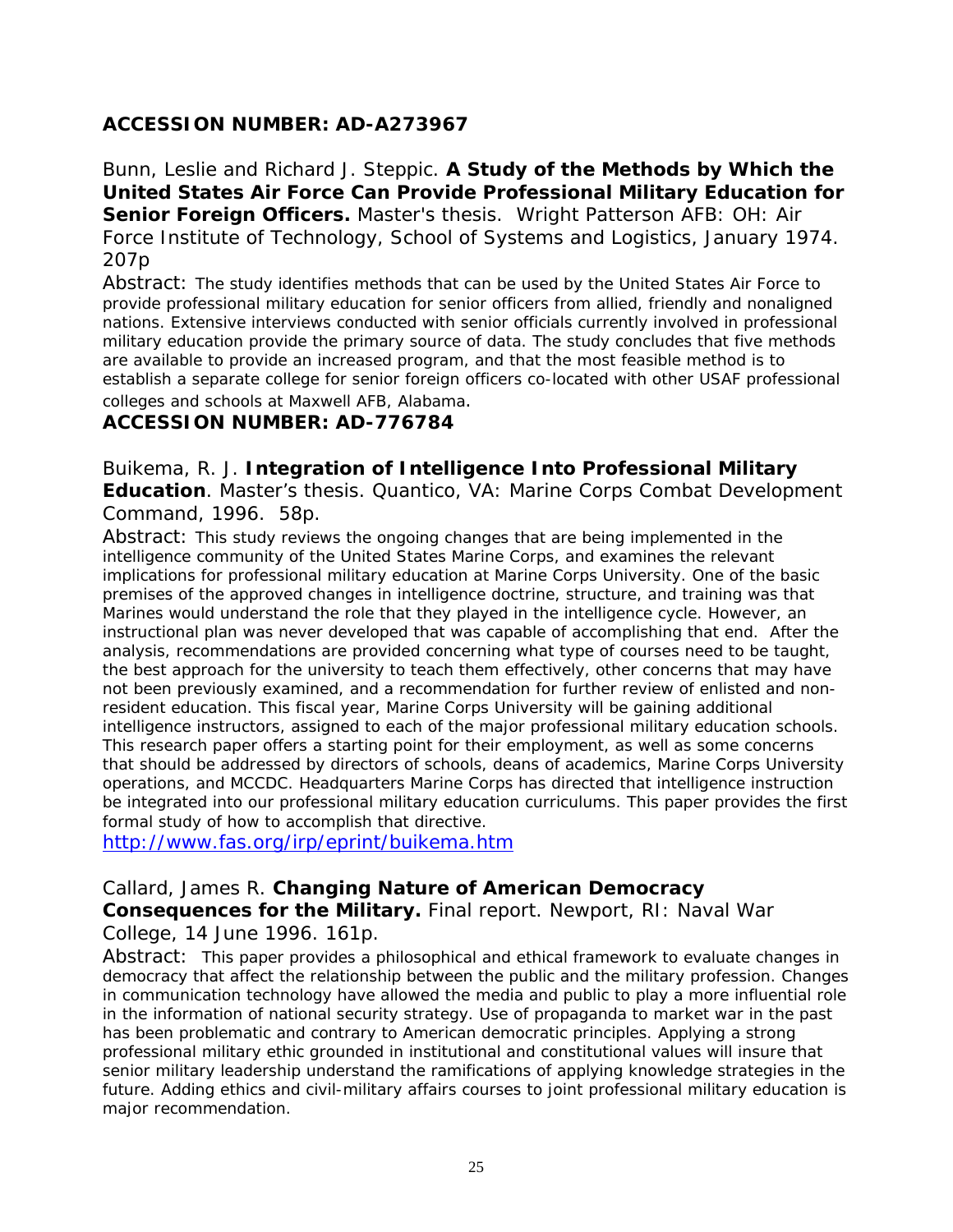### **ACCESSION NUMBER: AD-A311167**

<http://handle.dtic.mil/100.2/ADA311167>

Carrell, Michael W. **Inculcating Jointness: Officer Joint Education and Training From Cradle to Grave**. Newport, RI: Naval War College, 2000. 31p. Abstract: A joint culture exists in the U.S. military as a result of the Goldwater-Nichols legislation and Skelton Panel on education. This culture is not enough however, and a need exists to improve officer Joint Professional Military Education and Training in order to develop better joint officers. This paper proposes a comprehensive cradle to grave approach of educating and training officers both in their own services and in the joint arena. This approach synthesizes several existing recommendations with new ones to affect a radical change in joint officer production. The current existing PME and training structure is examined and shortfalls are noted. Next, a restructured PME process from pre-commissioning through the War colleges and Capstone is proposed. A new construct for changing the current Phased approach to JPME is proffered to not only help solve the military's joint manning problems, but also to address the large disparities between service beliefs and actions for PME. Lastly, joint training ideas are evaluated to enable more operational opportunities for both individuals and units. An effort here is made to reduce the operational impact of training on Unified commander's staffs and field units who feel the brunt of current operational and personnel tempo.

#### **ACCESSION NUMBER: AD-A378525 <http://handle.dtic.mil/100.2/ADA378525>**

Chapman, Gregory F. **Service Level Optimization For the Marine Corps Institute.** Master's thesis. Monterey, CA: Naval Postgraduate School, 2000. 85p.

Abstract: The Marine Corps Institute (MCI) is the distance learning center for the United States Marine Corps. MCI's mission is to develop, publish, distribute, and administer distance training and education materials to enhance, support, or develop required skills and knowledge of Marines. It also satisfies other training and education requirements as identified by the Commanding General, Marine Corps Combat Development Command. To meet this mission MCI develops and assembles course materials ranging from simple training courses to college level Professional Military Education (PME) programs. Each course or program consists of multiple components that must be printed, stocked, and distributed to all Marines. Currently MCI offers 151 courses comprised of 305 printed components. In 1999 MCI processed over 550,000 requests for course materials. In late 1998 MCI recognized the need to improve their inventory control processes. They desired a means of determining reorder points and reorder quantities for the Marine Corps Institute in order to improve service to Marines in the field. This thesis develops a non-linear program inventory model that minimizes the number of shortages per year, and returns reorder points and reorder quantities, thereby improving MCI's service to the Marine Corps.

#### **ACCESSION NUMBER: AD-A380243**

**<http://handle.dtic.mil/100.2/ADA380243>**

Clark, Edward S. **Comparative Analysis of Intermediate Service College (ISC). Phase 1. Joint Professional Military Education (JPME).** Master's thesis. Monterey, CA: Naval Postgraduate School, March 1990. 120p. Abstract: This thesis compares the four Intermediate Service Colleges (ISC) and the Defense Intelligence College (DIC) Phase I Joint Professional Military Education (JPME) curricula and student and faculty mixes. It asks the question, 'Is it feasible to offer a Phase I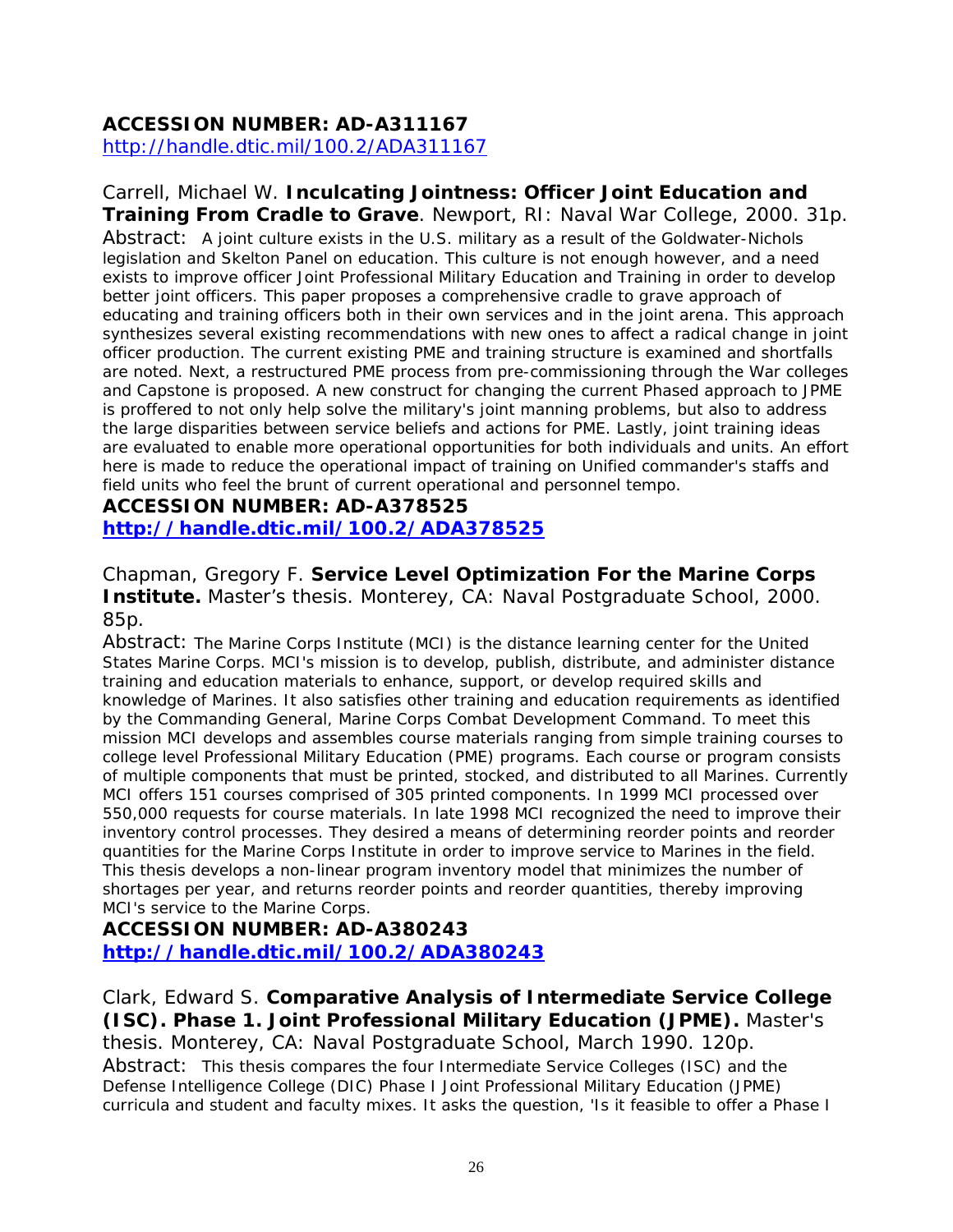JPME curriculum at the Naval Postgraduate School.' The results clearly show that a Phase I JPME program is feasible if established within the National Security Affairs/Intelligence (NSA/I) and the Joint Command, Control and Communications (C3) curricula. In these curricula, the student and faculty mixes can be easily attained and the curriculum can be established with minimum disruption to the graduate education mission of the Naval Postgraduate School. Additionally, with six core courses established as Phase I JPME, students from other curricula may be tracked into Phase I by detailers on a case-by-case basis. Ultimately, this would increase the number of Navy Phase I JPME graduates by 69 percent. These graduates would then be available for Phase II and further on Joint Duty Assignments (JDAs).

#### **ACCESSION NUMBER: AD-A220077**

## Collins, James M., et al. **Safety, Security, and Stability: The Role of Nuclear Control Regimes in a Proliferated World**. Maxwell AFB, AL: Air

University, Air Command and Staff College, 1995. 131p.

Abstract: The 103rd Congress directed professional military education schools to conduct a broad range of research related to policy issues concerning the proliferation of weapons of mass destruction. This paper comprises, in part, Air Command and Staff College's contribution to that effort. The policy issue we chose to research concerns the development of nuclear control regimes for emerging nuclear capable countries. Our team's collective experience in nuclear weapons acquisition, operations, maintenance, communications, intelligence, and arms negotiation reveals all too clearly the perils and pitfalls associated with developing and deploying nuclear weapons. The US, in the past, has refused to provide technical assistance to enhance the safety, security, and stability of proliferating countries' nuclear arsenals-we believe this policy should change. This research project is not without its heroes. We would like to acknowledge the unique experience and expertise our research advisor, Major Charles E. Costanzo, brought to this effort. His guidance and direction proved invaluable- without him, this paper could not have been accomplished. We would also like to thank our families who provided the moral support and encouragement to persevere.

## **ACCESSION NUMBER: AD-A329554**

#### **<http://handle.dtic.mil/100.2/ADA329554>**

#### **Combined Arms Sufficiency Study (CASS) Update**. Fort Leavenworth, KS: Army Combined Arms Center, April 1983. 175p.

Abstract: The intent of the Combined Arms Sufficiency Study as originally conducted, was to obtain a snapshot of the status of Combined Arms instruction at the time and provide commandants comparative data with which they could make an educated estimate of the effectiveness of their combined arms instruction. The original intent is still applicable. The purpose of the current update is to build on the original study, refine the Combined Arms Sufficiency data, and through a systematic process, identify courses of action to continue to enhance Combined Arms instruction in company level professional development courses. This update is intended to develop Combined Arms Sufficiency data to a credible confidence level so that decisions can be made on tradeoffs and accommodations, with a clear understanding of what the costs are in terms of specialty and Combined Arms understanding. The objectives of the present Combined Arms Sufficiency update are to: identify all Combined Arms subjects and develop an updated list; identify Combined Arms subjects which should be taught in Officer Basic and Advanced Courses, and to what level of sufficiency; enhance Combined Arms instruction by better defining personnel and other resource requirements; and facilitate the infusion of Combined Arms subjects into the OJTA process.

#### **ACCESSION NUMBER: AD-A133316**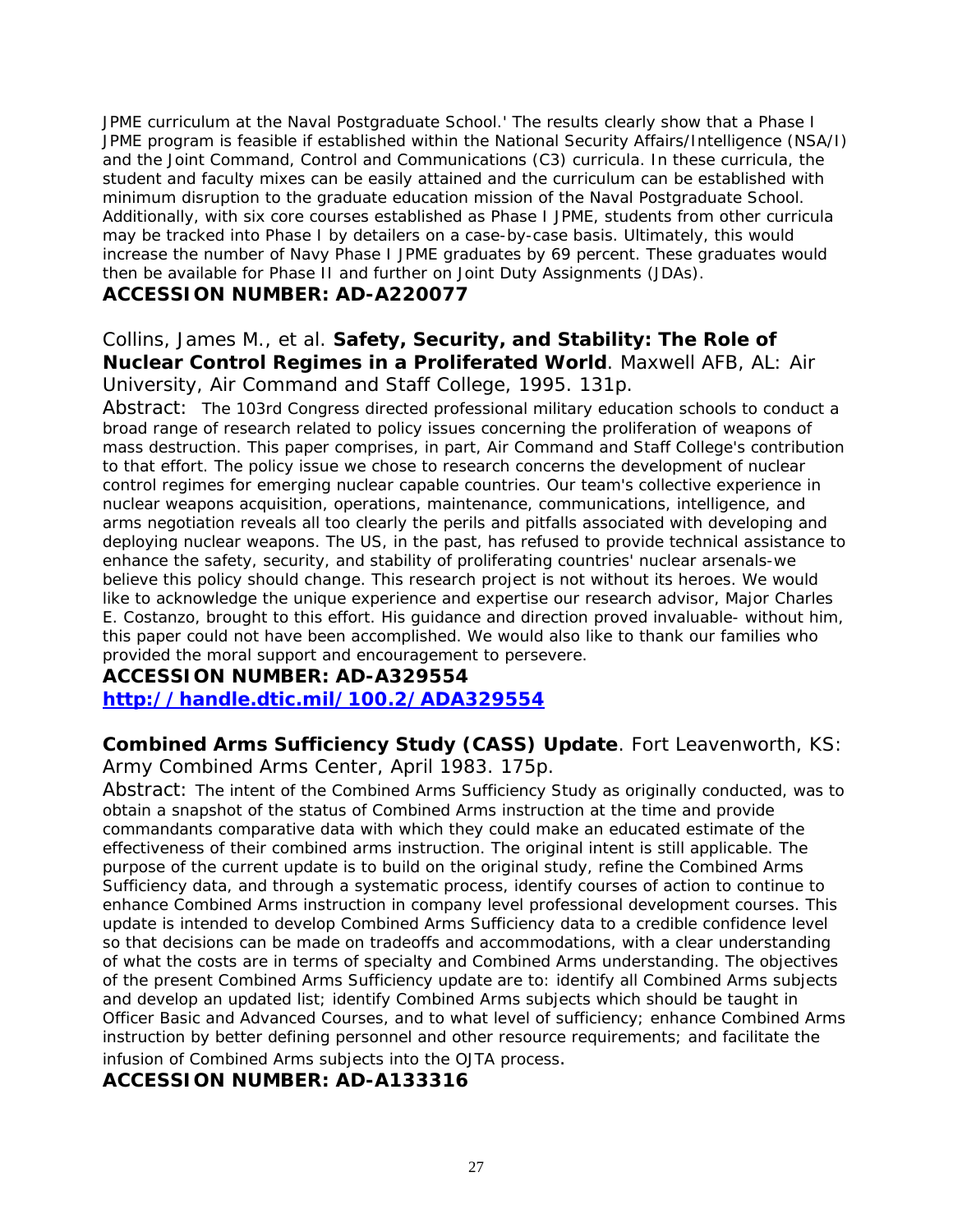D'Angelo, Dennis L. **Developing Operational Leadership For the Future**. Newport, RI: Naval War College, Joint Military Operations Department, 1998. 22p.

Abstract: The post-Cold War force reductions and efforts to integrate regional perspectives into US national security and military strategies resulted in a renewed focus on operational art and the need for operational leaders. While the services foresee the need for operational art they have not taken the necessary steps to effectively develop the operational leader. The reason for the lack of an effective operational leadership development process stems from three impediments: a lack of service doctrine which reflects the need for operational art, a peacetime environment that focuses more on "square filling" rather than developing operational leaders, and a military education system which does not adequately prepare leaders for the operational environment. To overcome these impediments, the services must first develop operational doctrine that clearly reflects the need for operational art. The Joint Staff can assist in this effort through their influence in the military education system. Secondly, the services must carefully select their future operational leaders. This selection process must occur early enough in an officer's career to develop operational leadership skills but not so early as to limit the opportunities for the officer to develop a strong foundation at the tactical level of warfare. Next, the services must improve the academic process by making professional military education a continuous process, developing a curriculum that is specifically focused on developing operational leadership skills, and changing the means of instructing operational art from an analysis- to a synthesis-based process. Finally, the services must carefully manage the careers of those selected future operational leaders so that academic, staff and command positions complement each other during the operational leadership development process.

**ACCESSION NUMBER: AD-A351704 <http://handle.dtic.mil/100.2/ADA351704>**

Defense Manpower Commission Staff Studies and Supporting Papers. Volume IV. **Developing and Utilizing the Total Force and Shaping the Future Military Career Force**. Washington, DC: Defense Manpower Commission, May 1976. 1060p.

See also Volume 5, AD-A029 953.

Abstract: Contents: The Defense Officer Personnel Management System (DOPMS); Reserve Component Officer Career Force Grade Authorization; Pre-Commissioning Programs; The Uniformed services University of the Health Sciences and Alternative methods of Procuring and Retaining Military Physicians; Professional Military Education; Professional Military Education for the Reserve Components; Officer Graduate Education; Funding of Education Programs; Flight Training; Overseas Rotation and Tour Lengths; Minority Participation in the Department of Defense; Women in the Defense Establishment; The Development and Utilization of women in the Department of Defense; The role of the DOD Civilian in the Total Force Structure; Limitations on Managers Brought about by Restrictions of the Civil Service System; The Air Force Institute of Technology and the Naval Postgraduate School; The G.I. Bill today; and The Career Force of the Future.

#### **ACCESSION NUMBER: AD-A029952**

DeGraff, Dennis J., et al. **Senior Service School Timing for Air Force Officers: A Cultural Change**. Maxwell AFB, AL: Air Command and Staff College, April 1996. 64p.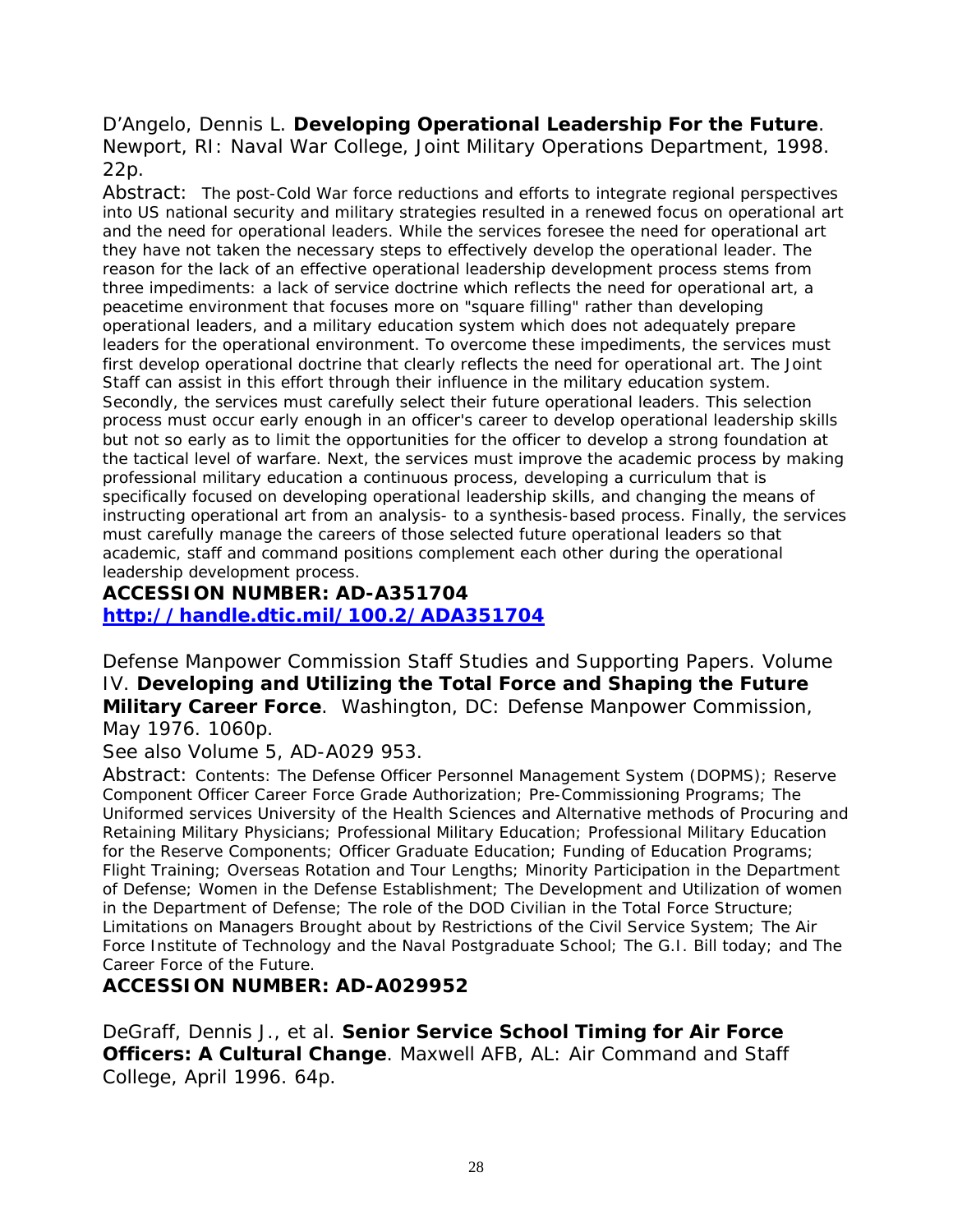Abstract: Initial study of the relationship of in-residence Air War College (AWC) completion to promotion success was accomplished in 1975, and subsequently updated in 1984. The focus of this study is to revalidate the promotion trend cited in the 1984 study and to examine the importance of attendance timing for Air forces officers to Senior Service School (SSS). Sources used in preparation of this study includes officer cohort and promotion files for 1984-1995, as well as a review of officer utilization policy from the Air force Personnel Center (AFPC), Headquarters USAF, the Office for Colonel Matters, and AWC. Personnel interviews and surveys were used to glean current issues, concerns, and recommendations from senior leaders and major command (MAJCOM) personnel officers throughout the Air Force. Analysis of promotion statistics concludes that while the promotion rates among the Senior Service schools are not at parity, they have leveled somewhat from the analysis done in the 1984 study. Additionally, this study discusses the current trend of sending more junior lieutenant colonels to SSS shortly after ISS completion and before they have had the opportunity to gain valuable leadership experience. These officers, their classmates, and the air force would be better served by modifying the SSS selection process to facilitate in-residence attendance later in an officer's career without negatively affecting promotion opportunities. The study recommends changes to the selection process and strives to foster a cultural change within the Air Force to ensure SSS is viewed as a tool for developing future leaders and not as a square to be filled for promotion to colonel. The study has a direct impact on the management of senior officer development and utilization in the Air Force for the remainder of the century.

#### **ACCESSION NUMBER: AD-A331576**

<http://handle.dtic.mil/100.2/ADA331576>

Dennis, Scott L. **Pursuing Brilliant Warriors: The First Step in Reforming ACSC**. Maxwell AFB, AL: Air University, Air Command and Staff College, 1998. 44p.

Abstract: Much has been written about the future direction of Professional Military Education (PME) (Kelly, 1996 & Ware, 1996). The advancement of technology combined with the drive towards Joint Operations has created new challenges for our PME institutions. Most of the discussion centers on the technology and curricular aspects of the problem, but very little study has gone into the personnel required to transform these institutions. The author proposes that both educational and operational experts are needed in all air and space disciplines to keep Air Command and Staff College (ACSC) at the forefront of academic excellence. In order to stay relevant, ACSC has to be present at creation, and the first step is to involve the right people. Personnel choices are the toughest to make in the shrinking Air Force, but the educational institutions are key to our core values. The study reviews ACSC s history of reform and compares it to other successful educational institutions that have maintained a crucial role in their professions. Using elements common to other successful institutions the author hopes to provide a road map the Air Force can use to keep ACSC vital in this changing environment.

#### **ACCESSION NUMBER: AD-A398360**

Dorr, Kirk C. **Developing Agents of Change**. Ft. Leavenworth, KS: Army Command and General Staff College, School of Advanced Military Studies, 2003. 59p.

Abstract: This monograph discusses the challenges of maintaining the Army's effectiveness through the process of change. As conditions of warfare change, the methods and techniques of our doctrine must evolve with them. Knowing what to change will be more difficult and riskladen as the rapid rate of technology and the relative brevity of future operations across the spectrum of conflict combine to create a situation where the consequences of peacetime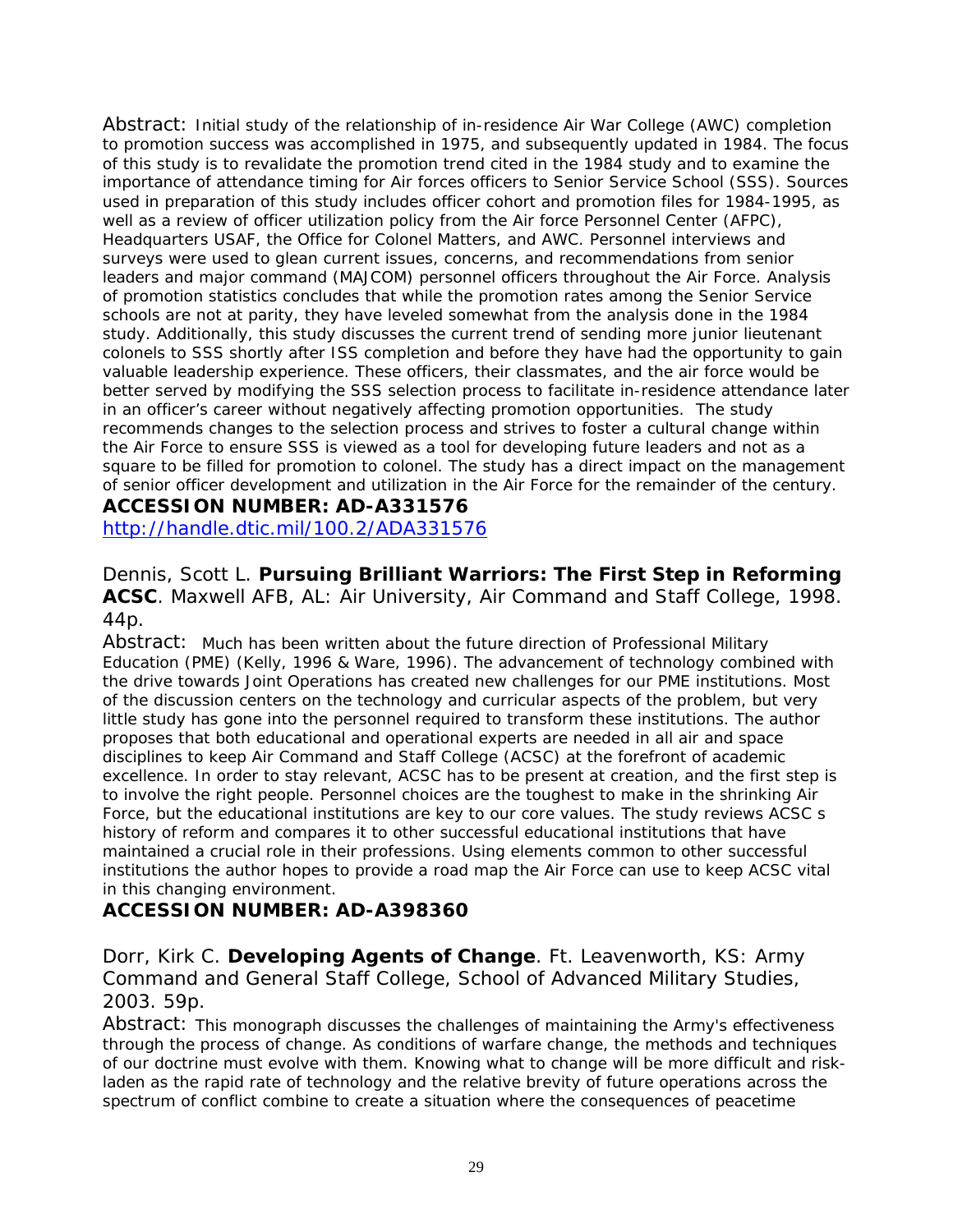choices become irretrievable in war. This study addresses the role of professional military education in creating cultural change within the military. The tendency of an overburdened American military emphasizes action, not thoughtful reflection; yet never was thinking more necessary. The infusion of the Army with officers from SAMS with a common cultural base with similar mental references serves as a collective that can institutionalize military excellence and cope with complex problems at an educated level. The self-regenerating nature of SAMS removes any reliance upon the appearance of one or more military geniuses in the force because it consistently produces outstanding, competent officers. Over time, the common cultural bias established through advanced education can affect changes in service culture

#### **ACCESSION NUMBER: AD-A415969**

#### **<http://handle.dtic.mil/100.2/ADA415969>**

DuPerier, Michael S. **Vietnam: Incorporating Lessons Learned Into the Curriculum of USAF PME.** Maxwell AFB, AL: Air University, 1999. 46p. Abstract: A well-known criticism of the United States military, and of other militaries around the world, is that they are always preparing to fight the last war. One way military organizations attempt to keep this from occurring is through a comprehensive system of military education. An objective of the professional military education (PME) system of the United States Air Force (USAF) is to teach its officers how to use air power more effectively in future conflicts. It can therefore be assumed that to apply air power effectively in future wars, the institution must learn the lessons of previous conflicts. The question this paper asks is whether the USAF, and specifically Air University (AU), put forth the necessary effort to teach the lessons of the Vietnam War. It will focus on the five years from 1973 to 1978. Although the purpose of this research paper is not to determine whether or not air power was successful in Vietnam, it must examine to some degree what the USAF as an institution believed it learned from the war. Only then can the PME curriculum be examined to determine how effectively those lessons were passed to future leaders. After evaluating the curriculum, the paper will try to answer the question of whether the USAF chose to emphasize only positive examples of air power s success versus examples of its failures and limitations. These questions are significant because of the crucial role air power continues to play in our nation s defense. If the USAF does not take a critical look at its performance in past conflicts, it will enter future conflicts ill suited to fulfill its role successfully.

#### **ACCESSION NUMBER: AD-A396488**

**<http://handle.dtic.mil/100.2/ADA396488>**

#### Emilio, George A. **Promoting Critical Thinking in Professional Military Education**. Maxwell AFB, AL: Air University, Air Command and Staff College, 2000. 41p.

Abstract: Critical thinking (CT) is important to professional military education (PME) because it provides a powerful tool to operate in a complex, changing world. Unfortunately, the teaching of such skills has been woefully ignored in American education. This paper examines common elements of successful nation-wide CT programs to develop a simple academic assessment checklist. The checklist is used to assesses the CT curriculum of the United States Air Force's Air Command and Staff College (ACSC)-a PME program for mid-level officers. The Air Force's ACSC CT curriculum has made great strides in improving the cognitive skills of its student body but is still in its infancy. Assessment of the school's program showed that, while some skills and behaviors are taught, the list is far from complete when compared to other nation-wide programs. Furthermore, CT standards, testing, and faculty development efforts are still incomplete.

#### **ACCESSION NUMBER: AD-A394086**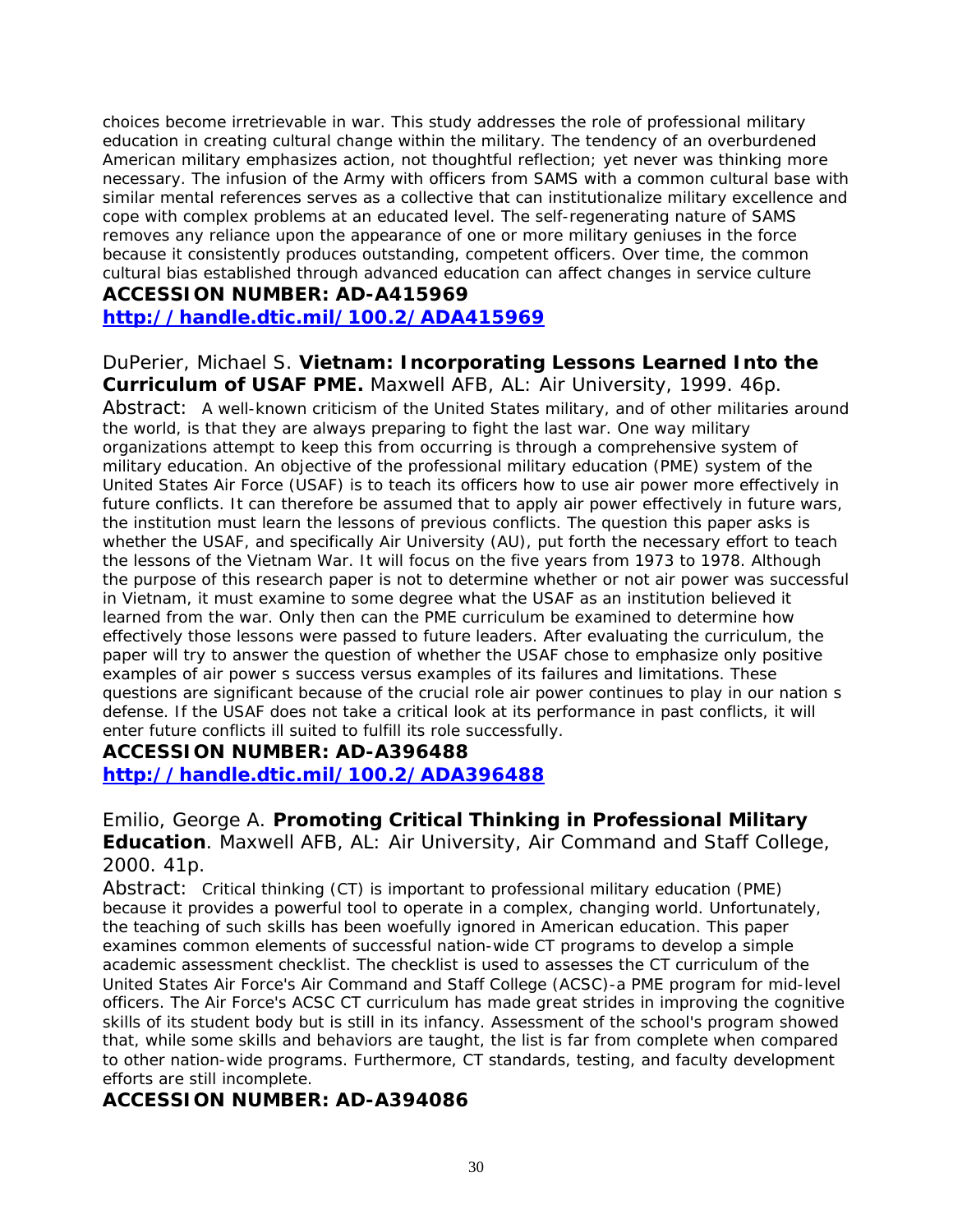### **<http://handle.dtic.mil/100.2/ADA394086>**

#### Endres, Michael T. **Preparing Officers for Joint Duty: An Analysis of U.S. Joint Professional Military Education**. Newport RI: Naval War College, Joint Military Operations Department, 2000. 22p.

Abstract: Joint Professional Military Education (JPME) is more important to the U.S. Armed Forces today than it has ever been. It is imperative that far more of the officer corps, active and reserve, understand joint operational art and doctrine to face the challenges that the 21st Century will present. Currently, the JPME system is meeting the intent of the Goldwater-Nichols Act. It has been effective in making the officer corps more educated, aware of, and concerned about joint warfare than ever before. Yet, today's JPME is not adequate to prepare officers to make JPME2010 and JV2010 a reality, particularly in the areas of JTF operational effectiveness, the on-going challenges associated with the Armed Forces Staff College, and educating a majority of both active and reserve officers in JPME Phases I & II. The answer lies in new, non-traditional, visionary educational approaches that leverage technology in order that more officers receive joint education when and how they need it.

## **ACCESSION NUMBER: AD-A378433**

**<http://handle.dtic.mil/100.2/ADA378433>**

Enrequez, Arnel B. **A Comparison of Air Force Field Grade and Company Grade Officer Leadership**. Maxwell AFB, AL: Air University, Air Command and Staff College, 1998. 66p.

Abstract: Although leadership development is important, the Air Force does not appear to have a comprehensive, empirical model for leadership development. For several years the US Army has had a service-specific leadership model (DAP 600- 80), derived from empirical studies on hierarchical leadership (Harris, 1994), indicating that empirical development of a similar model for the USAF should be feasible. The purpose of this study was to determine differences in importance of leadership behaviors between AF company grade officers (CGOs), majors (O-4s), and lieutenant colonels (O-5s), thereby contributing to the establishment of an empirical leadership development model for USAF officers. The Managerial Practices Survey (Yukl, 1990) was administered to over 1000 officers at the USAF Air University. Analysis indicated the survey s eleven leadership behaviors are relevant to all officers, but become even more important as officers rise in rank. It also supported that the USAF can be divided into domains levels containing several ranks having only minor differences in leadership requirements and that CGOs, O-4s, and O-5s are in the same domain. In addition, domains appeared to be further divided into strata : sub-levels containing ranks with the same leadership requirements. O-4s and O-5s seemed to belong to the same strata and CGOs to another. Based on these findings, recommendations were made to ensure the leadership curricula at the USAF officer Professional Military Education schools are formed around this core of leadership behaviors, with increasing emphasis on the behaviors that become more important to officers as they rise through the ranks.

#### **ACCESSION NUMBER AD-A398361**

Faller, Craig S. **The Navy and Jointness: No Longer Reluctant Partners?** Master's thesis. Monterey, CA: Naval Postgraduate School, December 1991. 189p.

Abstract: This thesis examines the intention and effectiveness of the changes initiated by the Goldwater-Nichols Department of Defense Reorganization Act of 1986 (GNA) with emphasis on the United States Navy. This assessment considers the implications for future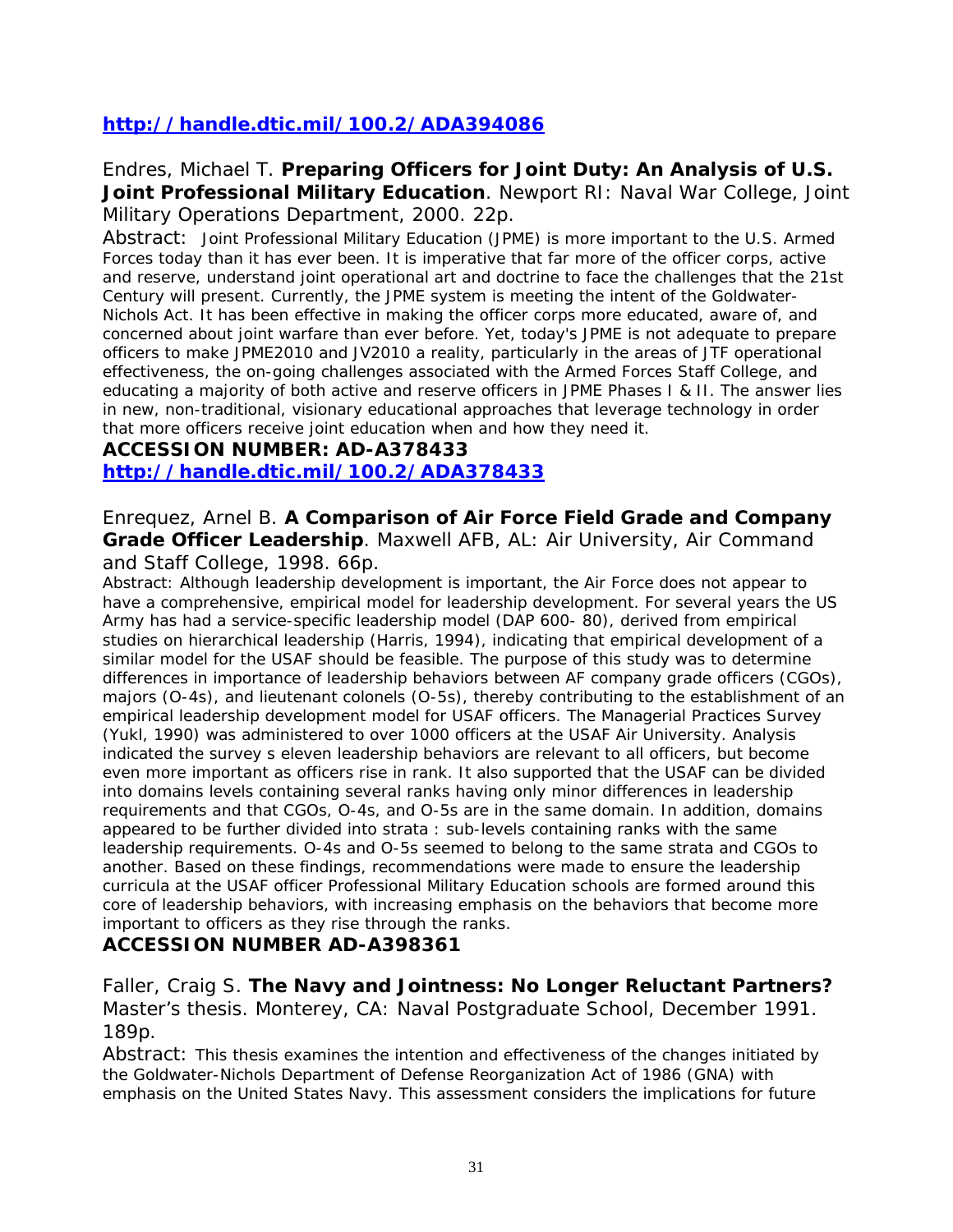national security of present trends in the balance of power between the joint and service institutions within the Department of Defense (DOD). Interviews conducted by the author with key individuals involved in the writing and implementation of GNA legislation, coupled with a review of the literature, provide the basis for understanding the intent behind the GNA and its provisions. In assessing the effectiveness of GNA this thesis focuses on three areas: operations, plans, and people and how the key change mechanisms implemented by GNA are impacting these areas. The author forwards policy recommendations, for both DOD and the Navy aimed at making jointness more relevant and meaningful.

#### **ACCESSION NUMBER: AD-A246441**

Flaningam, M.R. and J.N. Joyner. **Feasibility of Individualized Instruction for USMC Professional Military Education Programs. Phase I. Implementation at Instructional Management School.** Interim report. February-June 81. Alexandria, VA: Human Resources Research Organization, March 1983. 23p.

Abstract: This report describes the implementation of individualized instruction at a USMC Instructional Management School (IMS), which trains instructors of professional military education courses. The IMS instructor course was converted from fixed-entry, lock-step and lecture-base to variable-entry, self-paced, application-base. Course materials were modularized so that training could be tailored to individual needs.

### **NPRDC-SR-83-19 ACCESSION NUMBER: AD-A126455**

#### Fox, Daniel B. **Conceptual Design for a Model to Meet the War-Gaming Needs of the Major Commands of the United States Air Force.** Maxwell

AFB, AL: Air University, Airpower Research Institute, July 1985. 77p. Abstract: The 1975 Clements Blue Ribbon Panel Report on Excellence in Professional Military Education (PME) and the August 1976 Air Force chief of staff constant readiness tasking called for the development of intensive courses and innovative methods to instruct students in war fighting. In response, the United States Air Force has embarked upon a multiphase project to establish a comprehensive, computerized, war-gaming capability. This project, known as the Command Readiness Exercise System (CRES), is located at Maxwell Air Force Base, Alabama. The CRES development is under the operational control of Air University's Center for Aerospace Doctrine, Research, and Education (CADRE) and will be housed in the newly created Air Force Wargaming Center (AFWC). The purpose of this research is to explore the positive and negative features of war games and to examine how these features relate to potential applications of phase three of the CRES.

#### **AU-ARI-848 ACCESSION NUMBER: AD-A215909**

Gebert, Stephen E. **PME, Lessons Learned, and the Joint Operational Commander**. Newport, RI: Naval War College, Joint Military Operations Department, 1998. 25p.

Abstract: This paper purposes, that for any operational commander to be truly successful, he or she must be able to draw on the full spectrum of lessons learned available. This spectrum consists of both lessons learned from the study of military history and theory, and of lessons learned from modern operations. The paper discusses the great benefit of studying military history and theory for both the direct lessons learned to be gained, and for training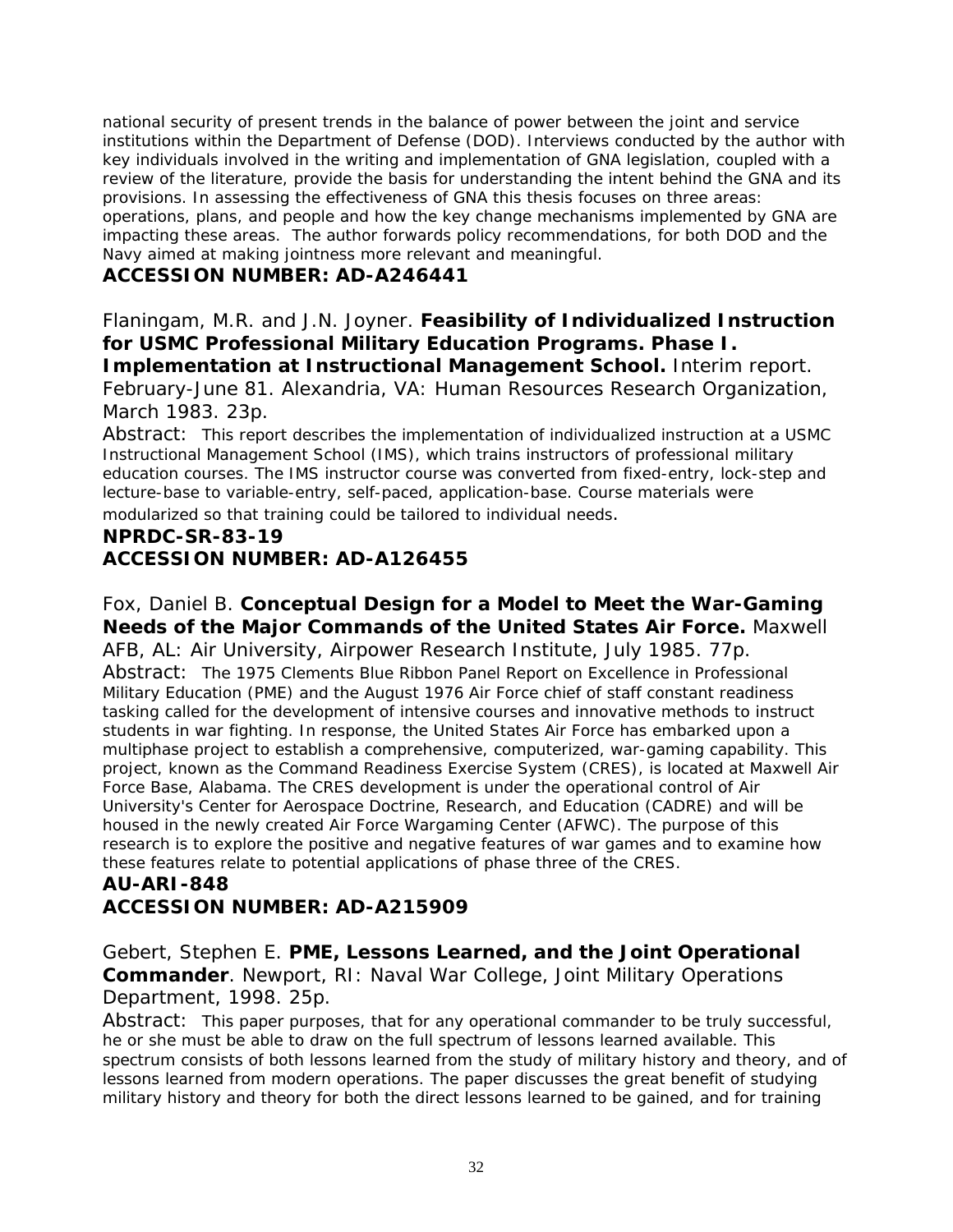the mind to think operationally. This mental agility is critical to the success of the operational commander during a campaign or crisis when faced with unexpected events. Then the paper examines the current officer professional Military Education programs of each of the armed services. The Marine Crops has the most in-depth program, followed closely by that of the Army. The Air Force program is on track, but lacks the frequency and depth of the first two. The Navy's program is found to be severely lacking in this critical area of officer professional development. Shortcomings of the war colleges are also examined. It is then recommended that all of the services reevaluate their PME programs with respect to the importance and focus placed on the study of military history and theory. The paper shows how difficult it is for current operational commanders to draw on modern lessons learned using the current Joint Universal Lessons Learned System (JULLS) database. The final section discusses the merits of establishing a National Lessons Learned Support Team (NLLST) to directly support the Joint Force Commander (JFC) in overcoming these difficulties during times of crisis.

#### **ACCESSION NUMBER: AD-A348754**

**<http://handle.dtic.mil/100.2/ADA348754>**

Goehring, Scott E. **Wargaming and Operational Art - How Do We Increase Our Practical Experience Level?** Newport, RI: Naval War College, Joint Military Operations Department, 2003. 23p.

Abstract: Are we losing our expertise in operational art? The seeming ease with which we have dispatched our last few opponents, coupled with the near-mythical capabilities associated with the still evolving Net Centric Warfare concept should be cause for concern. In our rush to transform we must be careful not to throw the baby out with the bath water. From a purely military perspective, our challenge is to retain our dominance, not just in technology and training, but more importantly in our ability to employ those forces successfully in combat through the proper application of operational art. Future U.S. military leaders must possess both a thorough understanding of, and adequate experience in employing, operational art. This paper contends that the U.S. is losing it's practical experience in operational art. It explores the current lack of operational art in some commissioning programs. It goes on to illustrate how some Professional Military Education (PME) curriculums address operational art in classroom settings, but have all but removed the practical application phases due to the constraints of accreditation processes. The paper then asserts that shortfall could be mitigated through more war gaming and then illustrates how war games have been used historically to address operational art issues. The paper also illustrates the significant decline in the amount of war gaming in modern day. The paper concludes with a proposal on how the amount of war gaming could be increased in the future through the use of distributed, or networked games. These would allow students doing PME by correspondence to participate in war games as well and would offer the added ability to have students continue to play war games from their follow-on duty locations, thus allowing them to practice operational art every year.

#### **ACCESSION NUMBER: AD-A419815 <http://handle.dtic.mil/100.2/ADA419815>**

#### Gorrie,Robert G. **Joint Battle Staff Training**. Newport, RI: Naval War College, Department of Operations, 11 February 1991. 28p.

Abstract: History shows that the success of modern military operations is directly dependent on the effectiveness of the commander and battle staff team. Crises in the new world environment requiring the use of military force will see the employment of multi-service Joint Task Forces (JTF). Trained command and joint battle staff teams will be needed to lead them. Impromptu staffs for JTFs are not cohesive teams. They are not as adept as trained and drilled staffs at time-sensitive planning and execution. Current training and exercises for joint battle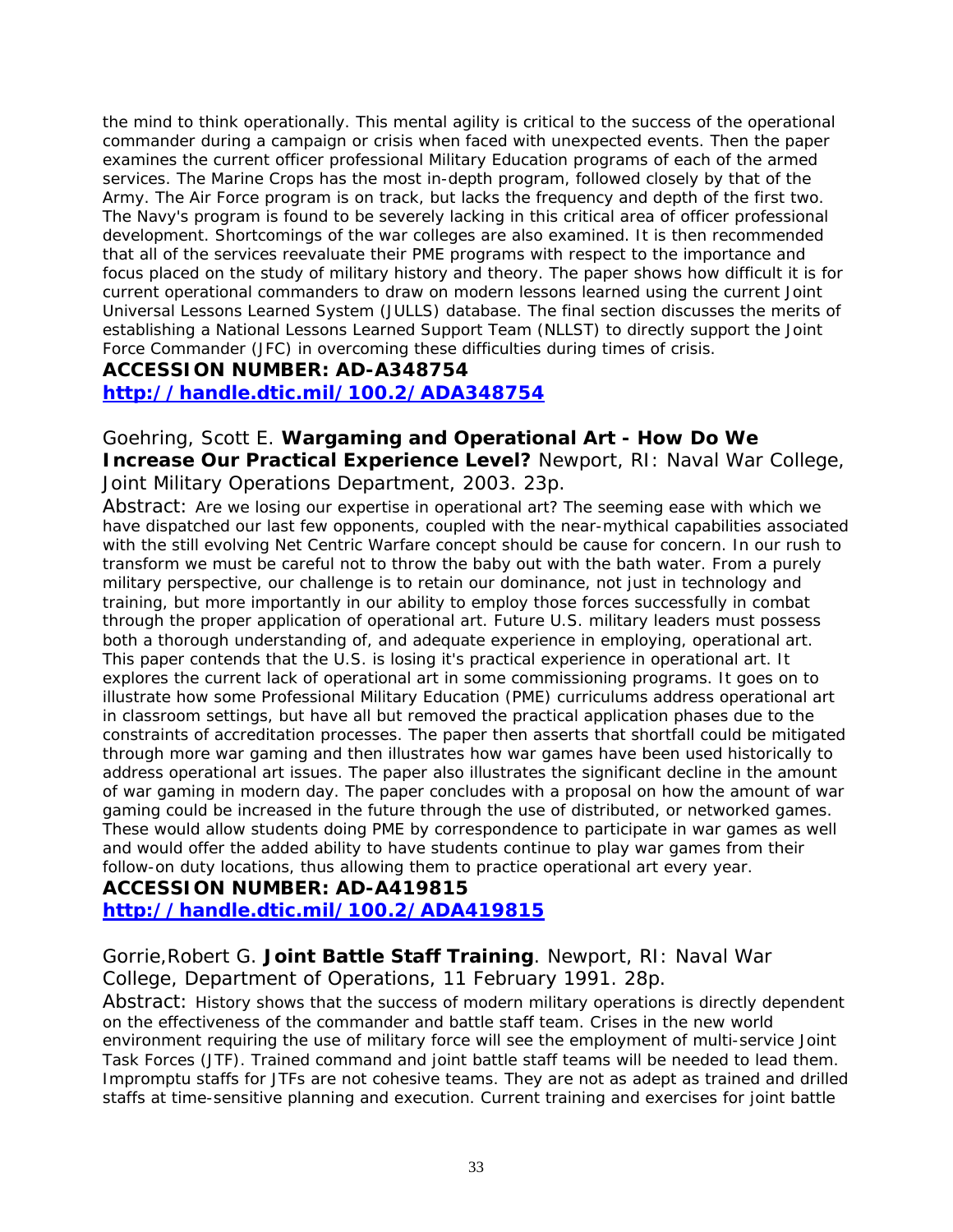staffs is deficient. A training program, based on the Army's Battle Command Training Program, is needed to fill the void.

### **ACCESSION NUMBER: AD-A236279**

### Gottlieb, Aryea. **The Role of SOF Across the Range of Military**

**Operations**. Washington, DC: Department of the Air Force, 16 October 1996. 5 p.

Abstract: Since the creation of the United States Special Operations Command (USSOCOM), Special Operations Forces (SOF) personnel have been working hard to tear down the walls of secrecy which have led to years of misunderstanding between conventional and special operations forces. Both USSOCOM and the Services are actively integrating SOF curriculum into the Service's professional military education schools to educate future military leaders on the role of SOF across the range of military operations (war and military operations other than war). The end of the Cold War has dramatically changed the international security environment. The US now faces a world marked by numerous regional and transnational uncertainties. The opportunity to employ SOF to meet these challenges is as great today as it has ever been. With its unique capabilities and specialized equipment, SOF can support a wide range of operations from humanitarian assistance in a benign environment, to combat operations during war. The purpose of this article is to explain how SOF can be integrated into joint operations across the range of military operations. Just as each Service team brings certain capabilities to the theater of operations, SOF similarly offer unique capabilities to the Joint Force Commander (JFC). In addition to their primary special operations missions, (direct action, special reconnaissance, unconventional warfare, foreign internal defense, counterterrorist operations, psychological operations, and support to counterproliferation operations), SOF are also suited to conduct certain collateral activities. Some of their more common collateral activities include humanitarian assistance, counterdrug operations, combat serach and rescue (CSAR), and coalition warfare.

### **ACCESSION NUMBER: AD-A332474**

<http://handle.dtic.mil/100.2/ADA332474>

Grissett, J.M. **China's Military Professionalism**. Student report. Maxwell AFB, AL: Air Command and Staff College, April 1985. 59p.

Abstract: The People's Liberation Army (PLA) in the People's Republic of China (PRC) modernized its forces from 1949-1984 and developed its military professionalism. Since 1978 tremendous progress has been made in this professionalization. The PLA supports and maintains an extensive professional military education program to train its officer corps. The current leadership of the PRC supports the professionalism of the PLA officer corps will continue into the 1990's.

### **ACCESSION NUMBER: AD-A156120**

Handy, Gurnie H., Jr. and Ronald L. McCool. **An Educational Methodology for Enhancing Familiarity with United States Air Force Combat** 

**Logistics**. Master's thesis. Wright-Patterson AFB, OH: Air Force Institute of Technology, School of Systems and Logistics, September 1983. 303p Abstract: Certain developments since the end of the Vietnam War have given Air Force leaders cause for concern over a potential weakening of the war-fighting ability of the service. The authors offer evidence of that problem, then focus specifically on logistics war-fighting issues. After substantiating dual needs to continually relate logistics to war-fighting and also to avoid functional specialization, the authors suggest creating a combat logistics body of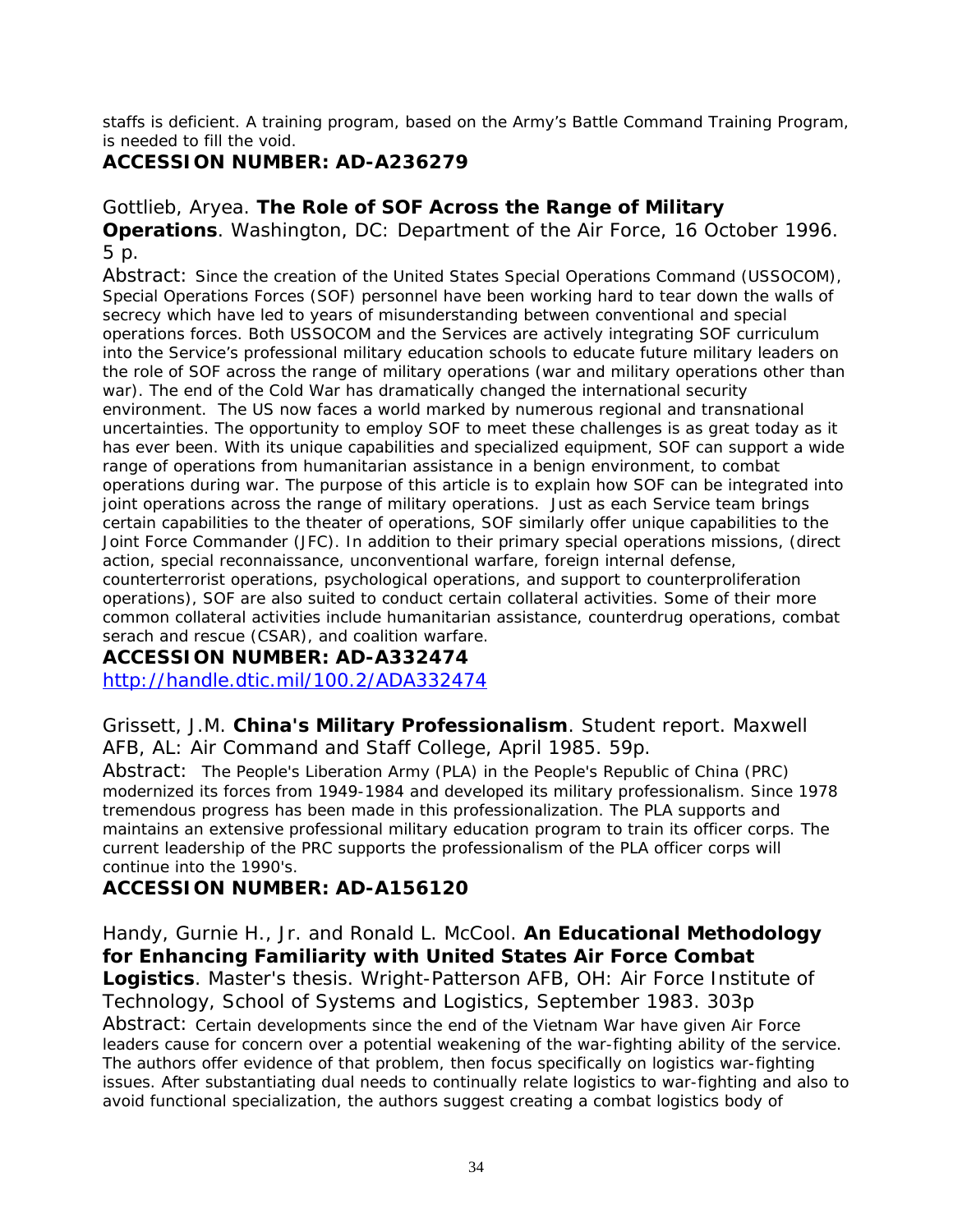knowledge to address those needs. The primary research objectives include establishing a system for determining relevant combat logistics topics and proposing a Professional Continuing Education course syllabus on the subject. HQ USAF and AFLC provided over 80 suggested topics which the authors analyze with a matrix system. The matrix results show that qualifying topics are distributed fairly evenly among five major logistics functions, except for acquisition. Consequently, the authors recommend further research on that area, and in transportation. The authors conclude by reviewing problems with peacetime analytical thinking and by recommending the combat logistics course as a positive step toward building a warfighting and readiness orientation.

#### **ACCESSION NUMBER: AD-A134 402**

Hardesty, Michael J. **Training for Peace: The U.S. Army's Post-Cold War Strategy.** Research paper. Carlisle Barracks, PA: Army War College, 4 April 1996. 74p.

Abstract: With the collapse of the Soviet Union, the U.S. national military strategy had to go through dramatic change. This paper traces the policy and doctrinal evolution of this change and the corresponding adjustments to the Army's training strategy. A case is made that because operations other than war are significantly different from war itself, an expanded training approach is necessary. How the U.S. Army has responded to this need is examined in detail by evaluating the innovations occurring within the professional military education system as well as pre-deployment unit training. Considerable attention is devoted to documenting training enhancements made over the past several years. Where shortfalls exist, recommendations for improvement are made. The paper concludes with a problematic question resulting from an increasing operational tempo and a decline in real defense expenditures.

#### **ACCESSION NUMBER: AD-A311157**

<http://handle.dtic.mil/100.2/ADA311157>

Harrold, James A. **Historical Analysis of Basic Air Force Doctrine Education Within the United States Air Force Air Command and Staff College, 1947-1987**. Master's thesis. Wright-Patterson AFB, OH: Air Force Institute of Technology, School of Systems and Logistics, September 1987. 161p.

Abstract: The purpose of this study was to examine the historical treatment of Air Force basic doctrine within the Air Force Professional Military Education System. The curricula of one specific component of this system, namely the Air Command and Staff College, was located and analyzed. The reason this research was undertaken was to answer the criticisms of several authors who have contended that the Air Force has historically not conducted education in its basic doctrine. This failure has led, maintain the critics, to poor performance in war. The study had three objectives. The first was to determine if the Air Force had conducted doctrinal education. The second was to examine the context in which this education had taken place. The third objective was to determine the existence of historical trends in the area of doctrinal.

#### **ACCESSION NUMBER: AD-A187184**

Hester, Paul V. **Does CGSC Prepare the Air Force Officer For His Follow on Assignment?** Master's thesis. Fort Leavenworth, KS: Army Command and General Staff College, June 1980. 59p.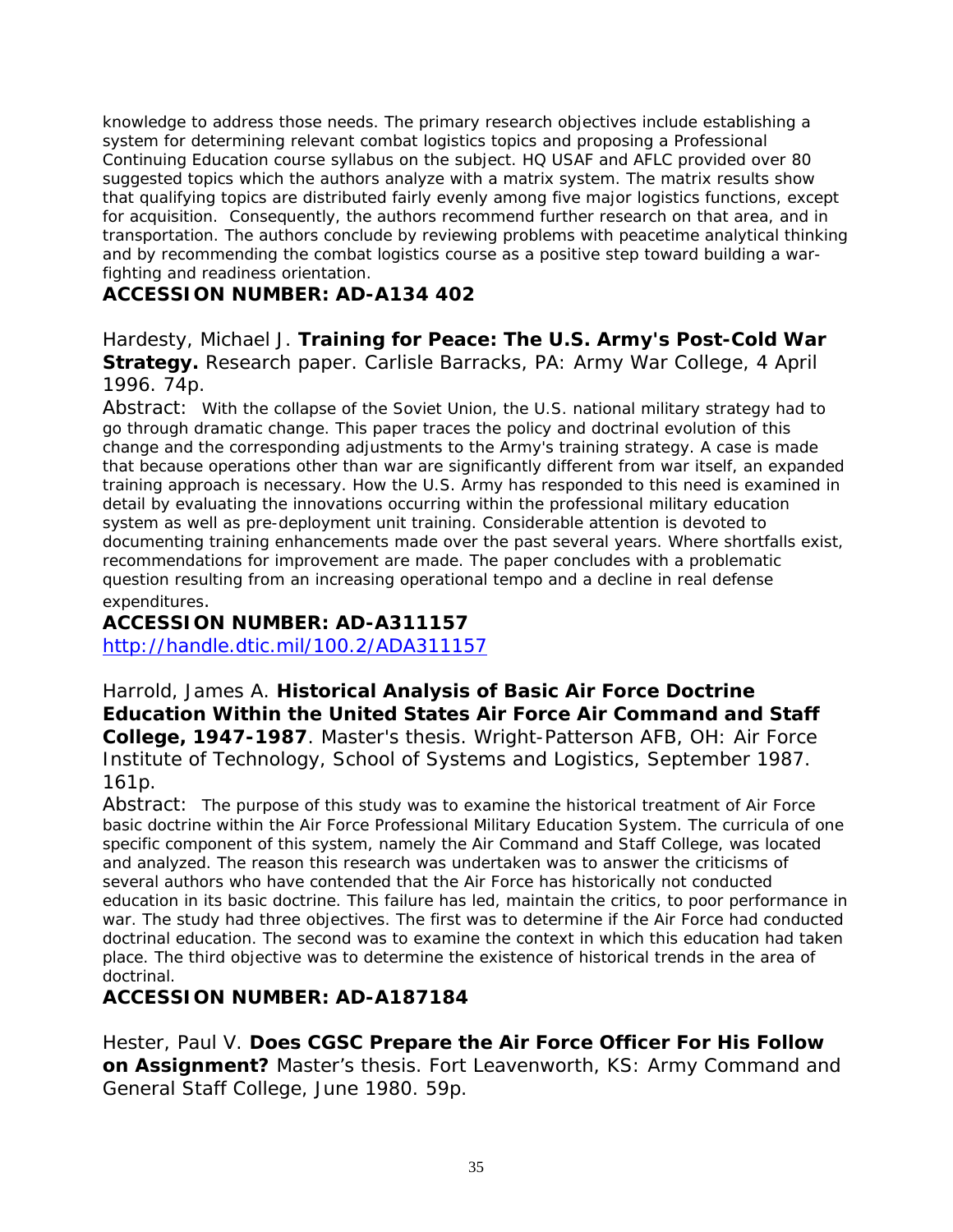Abstract: This study attempts to determine if CGSC prepares the Air Force officer for the responsibilities and tasks he will encounter in his next assignment. The investigation focuses on an analysis of the curriculums of CGSC and ACSC; impressions of the 1979-80 Air Force students; and a survey of the experiences of the two previous classes of the Air Force students. The investigation revealed that the answer is not a clear cut yes or no. But instead one that is dependent upon a variety of factors. The officers surveyed offered numerous suggestions for curriculum changes to improve the Air Force officer's education at CGSC. These were consolidated and presented as recommendations.

#### **ACCESSION NUMBER: AD-A093086**

#### Hollingsworth, Stephen L. **The War Colleges: The Joint Alternative**.

Maxwell AFB, AL: Air War College, April 1990. 62p.

Abstract: This paper examines the recommendations of the Skelton Panel as they apply to joint education at the senior service colleges. It reviews the historical basis and development of the senior service colleges to determine the impact previous studies and proposed changes have had on the education of senior American military leaders. It also reviews the recent reaction of senior military leaders and civilian writers to the Skelton Panel findings. The paper concludes that the Skelton Panel's recommendations are a step in the right direction. It contends that the Panel did not go far enough in correcting the historical impediment to a functional joint education system – individual service prerogatives. The paper recommends the formation of a strengthened National Defense University system under the control of the Joint Chiefs of Staff. All senior service college students would initially attend either an air, land or sea senior service college composed of a balanced faculty and student body (e.g. equal service representation). The curriculum would be developed and overseen by the Joint Chiefs of Staff rather than the individual services. Selected students would attend a second year at the National Defense University to address issues of national military strategy.

#### **ACCESSION NUMBER: AD-A241056**

## Jehart, Alojz. **Impact of the Revolution in Military Affairs on Education and Training Professional Structures in Land Forces**. Washington, DC:

Industrial College of the Armed Forces (ICAF), 1997. 93p.

Abstract: The bipolar order had its myths and meanings, imparted to it by the reality of power, both: within the blocs and between them. With the collapse of these blocs regionalism has triumphed over globalism but without bringing any order. Consequences of the collapse of the bipolar system for power and meaning are less studied. During the Cold War the superpowers kept in form by training against each other. When the opposition has been dead the current power was in inappropriate form for the new tasks. The powerful West is a winner in the long Cold War against communism. On other side the Great Powers of Europe are powerless to handle the rebellions on their own continent. In the countries of the Third World, where clearly told to people who were their friends and enemies, there they have lost now not only that insurance but also the certainty that there are friends and constant enemies at all. **ACCESSION NUMBER: AD-A331479** 

**<http://handle.dtic.mil/100.2/ADA331479>**

Johnson, William C. **Analysis of Current Attitudes of Company Grade and Field Grade Air Force Officers Regarding Air Force Officer Professional Development Initiatives**. Master's thesis. Wright-Patterson AFB, OH: Air Force Institute of Technology, School of Systems and Logistics, September 1989. 132p.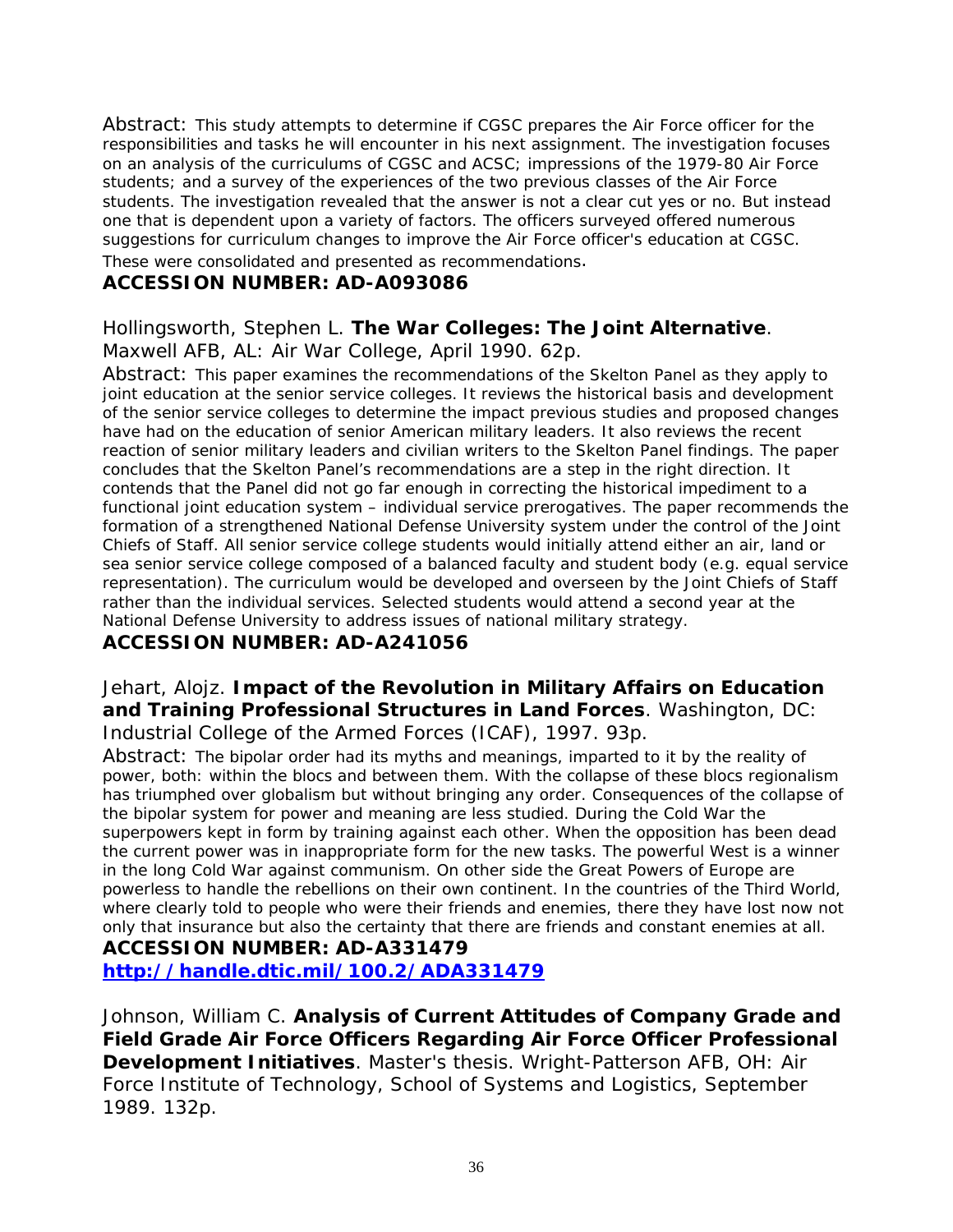Abstract: The OPD survey was designed to obtain responses from participating officers regarding several OPD initiatives and policy changes including: Professional Military Education (PME), the AF Form 90, commander involvement in the assignment process, the Officer Evaluation System (OES), Join Spouse progress, ASTRA, Regular Appointment, below-thezone promotions (BPZ), captains' service commitment, and senior officer involvement in 'by name' assignment requests. Analysis of the survey found that officers generally agree with the various issues and initiatives. However, some disagreement was noted in officer attitudes regarding PME, the Join Spouse program, and the OES evaluation and promotion system. **ACCESSION NUMBER: AD-A215833** 

#### Jones, Frank E., et al. **Assessing the Communication Skills Curricula of Air Force Professional Military Education Programs**. Maxwell AFB, AL: Air University, Air Command and Staff College, 1996. 154p.

Abstract: A perception exists among mid level career Air Force members that communication skills are important job skills for all ranks and that some individuals lack the necessary skills. The purpose of this research is to provide recommendations to improve the teaching of communication skills. The challenge of this study was meeting the expectations of the intended user, examining a complex, multidimensional issue in a real world setting, and integrating the values and experiences of the researchers and intended users. This effort applies a multi-dimensional methodology: (1) an extensive literature search, (2) a survey instrument, (3) key personnel interviews, and (4) archival records search. Careful analysis of the resulting data lead to numerous conclusions including: (1) communication skills instruction must be based on the needs of its users; (2) communication is a process and communication skills should be taught and evaluated accordingly; (3) communication skills instruction is more effective when based on the contextual needs of its students; (4) individual communication skills should be developed commensurate with professional growth; (5) communication skills instruction is more effective when taught as an across the curriculum approach; (6) although relatively less expertise is needed to evaluate communication skills, a great deal of expertise is required to teach communication skills. These conclusions lead to the following recommendations: (1) establish a tiger team to develop a communication skills assessment methodology to determine the needs of Air Force personnel; (2) integrate feedback to students throughout the communication process; (3) teach communication skills in a contextbased format across the entire curriculum; and (4) place a high priority on increasing faculty training for teaching and evaluating communication skills.

#### **ACCESSION NUMBER: AD-A336098**

**<http://handle.dtic.mil/100.2/ADA336098>**

Joyner, John N., et al. **Instruction Systems For USMC Professional Military Education: Exploratory Development.** Final report. March 1980- August 1984. Alexandria, VA: Human Resources Research Organization, September 1984. 60p.

Abstract: Phases I and II of this effort to increase the efficiency and effectiveness of Marine Corps professional military education (PME) addressed resident PME; and Phase III, nonresident PME. An individualized instruction and evaluation system implemented in Phase I at the Instructional and Management school trained students faster and more effectively than the previous lock-step course. Evaluation of an individualized portion of a subcourse at the Command Staff College in Phase II suggests that the quality of the instructional segment may affect students more than the presentation mode. Phase III compared several delivery media for nonresident PME and tested one medium, teleconferencing. The official participants reacted favorably to teleconferencing, considered it to be a good instructional technique, liked its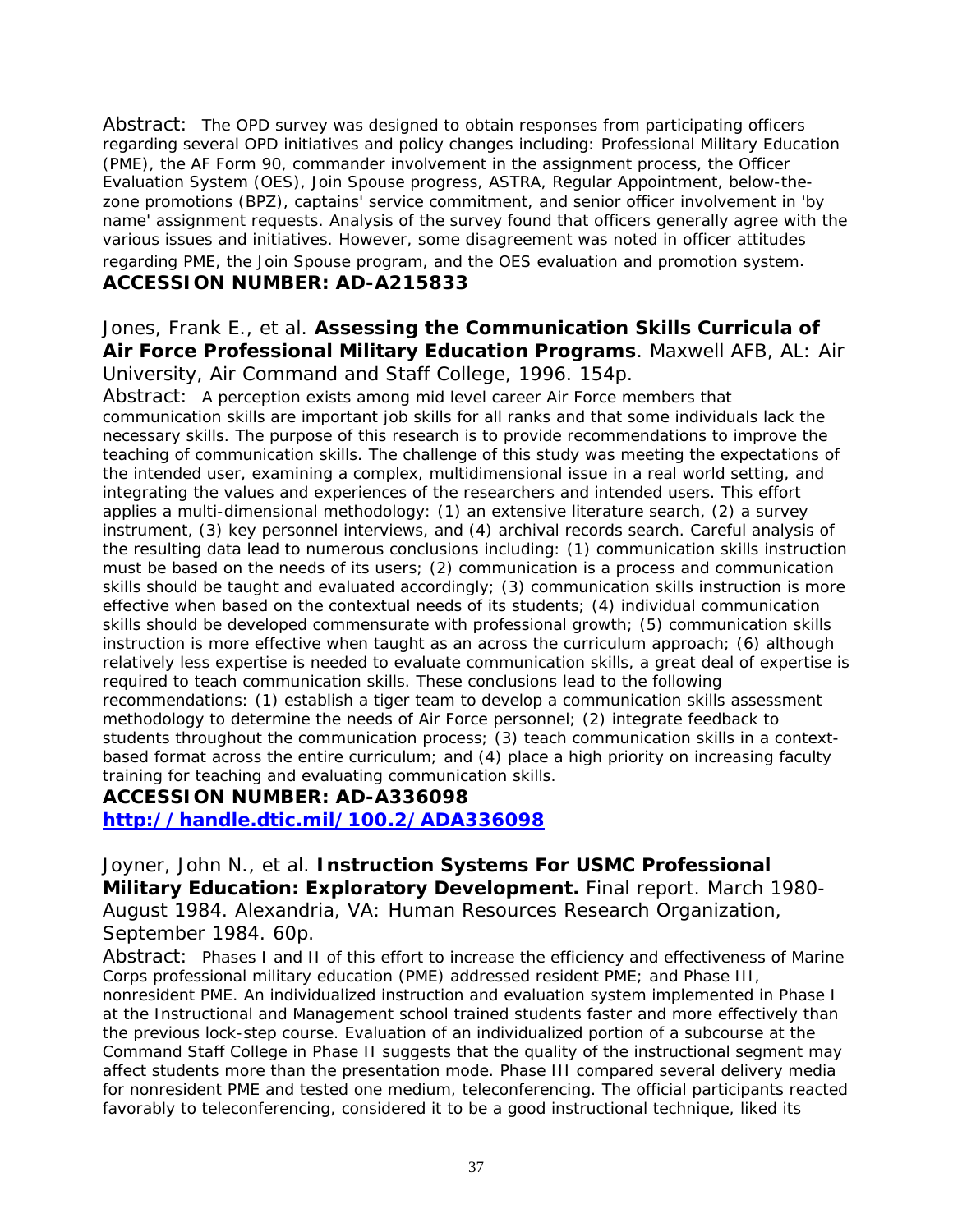ability to bring diverse groups together without having to travel to a central location, but preferred the interactions possible in a face-to-face group discussion.

### **ACCESSION NUMBER: AD-A174897**

Joyner, John N., R. Vineberg and M.R. Flaningam. **Handbook For**

**Individualized Instruction**. Interim report no. 2. Alexandria, VA: Human Resources Research Organization, July 1983. 181p.

See also Report no. NPRDC-SR-83-19, AD-A126 455.

Abstract: A handbook and associated study guide and test forms were developed to assist instructors in individualizing courses. The handbook is designed primarily for use at formal school settings and for professional military education courses, but may have potential applications to other training settings.

#### **NPRDC-SR-83-45**

### **ACCESSION NUMBER: AD-A139146**

Jubeck, Cornelius Neil. **Test and Evaluation and Graduate Education Needs**. Master's thesis. Monterey, CA: Naval Postgraduate School, June 1981. 75p.

Abstract: The hypothesis is advanced that testing and evaluation (T and E) of complex weapons systems requires unique skills, that testing and evaluation of weapons systems has evolved into a recognizable engineering discipline, and that professional technical personnel in the Department of Defense Test and Evaluation community should be considered as unique assets and supported by the establishment of a postgraduate curriculum in T and E engineering. The evolution of DOD T and E is traced and analyzed with particular attention to capability requirements of personnel. The general conclusion is reached that the hypothesis can not now be universally supported. Reasons for this position are given and recommendations made for improving capabilities of T and E personnel.

#### **ACCESSION NUMBER: AD-A105879**

#### Karschnia, P.T. **Education, The War Colleges and Professional Military Development**. Washington, DC: National War College, Strategic Research Group, May 1975. 16p.

Abstract: Professional military education resides in difficult circumstances. While external challenges from the Congress and the administration appear to constitute the most serious problems, the gravest concerns emanate from within the military establishment. Military education tends to vocationalize and specialize professional development rather than convey broad understanding. The political environment faced by the military generalist is not adequately confronted in the educational system nor is the indeterminacy of future strategic design.

### **ACCESSION NUMBER: AD-A008 945**

#### Kelley, Jay W. **SPACECAST 2020, Volume 1**. Final report. Maxwell AFB, AL: Air University, June 1992. 486p.

Abstract: SPACECAST 2020 was a Chief of Staff of the Air Force (CSAF)-directed space study, challenged to identify and conceptually develop high-leverage space technologies and systems that will best support the warfighter in the twenty-first century. The study produced a series of white papers which have been assembled into clusters of concern for future space capabilities. Volume I consists of 11 unclassified white papers: Leveraging the Infosphere: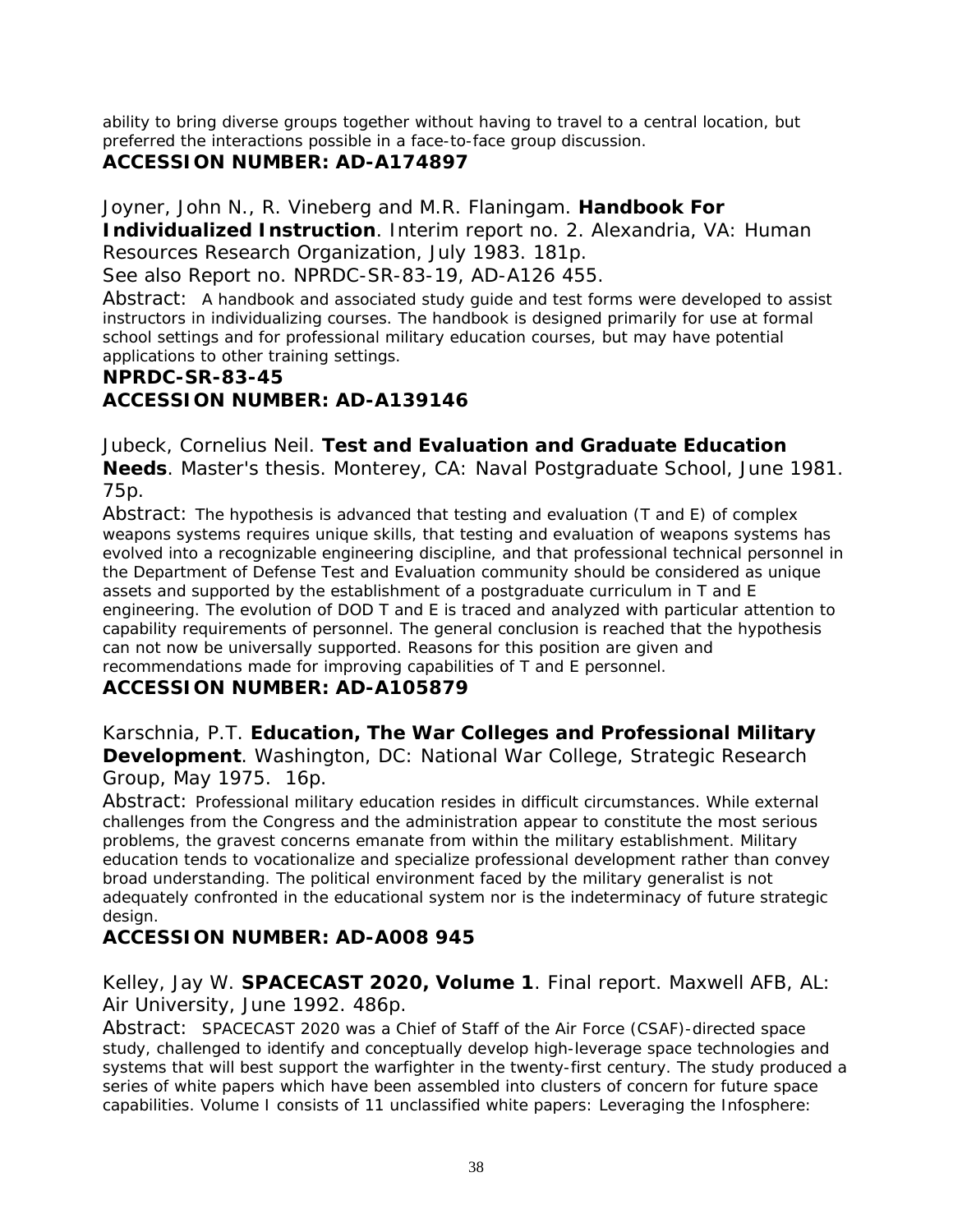Surveillance and Reconnaissance in 2020; Space Traffic Control: The Culmination of Improved Spave Operations; 21st Century Weather Support Architecture; Space-Based Solar Monitoring and Alert Satellite System; Space Weather Support for Communications; Spacelift: Suborbital, Earth to Orbit, and On Orbit; Unconventional Spacelift; Rapid Space Force Reconstitution (RASEOR); Space Modular Systems; Professional Military Education (PME) in 2020; and Preparing for Planetary Defense: Detection and Interception of Asteroids on Collision Course with Earth. The Volume also contains an Operational Analysis and listings of Project Contributors and Project Participants.

### **ACCESSION NUMBER: AD-A295142**

<http://handle.dtic.mil/100.2/ADA295142>

#### Kelly, James P. **Theater Strategy Training For Senior Leaders**. Maxwell AFB, AL" Air War College, April 1987. 47p.

Abstract: Remarks on the declining combat experience of the active military force introduce a discussion on the importance of capturing the lessons of previous wars in training and education programs for future senior Air Force leaders. A discussion follows comparing Air Force and Army terminology concerning the operational level of war and operational art to set the basis for a look at current training and education programs. The author presents his views on the need for emphasis in training and educating future senior combat leaders for the operational level of war, that area where national strategy is focused into theater and campaign strategy and linked to battlefield tactics. This need for training and education goes beyond the study of history and procedural knowledge into the area of enhancing intuition, instinct and judgement in the face of uncertain knowledge of the enemy. The senior service schools are offered as the forum for developing a foundation for these mental skills.

#### **ACCESSION NUMBER: AD-A186663**

#### Kobylski, Gerald C. **Relevant Joint Education at the Intermediate Level Colleges**. Newport, RI: Naval War College, 2002. 50p.

Abstract: The leaders of our Armed Services continuously emphasize the importance of Joint Professional Military Education (JPME) for officers at all levels. Joint Vision 2020 states that the key to interoperability amongst the Services is joint education. Despite all of this emphasis, many leaders strongly believe that our JPME programs are inadequate. This paper analyzes the joint education officers receive at the Intermediate Level Colleges. The findings indicate that O4s are not receiving sufficient joint education from the Intermediate Level Colleges in all of the areas that will make them successful in joint assignments. The analysis began with a survey in order to find out what skills are important in the joint operational environment. Then the analysis determined if the four Intermediate Level Colleges give appropriate coverage to these areas. The paper concludes with recommendations about what areas each College should add more emphasis on and with recommendations for further research that might be done similar studies.

#### **ACCESSION NUMBER: AD-A401840**

**<http://handle.dtic.mil/100.2/ADA401840>**

Koran, John G., III. **Manpower Management For Joint Specialty Officers: A Comparative Analysis**. Master's thesis. Monterey, CA: Naval Postgraduate School, December 1990. 148p.

Abstract: This thesis investigates the development of Title IV of the Goldwater-Nichols Department of Defense Reorganization Act of 1986 and the Joint Specialty Officer (JSO) management policies mandated by the law. Individual service manpower management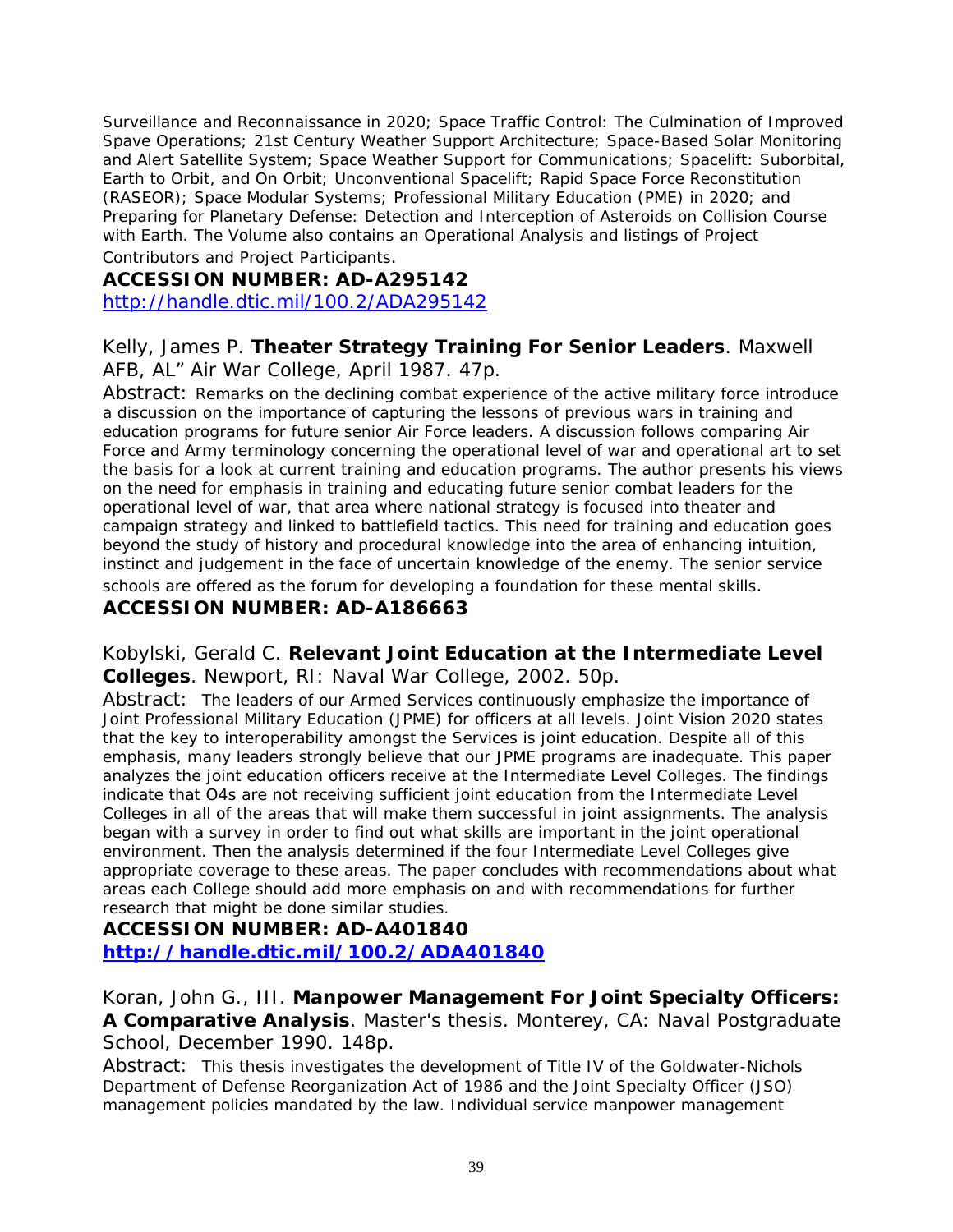procedures for the nomination/selection for Joint Professional Military Education (JPME) and Joint Specialty Officer designation are presented and analyzed. The size and composition of the Joint Duty Assignment List (JDAL) is also presented and analyzed. The results indicate significant progress has been made towards fulfilling the Title IV requirements regarding JPME, JSO designation, and improving the quality and stability of officers assigned to Joint Duty Assignments.

#### **ACCESSION NUMBER: AD-A246209**

Lacki, Michael J. **Soviet Officer: A Credible Adversary**. Research report. Maxwell AFB, AL: Air War College, April 1986. 47p.

Abstract: The intent of this report is to present a review of the training and indoctrination of Soviet officers. The report traces the elements of the communist system which influence the officers' beliefs. Aspects of civilian and professional military education are reviewed. Some elements of the officer's life-style serve to provide another perspective of his life. A summary of the strengths and weaknesses of the Soviet officer corps concludes the remarks.

#### **ACCESSION NUMBER: AD-A177736**

Leidich, R.G. **The Marine Corps Professional Military Education Selection System**. Student essay. Carlisle Barracks, PA: Army War College, April 1982. 31p.

Abstract: The essay describes the Marine Corps method of selecting officers to attend Professional Military Education courses of instruction prior to 1977. It then researches the new selection technique that developed into a 'system' and describes the reasons for change and gives the details of the revised system.

#### **ACCESSION NUMBER: AD-A116230**

Lianez, Raul and Luis R. Zamarripa. **The Effects of U.S. Marine Corps Officer Graduate Education Programs on Officer Performance: A Comparative Analysis of Professional Military Education and Graduate Education.** Master's thesis. Monterey, CA: Naval Postgraduate School, 2003. 104p.

Abstract: This thesis compares the effects of Marine Corps graduate education programs, categorized as either Professional Military Education (PME) or Non-PME, on officer performance. The intent of the thesis is to provide empirical evidence to support or refute Marine Corps cultural perceptions that PME improves officer performance more than Non-PME graduate education. A performance index (PI) is derived from the current Marine Corps fitness report system and averaged before and after graduate education for PME and Non-PME graduates and for a group of officers without graduate education (NOS). Data from the Marine Corps Total Force Data Warehouse are used to assess the marginal effect of graduate education in models that also included demographic, affective and cognitive traits. ANOVA results for O4s show significant improvement in performance over time for all groups (PME, Non-PME and NOS), with the largest improvement for PME and the smallest for NOS, although differences between groups are not significant. Multivariate regressions indicate that, after accounting for other influences, the post-education performance of those with graduate education is not significantly different from those without (NOS). The change in performance between before and after receiving graduate education is not significantly different for PME and NOS, while it is slightly lower for Non-PME than for NOS (significant at .10 level). A limitation of the study is that the data only covered four years of fitness reports. Thus, we were not able to assess the long-run effects of graduate education on officer performance.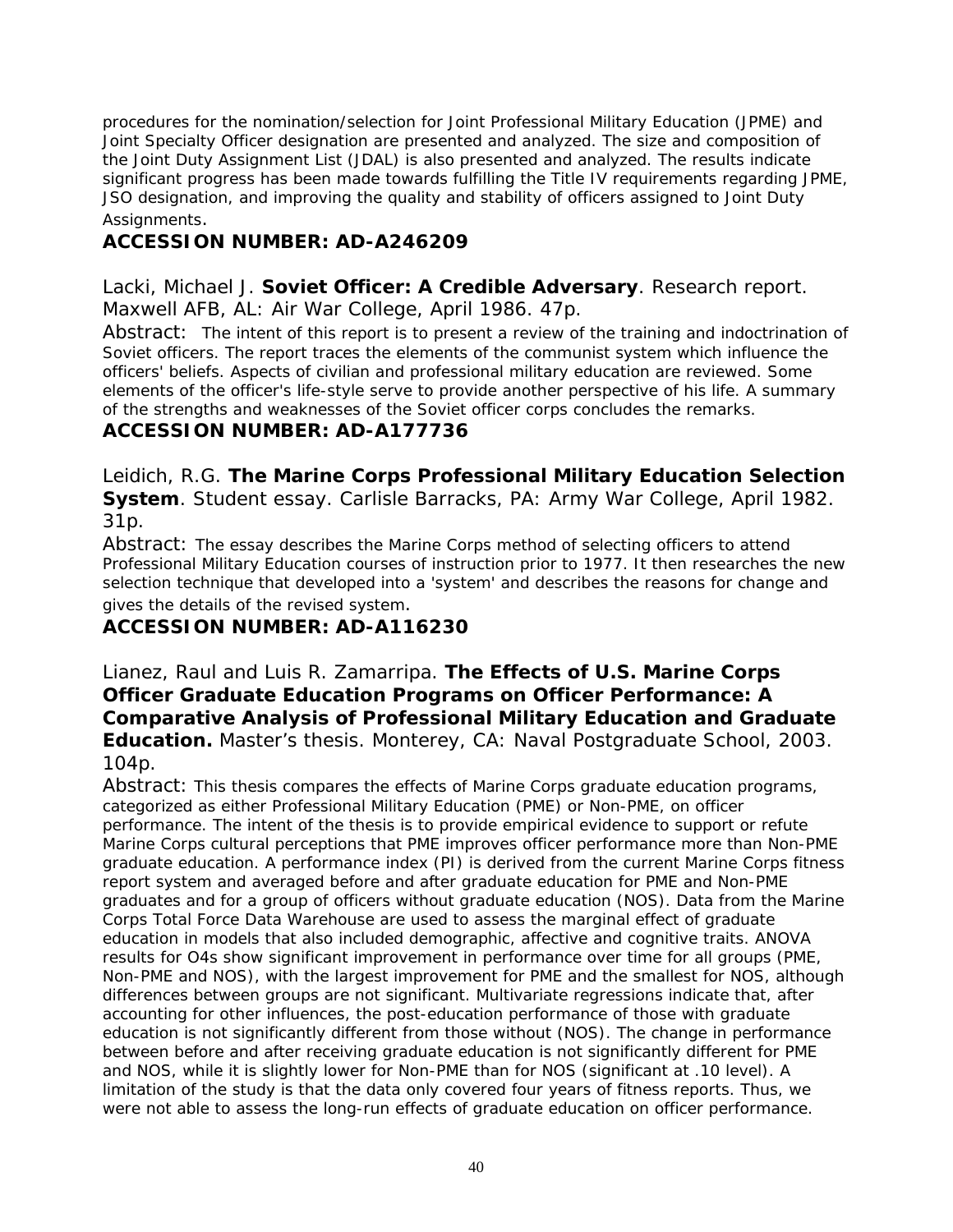#### **ACCESSION NUMBER: AD-A415090 http://library.nps.navy.mil/uhtbin/hyperionimage/03Mar%5FLianez.pdf (1.81 MB)**  <http://handle.dtic.mil/100.2/ADA415090>

#### Lopez, Kevin W. **Impact of AFSC Regulation 36-5 on the 27XX Career Field**. Master's thesis.

Wright-Patterson AFB, OH: Air Force Institute of Technology, School of Systems and Logistics, September 1987. 99p.

Abstract: The objective of this research study was to assess the potential implications of AFSC Regulation 36-5 on the 27XX career field. This analysis was accomplished by comparing the attitudes of Junior (AFSC 2724) and senior (AFSC 2716) officers in relation to the requirements outlined in the regulation. Using this approach, this study established that both test samples of officers proposed a positive relationship between career development and the following variables: 1) specialty training, 2) professional military education, 3) academic background, 4) operational experience, and 5) different acquisition-related experiences. In addition to these findings, this study determined that the attitudes of both Junior and senior officers relative to career development are very similar. With the exception of those individual training, and professional military education programs oriented towards either Junior or senior officers, the general attitudes of these test samples of officers were comparable.

#### **ACCESSION NUMBER: AD-A186913**

#### Mansfield, M. **Air Force Lieutenants: An Analysis of Perceptions Surveyed During the Lieutenants Professional Development Program**. Final report. Maxwell AFB, AL: Leadership and Management Development Center, January 1984. 66p.

Abstract: It is essential that Air Force lieutenants develop proper leadership and management skills early on in their careers so that they may meet the greater challenge inherent in their progression in rank and responsibility, This paper attempts to paint a picture of today's Air Force lieutenants using information and data derived from two sources: the Leadership and Management Development Center's Lieutenants' Professional Development Program and Organizational Assessment Package survey. The information and data show primarily that, among other things, lieutenants are perceived to be lacking good supervisory and managerial skills. Subordinates of lieutenants are experiencing many of the same problems as lieutenants themselves. Herein lies the valuable potential of the LPDP. This problem is designed to help lieutenants, especially managerial skills and supervisory role. Since professional military education is generally offered at about the three year point, and then only to a small percentage, a program such as the LPDP is needed for this large segment of Air Force leadership. The data clearly indicate the need for additional training. **ACCESSION NUMBER: AD-A138786** 

## Mansfield, M. **Air Force Lieutenants: An Analysis of Perceptions Surveyed During the Lieutenants Professional Development Program**.

Final report. Maxwell AFB, AL: Leadership and Management Development Center, January 1984. 66p. Supersedes AD-A138 786.

Abstract: It is essential that Air Force lieutenants develop proper leadership and management skills early on in their careers so that they may meet the greater challenge inherent in their progression in rank and responsibility. This paper attempts to paint a picture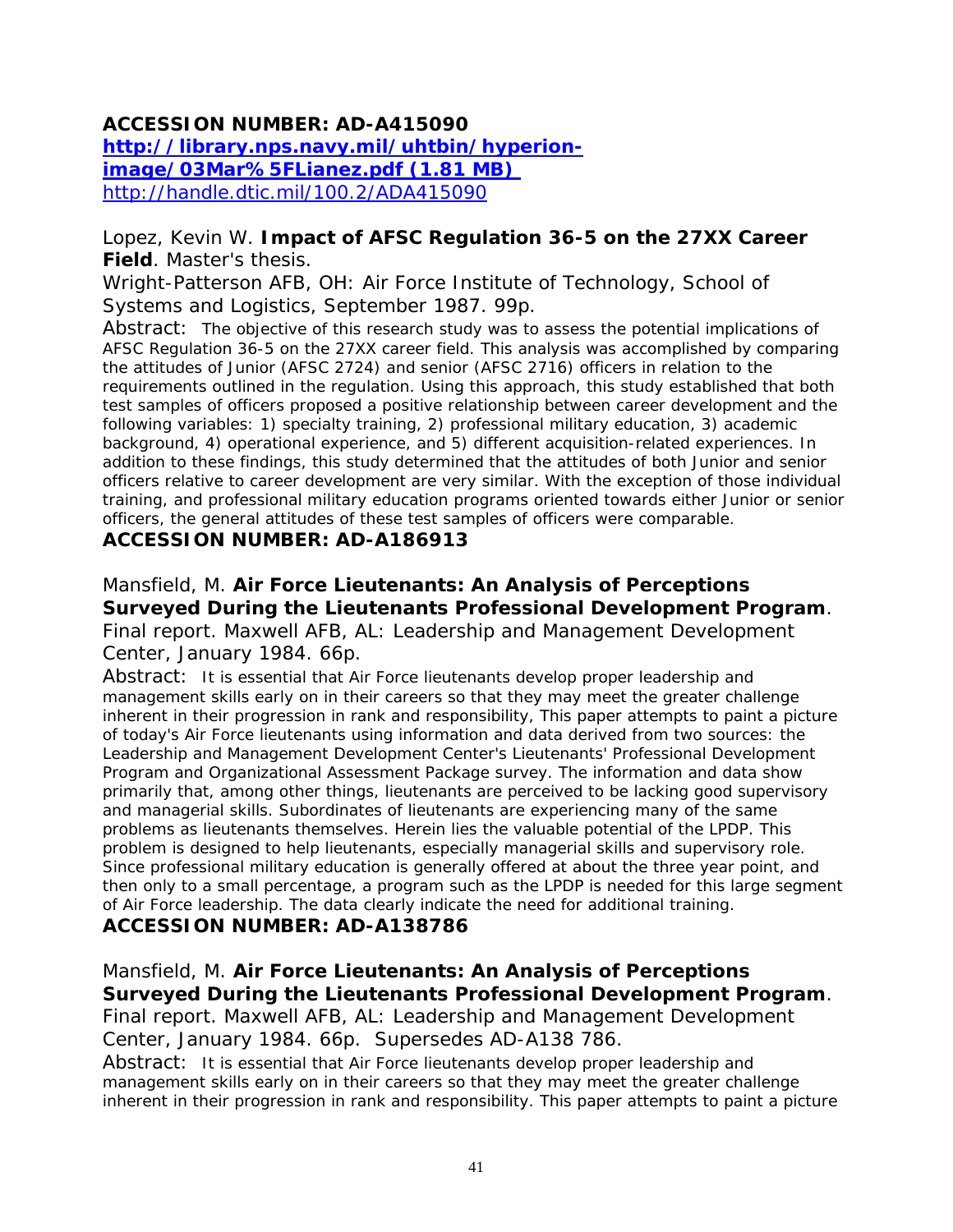of today's Air Force lieutenants using information and data derived from two sources: the Leadership and Management Development Center's Lieutenants' Professional Development Program and Organizational Assessment Package survey. The information and data show primarily that, among other things, lieutenants are perceived to be lacking good supervisory and managerial skills. Subordinates of lieutenants are experiencing many of the same problems as lieutenants themselves. Herein lies the valuable potential of the LPDP. This program is designed to help lieutenants, especially those who are supervisors, gain pragmatic insight into how to develop and fulfill their managerial skills and supervisory role. Since professional military education is generally offered at about the three year point, and then only to a small percentage, a program such as the LPDP is needed for this large segment of Air Force leadership. The data clearly indicate the need for additional training.

#### **ACCESSION NUMBER: AD-A142529**

#### Mansfield, M. **Impact of Various Levels of Professional Military Education and Formal Education on Selected Supervisory Dimensions**. Final report. Maxwell AFB, AL: Leadership and Management Development Center, August 1983. 64p.

Abstract: Officers need training and education in order to perform assigned duties. Problem: How much of what type of education and/or training does an Air Force officer need. This paper analyzes how an officer's level of professional military and academic education influence subordinate perceptions of managerial/supervisory issues. An analysis of covariance (ANCOVA) is performed using 2x4 factorial design (level of college degree x level of PME). The data show that officer professional military and graduate education positively influence the perceptions of subordinates on key supervisory measures. To determine how the Air Force compares to industry, information was collected from four defense related corporations. These industries place as much or more emphasis on the professional education of employees than the Air Force. In the area of advanced education, what may appear costly in the present should reap enormous benefits in the future.

#### **ACCESSION NUMBER: AD-A133076**

McConnell, Reed J. **Impact of Air Force Systems Command Regulation 36-5 on the 27XX Career Field.** Master's thesis. Wright-Patterson AFB, OH: Air Force Institute of Technology, September 1988. 98p.

Abstract: The purpose of this research was to determine if the attitudes of acquisition managers have changed over the past year, with respect to the Acquisition Manager Career Development Program, set forth by Air Force Systems Command Regulation (AFSCR) 36-5. A survey approach was used to compare the attitudes of Juneior (Air Force Specialty Code 2724) and senior (Air Force Specialty Code 2716) officers in relation to the criteria specified in the regulation. The results were then compared to the results of a previous survey to measure changes over time. Both surveys found generally a positive relationship between the attitudes of acquisition management personnel and career development in all areas investigated. These areas include: 1) specialty training, 2) academic background, 3) professional military education, 4) operational experience, and 5) different types of acquisition management experience. Not only were the responses from the previous survey to the current survey similar, the attitudes of Juneior and senior personnel were also comparable.

#### **ACCESSION NUMBER: AD-A201516**

Miller, Roger M. **Air National Guard Full-Time Support**. Student report. Maxwell AFB, AL: Air Command and Staff College, 1988. 31p.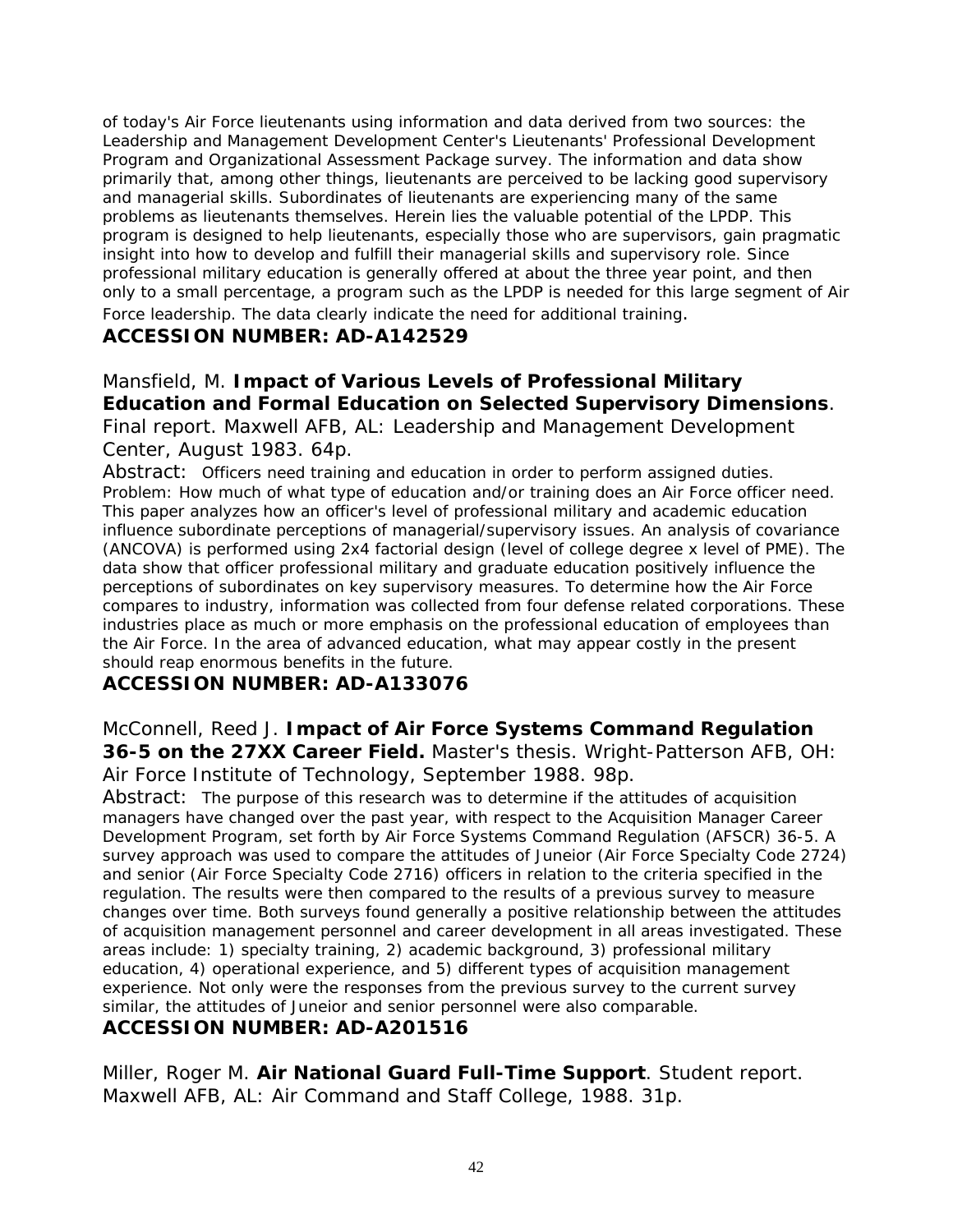Abstract: Full-time support for the Air National Guard is federally funded and subject to federal law and rules for its administration. Retirement benefits are a positive motivator for a career force, but also require clear rules for members to believe they can reach retirement. The purpose of this report is to establish the need to revise Air National Guard (ANG) regulations controlling Active Guard Reserve (AGR) members and to provide a history of fulltime support in the National Guard. ANGR 35-03 Military Personnel Management needs to be revised to conform to federal laws concerning reservists on active duty. Promotion, professional military education, and active mission support should be centrally managed to use military duty members.

#### **ACCESSION NUMBER: AD-A192520**

Miller, Stephen J. **Joint Education: Where It Really Should Begin**. Study project report. Carlisle Barracks, PA: Army War College, 5 April 1993. 38p. Abstract: The 1986 Goldwater-Nichols Department of Defense Reorganization Act mandated sweeping reforms to the professional military education system. In particular, the law called for the creation of joint specialty officers, and gave the Chairman, Joint Chiefs of Staff, authority to formulate policy in the military education system in order to produce officers competent in joint matters. Thus far, the focus of the changes have been at the intermediate and senior service schools. The Chairman has issued clear objectives for joint education curricula, and each of the programs must be periodically accredited. However, very little guidance has been given to the precommissioning schools, and their joint programs are not formally reviewed by the JCS. As a result, the variety and depth of joint curricula varies considerably between the service academies and ROTC units. In the author's opinion, officers are graduating with differing perspectives and levels of understanding about joint matters. However, the military is changing and young officers are being exposed to the joint environment earlier in their careers through consolidation of DoD organizations, training exercises and real world contingencies. This paper presents several arguments why joint education should be improved for officer candidates, and recommends that precommissioning schools become full fledged partners in the joint education process by implementing common learning objectives and submitting their curricula to periodic JCS review.

#### **ACCESSION NUMBER: AD-A264041**

Morsh, Joseph E. **Survey of Air Force Officer Management Activities and Evaluation of Professional Military Education Requirements**. Lackland AFB, TX: Air Force Human Resources Laboratory, Personnel Research Division, December 1969. 93p.

Abstract: The main purpose of the officer management survey was to identify functions which all officers perform as distinct from work specific to a particular specialty and to determine the relationships of managerial responsibility to grade, career area, or other variables. A further aim was to obtain an evaluation of topics of professional military education requirements in terms of job performance or as contributory to an effective Air Force career.

#### **AFHRL-TR-69-38 ACCESSION NUMBER: AD-705574**

Moskos, Charles C. **Sociology of the Army Reserves: A Comparative Assessment**. Interim report. December 1987-November 1988. Evanston, IL: Northwestern University, Dept. of Sociology, July 1990. 32p.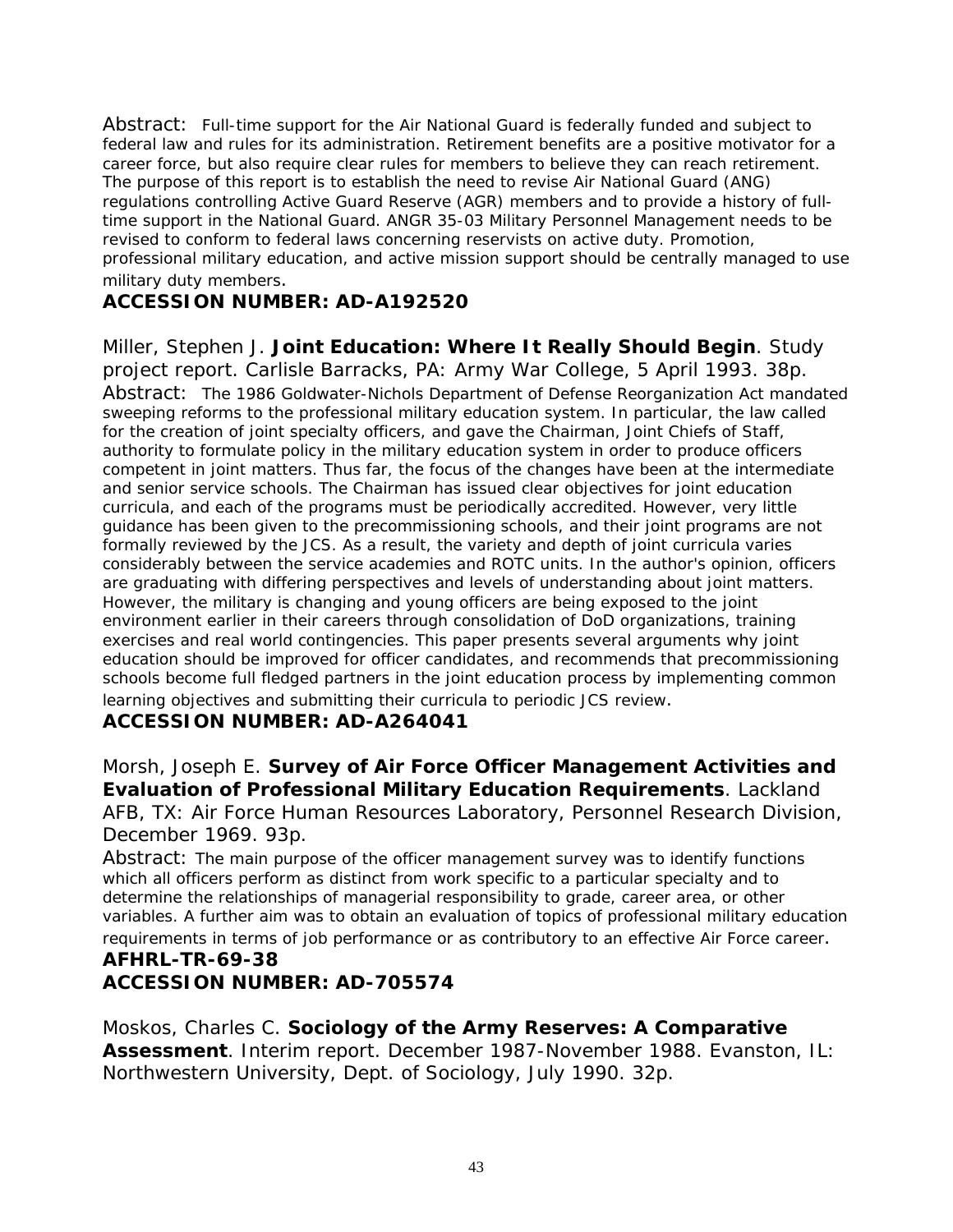Abstract: This report highlights the core characteristics of the American Reserve System with a comparative analysis of reserve forces in the Federal Republic of Germany, the United Kingdom, and Israel. The analysis adopts a case-based approach and uses qualitative binary methodology. The following are the core elements of the social organization of American reserve components: (1) No other reserve system requires as much training time for its members; (2) no other reserve system relies on reservists for basic full-time support; (3) no other reserve system has a well developed career path (with a corresponding professional military education system) leading to senior command and staff positions; and (4) in no other reserve system do reservists have such limited real vacation time. The effect of these conditions is that the American reserves, in comparison with those in other Western countries, are characterized by greater conflict between reserve duties and family obligations and, most especially, between reserve duties and civilian employment responsibilities. Long-term policy changes to improve reserve force must take this into account.

#### **ACCESSION NUMBER: AD-A226717**

#### Mullen, David P**. Joint Training at the Junior Level: Are We Doing the Right Thing For Our Future?** Maxwell AFB, AL: Air University, Air Command and Staff College, 1999. 47p.

Abstract: This research examines joint education at the primary education levels (pay grades 01-03) within our four military services by using the CJCS's OPMEP as the baseline document. It first provides an understanding of the CJCS's joint education requirements at the primary education level and then reviews the actual need for that education by examining related studies, position papers or articles from key leaders within the upper echelon of the military education community. The research uncovered few comments that failed to support the need for some type of joint education at the primary/junior officer education level. Finally, the research discusses if or how the services are providing Joint Professional Military Education (JPME) at their primary level schools and whether that joint education supports the requirements of the OPMEP and the proposals provided in a recent JPME 2010 Study-Requirements Team Report. Based on the research provided in this study, the United States Army and Marine Corps are the only services that are either in the developmental phase or possess an existing JPME program for the primary education level. Based on sources within Air University and the Naval Education and Training Command, the United States Air Force and Navy are not providing their junior officers with formal joint education that is either in accordance with the OPMEP or preparing junior officers for JTF duties. While minimum joint matters are discussed throughout their curricula, no formal joint education programs exist at their primary level institutions. Based on the findings in this study, the author recommends that J7 reemphasize joint education at the primary level and continue to require each service to review and report on their existing programs and develop corrective actions as deemed necessary by each service chief.

#### **ACCESSION NUMBER: AD-A397165 <http://handle.dtic.mil/100.2/ADA397165>**

Nicklen, Violet M. **Incorporating Phase II – JPME Into Air War College**. Maxwell AFB, AL: Air University, Air War College, 1998. 44p.

Abstract: This research paper examines the feasibility of incorporating Phase II of Joint Professional Military Education (JPME) into the Air War College (AWC) curriculum. The research begins with a future look at how the AWC would be organized if it were teaching JPME Phases I and II. The supportive portion of the paper looks at the history and evolution of joint education within joint and combined schools. The overriding reason for JPME is the creation of the Joint Specialty Officer by the Goldwater-Nichols Reorganization Act of 1986. The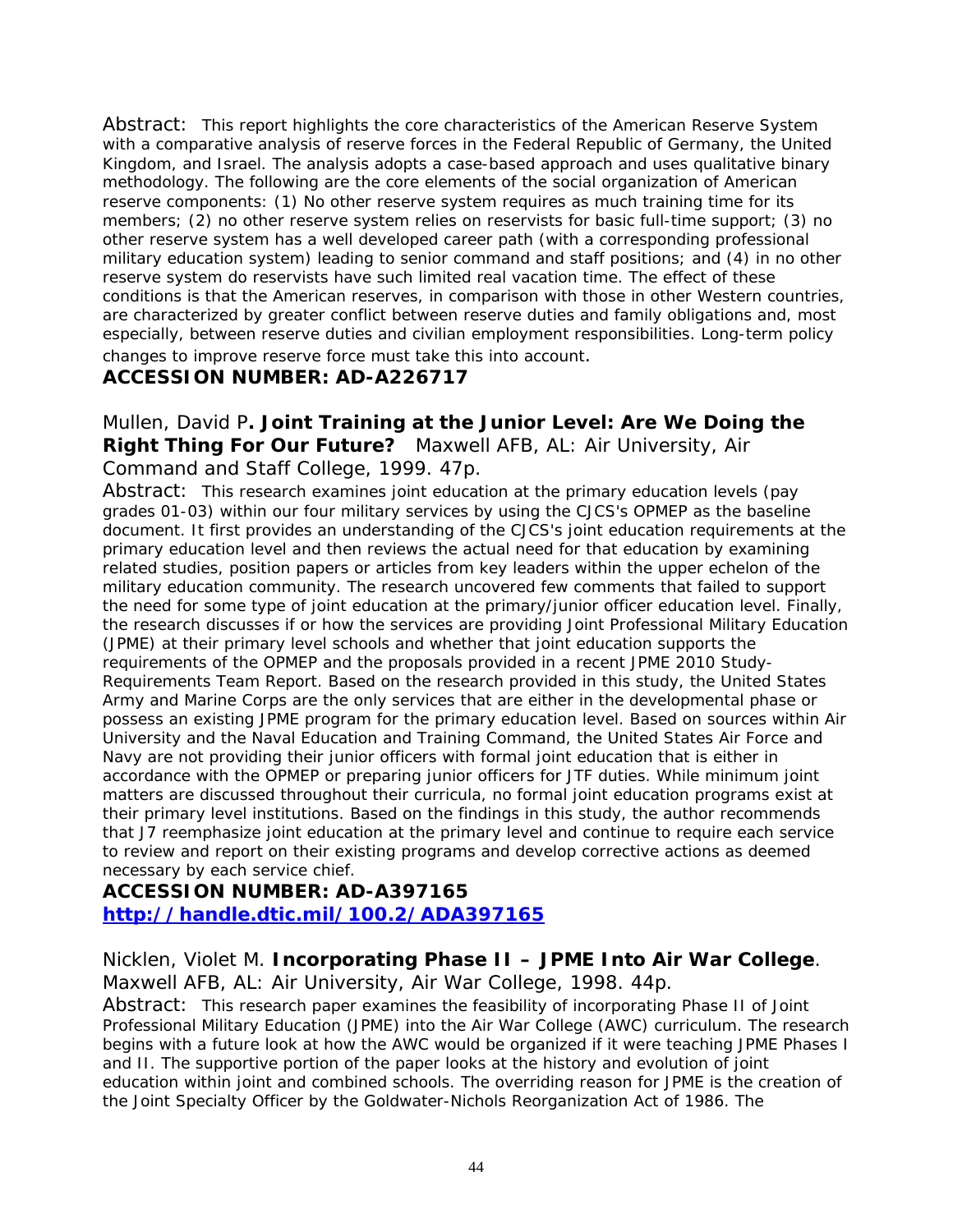management of joint officers has promulgated the necessity for joint education policy requirements and reporting. in exploring these policies and reports, extrapolations and comparisons are made between the joint education policy requirements and the Senior-Level Colleges that provide JPME. How well are National Defense University schools able to support the joint duty assignment requirements now and in the future? The main arguments against the Service colleges teaching Phase II are raised and requirements for adapting are recommended through organization structure, faculty and student mix changes. Finally, the benefits and obstacles concerning resistance, economics, and accreditation are discussed. Recommendations are extrapolated to include other Senior Service Schools and the effect on the Joint and Combined Warfighting School at the Armed Forces Staff College, Norfolk, Virginia.

#### **ACCESSION NUMBER: AD-A397149 <http://handle.dtic.mil/100.2/ADA397149>**

#### **Noncommissioned Officer Education and Professional Development**

**Study.** Fort Monroe, VA: Continental Army Command, 1971. 62p.

Abstract: The following are among this study's recommendations: Retain the present Noncommissioned Officer Education System (NCOES) as the Army's program for noncommissioned officer education and professional development and implement it fully as rapidly as possible; Examine the NCOES and make modification to insure that every soldier in every military occupational specialty has a career path through NCOES to noncommissioned officer rank; Develop, insofar as possible, programs of instruction within NCOES which will include all MOS, consolidating instruction to insure flexibility in accommodating all MOS within programmed classes at each service school regardless of variations in ACMF and MOS training; Continue to analyze service school courses to eliminate duplication between NCOES and specialized and functional courses; Terminate the Skill Development Base Program as rapidly as possible, by 30 June 1972, or earlier, in favor of earlier expansion of NCOES; Retain the present organization of noncommissioned officer academies for the foreseeable future; and Develop on NCOES student procurement system to replace current solicitation procedures for procurement of best-qualified students, by establishment of mandatory quota requirements, which must be met, based on distribution of personnel within major organizations by MOS and rank.

#### **ACCESSION NUMBER: AD-A089270**

Olson, Kimberly A. **Technology and the Air Force Nonresident Intermediate Professional Military Education: A Successful Marriage**. Maxwell AFB, AL: Air University, Air Command and Staff College, 2000. 39p. Abstract: Throughout history, state leaders, military leaders, and military theorists have recognized the important role that the military plays in achieving national objectives. To ensure success, military members must be adequately educated and trained. Current legislation, policies, and documents reflect those same views. Air Command and Staff College develops and administers intermediate level professional military education for the Air Force. Given the importance of professional military education for accomplishment of military and national objectives, the resident and nonresident curriculums should be equivalent. Yet, when compared, a significant difference exists between them. Increasing the use of and correctly integrating technology into the nonresident program is one option that can narrow the gap between curriculums. But should the Air Force integrate more technology into the nonresident intermediate professional military education program? To answer the overall question, two hypotheses were developed and explored. First, Air Force majors must be pre- disposed to be successful at distance learning programs. Second, the curriculum must be enhanced by the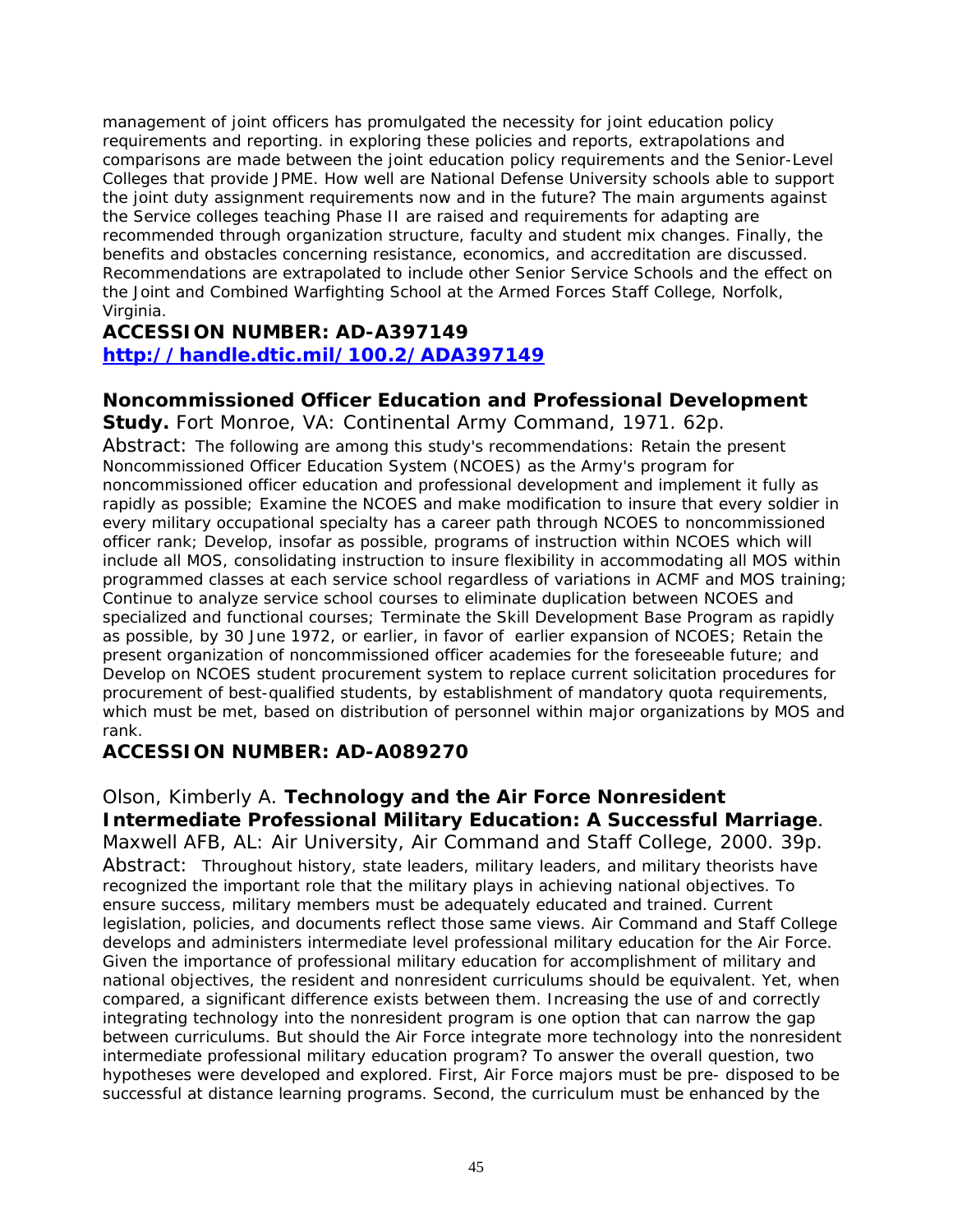correct integration of technology. Both were found to be true. Overall, Air Command and Staff College should continue efforts to integrate technology into the distance learning curriculums. Further research is needed in the areas of organizational change, resources, and security implications to explore possible disadvantages on the mechanics of integration.

### **ACCESSION NUMBER: AD-A394921**

**<http://handle.dtic.mil/100.2/ADA394921>**

Orlansky, Jesse, et al. **Joint Warfare Analysis Program**. Final report. October 1994-June 1996. Alexandria, VA: Institute for Defense Analyses, June 1996. 54p.

Abstract: This paper examines the need for a program of Joint Warfare Analysis as an option in Joint Professional Military Education, Phase I, for intermediate level officers. The findings are based on structured interviews with 50 senior flag officers on whose staffs graduates would serve. Graduates of such a program are considered important on Joint and Service Command staffs, and half the respondents consider them essential and would trade off a current billet for such a graduate. The curriculum should include studies campaign analysis, simulation and joint exercise evaluation. It is estimated that 30 to 40 graduates would be needed each year to fill 90 to 130 billets on Joint and major Service command staffs.

#### **ACCESSION NUMBER: AD-A311927 <http://handle.dtic.mil/100.2/ADA311927>**

#### Orzell, Michael S. **The Impact of Fully-Funded Graduate Education and Resident JPME on Aviator Promotion and Command Selection.** Master's thesis. Monterey, CA: Naval Postgraduate School, 1998. 71p.

Abstract: The purpose of this thesis is to examine the impact that FFGE and JPME have on aviator promotion to the ranks of Commander and Captain and on selection for command. This thesis accurately measures their impact by incorporating new measures of performance, namely good jobs. These two proxies for performance were developed to help capture those unmeasurable characteristics that do not show up on officer Fitness Reports. This study examines officers appearing before the 1988-1994 Commander and Captain promotion boards. Two separate Log it models are used to estimate the effects of these educational opportunities on promotion both before and after the start of the drawdown. Separate Logit regression models for command screen are also specified for these two time periods. Model results indicate that FFGE had a significant positive impact on Commander selection and a significant negative impact on command selection in the pre-FY90 period. The impact of JPME was significant and positive for promotion to Commander in both periods and for command screen in the pre-FY90 period. Joint Duty Assignment had a significant and negative impact on command selection in both periods. The results of these models may reflect changes in the policies of the aviation community toward FFGE and JPME as well as differences in the officers who choose the educational opportunities. This thesis provides evidence of difficulties in combining FFGE, JPME and JDA in an aviation career.

## **ACCESSION NUMBER: AD-A343642.**

**<http://handle.dtic.mil/100.2/ADA343642>**

Owens, Patrick J. **United States Air Force Company Grade Officer PME and Leader Development: Establishing a Glide Path for Future Success**. Ft. Leavenworth, KS: Army Command and General Staff College, School of Advanced Military Studies, 2002. 60p.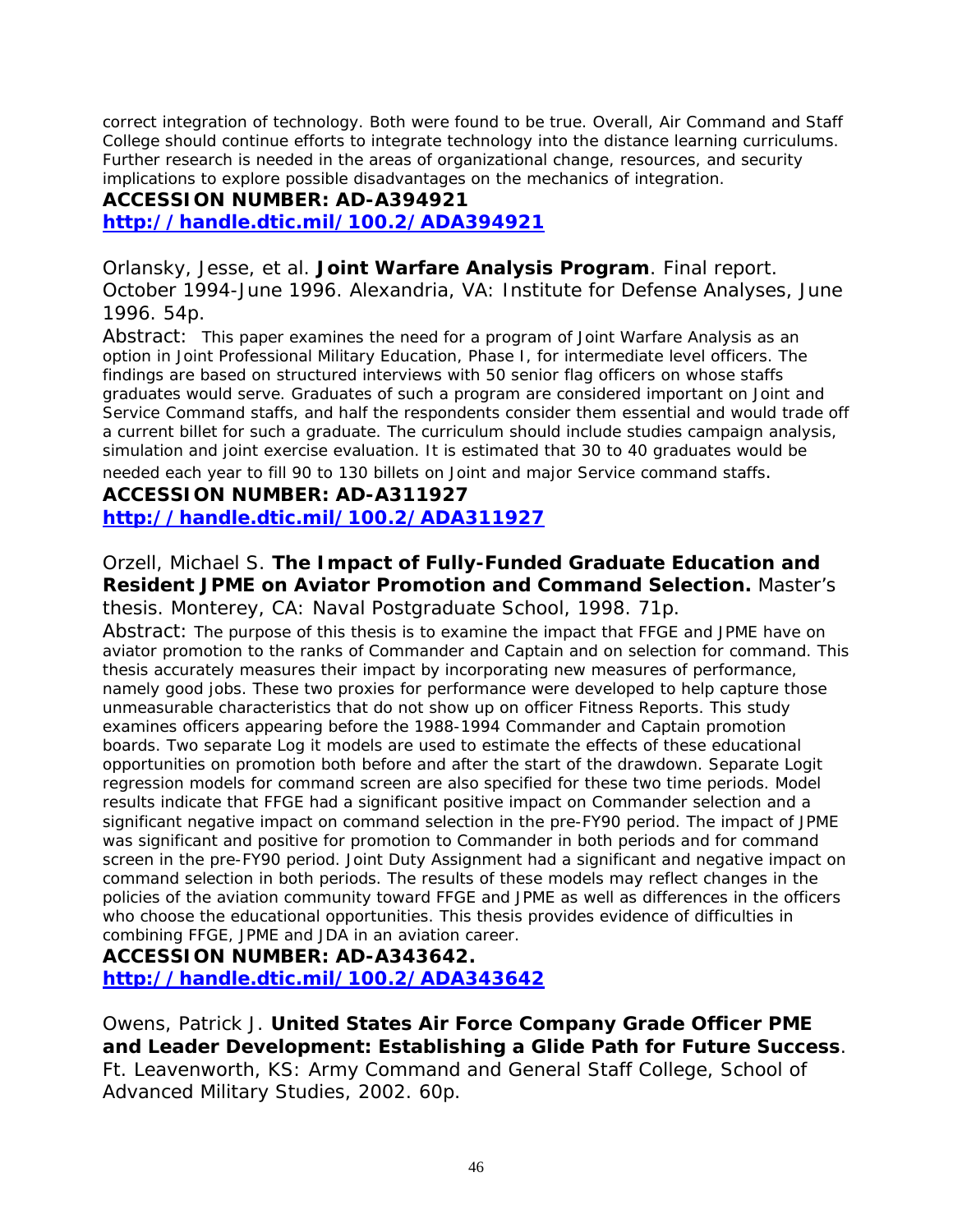Abstract: Leadership and the attributes of great leaders have long been topics of study within the professional military education system, yet the subject of sustained, integrated and systemic leader development has only recently received substantive treatment within the United States Air Force. Unlike the United States Army, the Air Force lacks a doctrinal foundation on which to base the leader development process. This monograph addresses the role of PME at the company grade level in the development of Air Force officers in light of ongoing Army and Air Force leader development initiatives as well as recent leader development literature.

#### **ACCESSION NUMBER: AD-A403395 <http://handle.dtic.mil/100.2/ADA403395>**

Page, Christopher L. and Scott H. Miller. **A Comparative Analysis of Leadership Skills Development in Marine Corps Training and Education Programs.** Master's thesis. Monterey, CA: Naval Postgraduate School, 2002**.**  95p**.** 

**Abstract:** This thesis analyzes the perceptions of a non-random sample of 210 officers and enlisted Marines in two locations. A researcher-developed survey and semi-structured interviews were administered to ascertain opinions of Marines concerning leadership development. An analysis of the content of leadership training and education courses was also conducted. This information was compared to contemporary leadership theory and relevant models of leadership. In general, leadership development provided is adequate, but is lacking in some areas of skill development, application of skills and values, and relevancy to contemporary leadership issues. Professional Military Education (PME) generally provides relevant leadership training and education to enlisted personnel, but falls short of meeting the expectations of many officers.

#### **ACCESSION NUMBER: AD-A411042**

**http://library.nps.navy.mil/uhtbin/hyperionimage/02Dec%5FPage%5FMiller.pdf (412 KB)** 

#### Palmer, George E. **A Discriminative Study of the Senior Service College Selection System as it Relates to the Army War College**. Research paper. Carlisle Barracks, PA: Army War College, January 1972. 40p.

Abstract: The major thrust of this study is to analyze the Army Senior Service College Selection System with a view of determining the merits of the system and its relationship to the US Army War College (AWC). The basic question is whether or not the student body of the Army War College has been and remains a reputable product of the selection system. In addition, have any noticeable trends been established in using this selection system over an extended period and is the formulation of a War College student profile feasible. Data was gathered using a literature research of appropriate civilian publications and statistical information compiled at the AWC and Department of the Army. A twenty-two year survey of the student body attending the AWC was conducted. The analysis of the student body at the AWC indicates that the Senior Service College Selection System is accomplishing its goal of selecting the best qualified for attendance to the Senior Service Colleges. The students nominated appear to meet the selection criteria as related to rank, professional skills, educational standards, and time in service. Minor variations in each class composition are noted. These variations may be prevalent in each of the Senior Service Schools due to the random selection of students and the suspected desire to more closely integrate the educational process of the senior officers from all services.

#### **ACCESSION NUMBER: AD-A026935**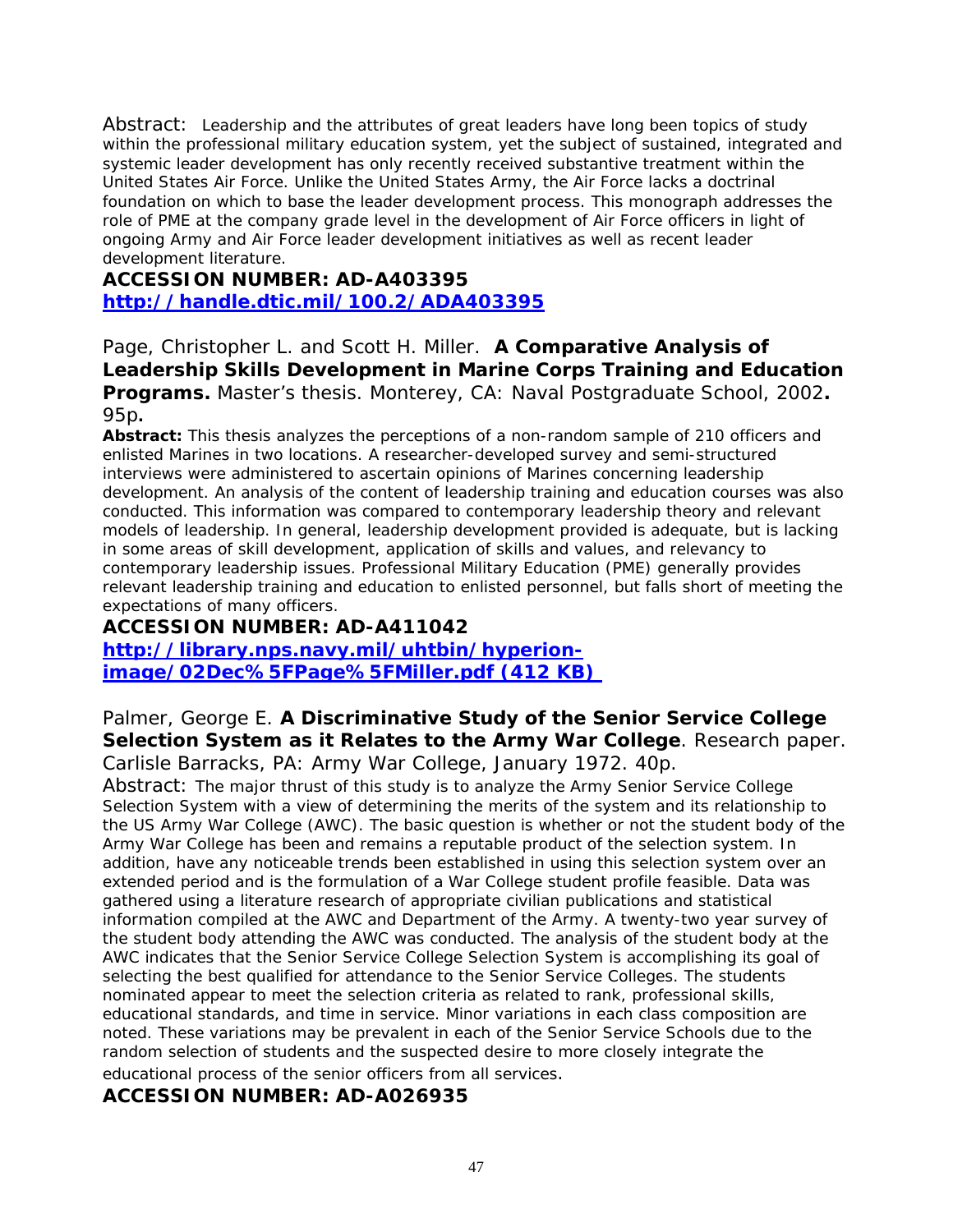#### Payne, Rodney M. **Common Sense Approach to Strategy**. Research report. Maxwell AFB, AL: Air War College, May 1987. 41p.

Abstract: Professional military education at all levels emphasizes the necessity for military commanders to study, understand and, in turn, properly apply the classic strategies and principles of war. Using the Civil War career of Lieutenant General Nathan Bedford Forrest as a case study, this paper points out that even though he was uneducated and had no prior military experience, Forrest was a genius in the strategies and principles of war. An analytical discussion of several of Forrest's campaigns is used to support this thesis. Given the fact that Forrest could not have read or been taught the classic strategies and principles, he undoubtedly adhered to some form of strategy formulation framework which intuitively led him to make the correct military decisions. The author postulates that framework as a basis for the analysis of Forrest's achievements and suggests that the same framework could prove beneficial at all levels of command ad a quick reference back-up for contemporary battlefield strategy decisions.

#### **ACCESSION NUMBER: AD-A187008**

Peacock, W.R., Jr. **Soviets - How Much Do We Know**. Research report. Maxwell AFB, AL: Air War College, April 1985. 55p.

Abstract: Initial discussion of both the historical and current reasons for knowing the United States' primarily adversary, the Union of Soviet Socialist Republics (USSR), leads to further examination of the specific categories of knowledge the professional military officer should have regarding his enemy. History, society, economy, political system and geography are discussed along with the implications each has in contributing to the senior professional's required knowledge. Next, the results of a questionnaire on the Soviet system administered to the Air War College USAF students in the class of 1985 lead to the conclusion that lieutenant colonels and colonels in the Air Force have only superficial knowledge of the USSR in the five categories of knowledge previously mentioned. General observations on the American educational system, media, and professional military education programs at Squadron Officer School, Air Command and Staff College, and Air War College point to a need to start the Soviet education process earlier in the individual's career, increase the exposure at all USAF professional military education schools and establish some type of additional mandatory training. Suggestions as to the specifics of implementing such a program are offered with the hope of providing a starting point for fixing the problem.

#### **ACCESSION NUMBER: AD-A159277**

Perez, Debra J. **Are We Meeting the Intent of the Skelton and Cheney Panels as It Relates to Joint Proficiency Training For Our Strategic Leaders in the 21st Century?** Carlisle Barracks, PA: Army War College, 2003. 43p.

Abstract: Secretary of Defense Rumsfeld has directed a transformation of the Armed Services. He has stated that a transformation requires a changed mindset as much as it requires innovation and technology. Since the end of World War II, when the National Security Act of 1947 created the Secretary and Department of Defense and established the Joint Staff, the services have been obligated to train more joint-minded officers. Thus the establishment of several schools to provide this Joint Professional Military Education (JPME) was created. The Goldwater-Nichols Act of 1986 established the selection, education, assignment, and promotion criteria for a Joint Officer Personnel Policy. The Skelton Panel of 1988 conducted the first Congressional review afterwards of the Professional Military Education System and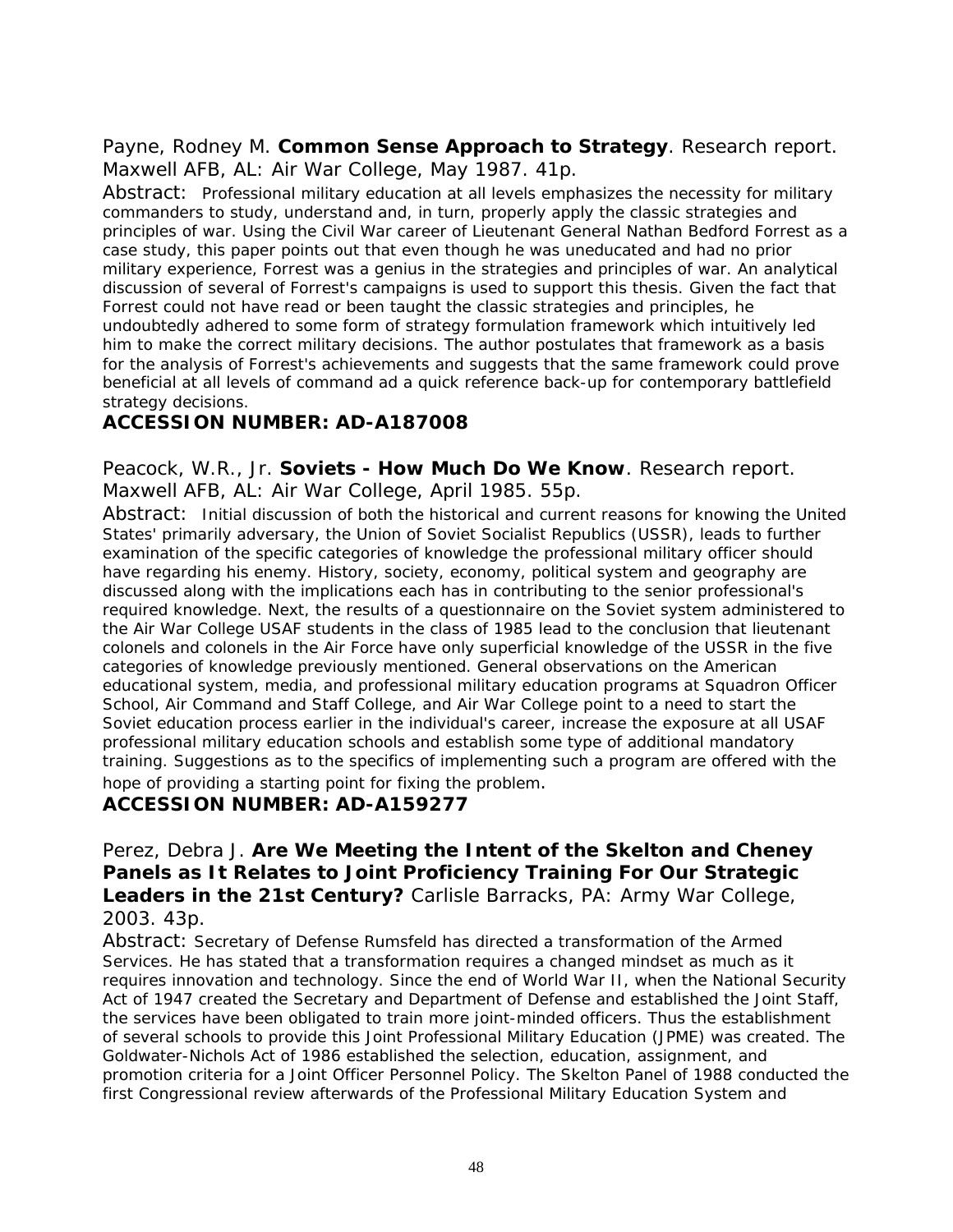recommended several areas for needed improvement. Additionally, the 1997 Cheney Panel determined that the joint instruction should begin earlier in the JPME process at the point of pre-commissioning and that the curriculum should be deepened and expanded at each consecutive level. The panel also determined that the Senior Service College should focus joint operations and multinational warfare. This paper seeks to determine if the senior level colleges, as they exist today, are meeting the recommendations of the Skelton and Cheney panels. The first section of this paper will identify the colleges charged to educate the senior leaders and examine the composition of the student body and its faculty followed by an examination of the curriculum of each school. And finally, the paper will also look into possible areas where efficiencies can be gained, specifically as associated with costs savings and potential duplication reduction efforts. Are these colleges truly focusing on the "joint" aspect sufficiently enough to shape and modify individual service biases?

#### **ACCESSION NUMBER: AD-A415731**

#### **<http://handle.dtic.mil/100.2/ADA415731>**

Peterson, James R. **Tactical Deception--Vital Then, Vital Now**. Student report. Maxwell AFB, AL: Air Command and Staff College, April 1987. 30p. Abstract: Tactical Deception is the force multiplier that can be the difference between victory and defeat. Since Biblical times, Deception has played a vital role in warfare. The advances in technology, change in our society, and expanded military role have not reduced Deception's value. In addition, Soviet's reliance on Deception throughout its military dictates increased United States military emphasis in the study and use of Deceptive measures. The study examines the types of Deception, key factors for success, and examples throughout history on how Deception, has been vital. By increasing the emphasis of Deception in routine exercises, evaluations, and Professional Military Education, the United States military can fully utilize this vital tool.

#### **ACCESSION NUMBER: AD-A200583**

### Pickett, Dayton S., David A. Smith and Elizabeth B. Dial. **Joint Professional Military Education for Reserve Component Officers. A Review of the Need For JPME For RC Officers Assigned to Joint Organizations.**

McLean, VA: Logistics Management Institute, 1998. 142p.

Abstract: This study identifies the need for joint professional military education (JPME) for the approximately 4,400 Reserve Component (RC) officers now working in the joint organizations of DoD. Specifically, it identifies the type and amount of JPME needed by a large minority of these officers if they are to be prepared properly to do joint work effectively. The study involved identifying the individual jobs performed by all RC officers, followed by a survey of the supervisors of all those positions. The survey responses outlined the need for specific kinds of job activities, and those activities were then linked to the learning objectives that characterize the JPME programs now offered. The ensuing analysis revealed the need for approximately 2,000 RC officers to complete basic (or Phase I) JPME, with over 1,200 of those officers requiring additional - or advanced - JPME. Workshops of military educators and Reserve Component leaders then developed an RC-oriented advanced JPME curriculum, and this curriculum was endorsed in the study's final report.

#### **ACCESSION NUMBER: AD-A357506**

**<http://handle.dtic.mil/100.2/ADA357506>**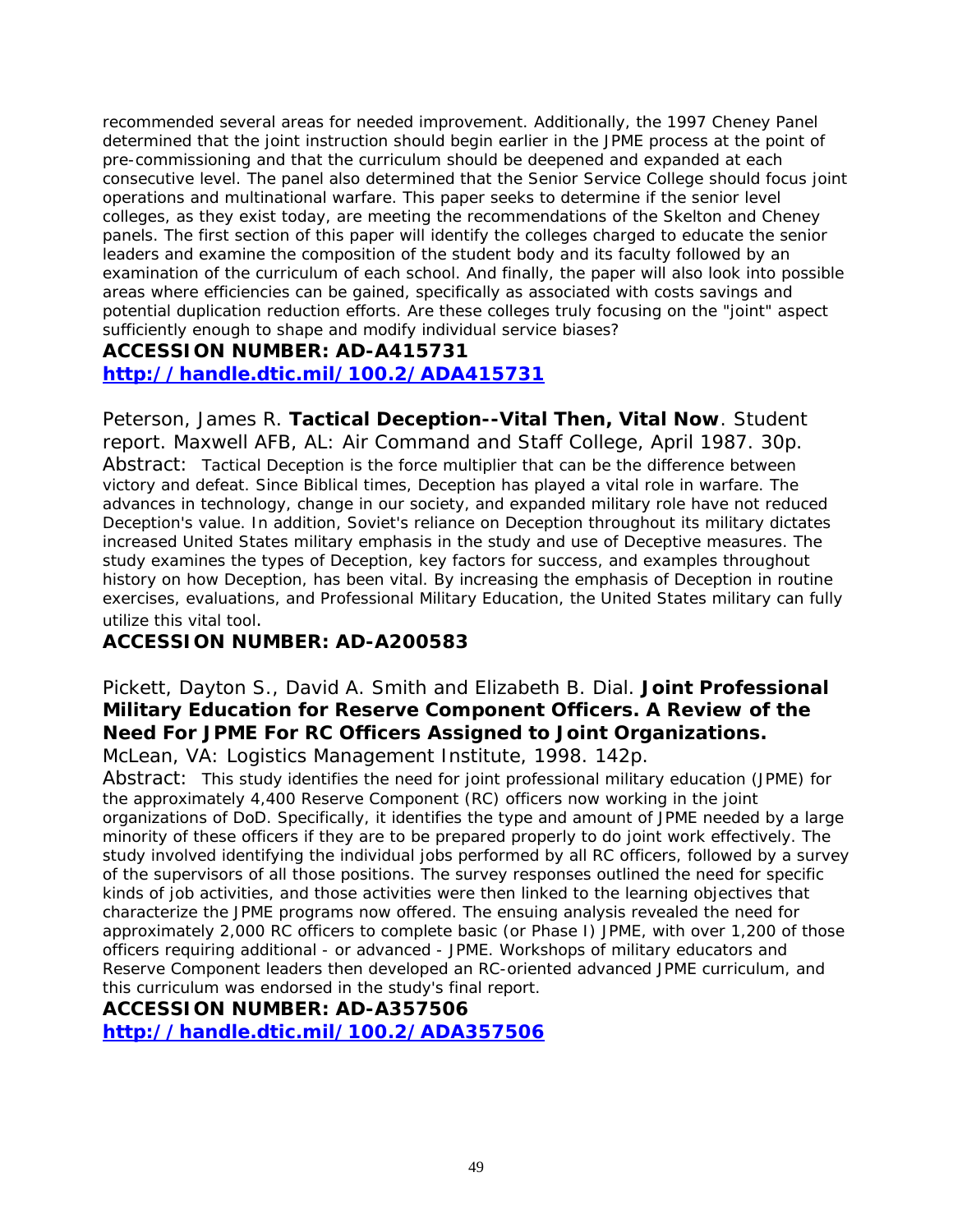## Powers, James F., Jr. **National Assistance and Civil-Military Operations: The Gap in Professional Military Education.** Research report. Carlisle

Barracks, PA: Army War College, March 1996. 35p.

Abstract: The Department of Defense (DoD) is not properly preparing the U.S. Armed Forces to execute Civil-Military Operations (CMO) as a supporting, mission activity of Nation Assistance. Furthermore, the DoD appears to be unaware of this shortcoming and thus incapable of solving the problem due to a general lack of education and awareness regarding Nation Assistance and its component activities. This argumentative paper evaluates the national security policy area of Nation Assistance and one of the stated component activities, CMO. It traces the genesis of CMO from the President's National Security Strategy through the Secretary of Defense (SECDEF) and Chairman, Joint Chiefs of Staff (CJCS) National Military Strategy to a break in the linkage at Service level. Civil-Military Operations are defined as the complex of activities in support of military operations embracing the interaction between the military force and civilian authorities fostering the development of favorable emotions, attitudes, and behavior in neutral, friendly, or hostile groups. The methodology used in this evaluation is the U.S. Army War College (USAWC) Ends, Ways, and Means model for developing National Strategy; i.e., Ends being the objectives, Ways the concepts, and Means the resources available. The term CMO comprises five mission activities: populace and resources control, foreign nation support, humanitarian assistance, military civic action, and civil defense.

#### **ACCESSION NUMBER: AD-A309111**

<http://handle.dtic.mil/100.2/ADA309111>

Powers, Marcella V. **Survey of Studies Addressing Graduate Education in the United States Air Force**. Research report. Maxwell AFB, AL: Air War College, April 1987. 63p.

Abstract: The purpose of this report is to establish the basic structure for the education of Army (including Army Air Forces) officers. The charter of the board covered commissioned officers only. The military leadership emerging from World War II recognized that the United States would play a major role in world affairs. The military officers of the United States needed to be educated to assume military leadership under more complex situations and using more sophisticated technology than had been the case before that time. The bulk of this study, chaired by Lieutenant General Leonard T. Gerow, deals with professional military education. Annex 10 (which addresses Army Air Forces) includes the requirement for the Air Institute of Technology. At this early stage of the development of modern-day military education, no specific reference is made to graduate education. The board established the mission of the Air Institute of Technology as assuring scientific technological development of Army Air Forces equipment and efficient operation of procurement, supply, maintenance, and service responsibilities assigned to the Army Air Forces. (p. 75) It would be heavily scienceand-research oriented. Instruction would be provided in those subjects to prepare officers to serve in the Air Technical Service Command and tactical operating units. Provisions called for Reserve and National Guard officers to attend an associate, condensed course and for the Air Institute of Technology to provide a correspondence course for officers on inactive status. **ACCESSION NUMBER: AD-A186843** 

**Professional Military Education - Officer AFPT 90-XXX-522**. Special report. Randolph AFB, TX: Air Force Occupational Measurement Center, October 1984. 56p.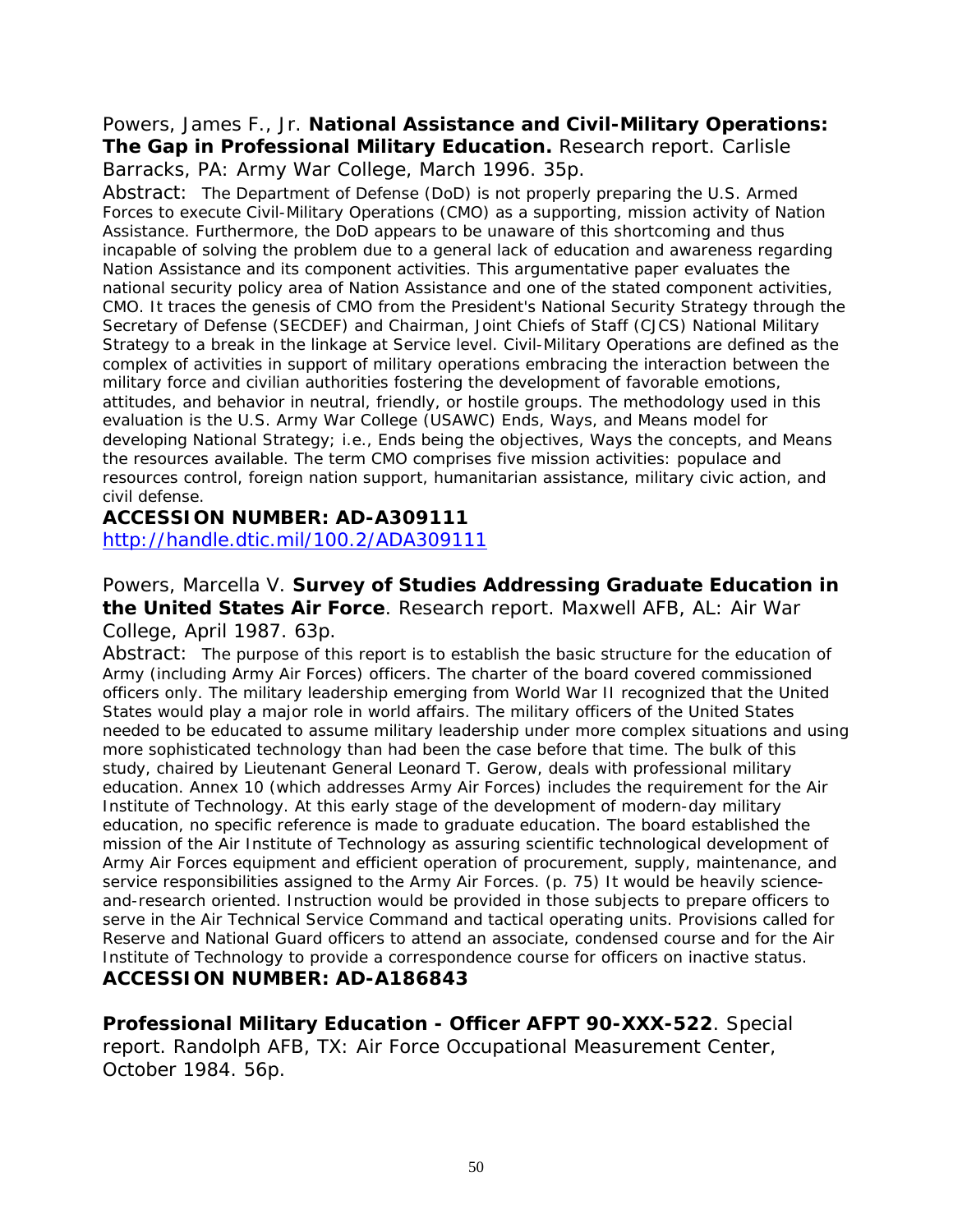Abstract: This report presents the results of an Air Force occupational survey of the leadership, management, and communicative tasks performed by Air Force officers. This survey was requested by HQ Air University to help validate and revise the curricula of officer precommissioning and postcommissioning professional military education (PME) courses. **ACCESSION NUMBER: AD-A147387** 

Redmond, Kimberly, Joe Sheppard, Marlene Humphrey and Lee Stacy. **CD-ROM Applications in Professional Military Education (PME)**. Final report. September 1991-May 1992. Arlington, VA: Eagle Technology, Inc., October 1992. 99p.

Abstract: This effort was conducted to identify the most cost-effective and efficient utilization of Compact Disk-read Only Memory (CD-ROM) within the Marine Corps Professional Military Education (PME) schools at the Marine Corps University (MCU). CD-ROM, Professional Military Education (PME).

#### **ACCESSION NUMBER: AD-A256662**

Reed, D.D. **Future Technologies Needs Analysis**. Air University Staff Report. 1986. 75p. Paper presented at the Annual Meeting of the Mid-South Educational Research Association (15th, Memphis, TN, November 19-21, 1986).

Abstract: This report summarizes the findings of a survey of all permanently assigned personnel at the Air University at Maxwell Air Force Base (Alabama) to determine what future workplace technologies will be needed to support the university's two major programs, Professional Military Education (PME) and Professional Continuing Education (PCE). The objectives of the study were to determine exactly what personnel perceived their needs to be for a local area network; for future technologies for presenting PME and PCE curricula; and for achieving the necessary staff work of support organizations. There were 1,211 respondents who provided information on: (1) their willingness to accept technology advances; (2) potential workload savings by automation; and (3) specific equipment and software requirements. The survey data were also designed to permit future mapping of external and internal data flow at the Air University. The text is supplemented by seven figures and six tables, and four appendices include a copy of the survey questionnaire and analyses of the data for individual questions. A descriptive analysis of future technological needs in a military university based on this study is attached.

### **ACCESSION NUMBER: ED290443**

Reed, Ronald D. **Perspective on Commissioning and Education -- Total Quality, Total Force**. Final report. Maxwell AFB, AL: Air War College, April 1993. 60p.

Abstract: Internal and external pressures drive leaders, planners, and senior decision makers to evaluate educational programs for efficiency, effectiveness and long-term benefits. This paper focuses on such issues with respect to Department of Defense (DOD) commissioning programs. Meshed with older educational concerns for development and reform, a growing emphasis on Total Quality Management (TQM) offers opportunities and challenges in meeting such pressures and in supporting evaluation. TQM areas of particular importance in tailoring TQM to commissioning programs are customer and product identification, quality definition and measurement, leadership and teamwork in organizational culture, and benchmarking. Data is needed to support decision making and program improvement at all levels. Several metrics of comparative quality are available, with one being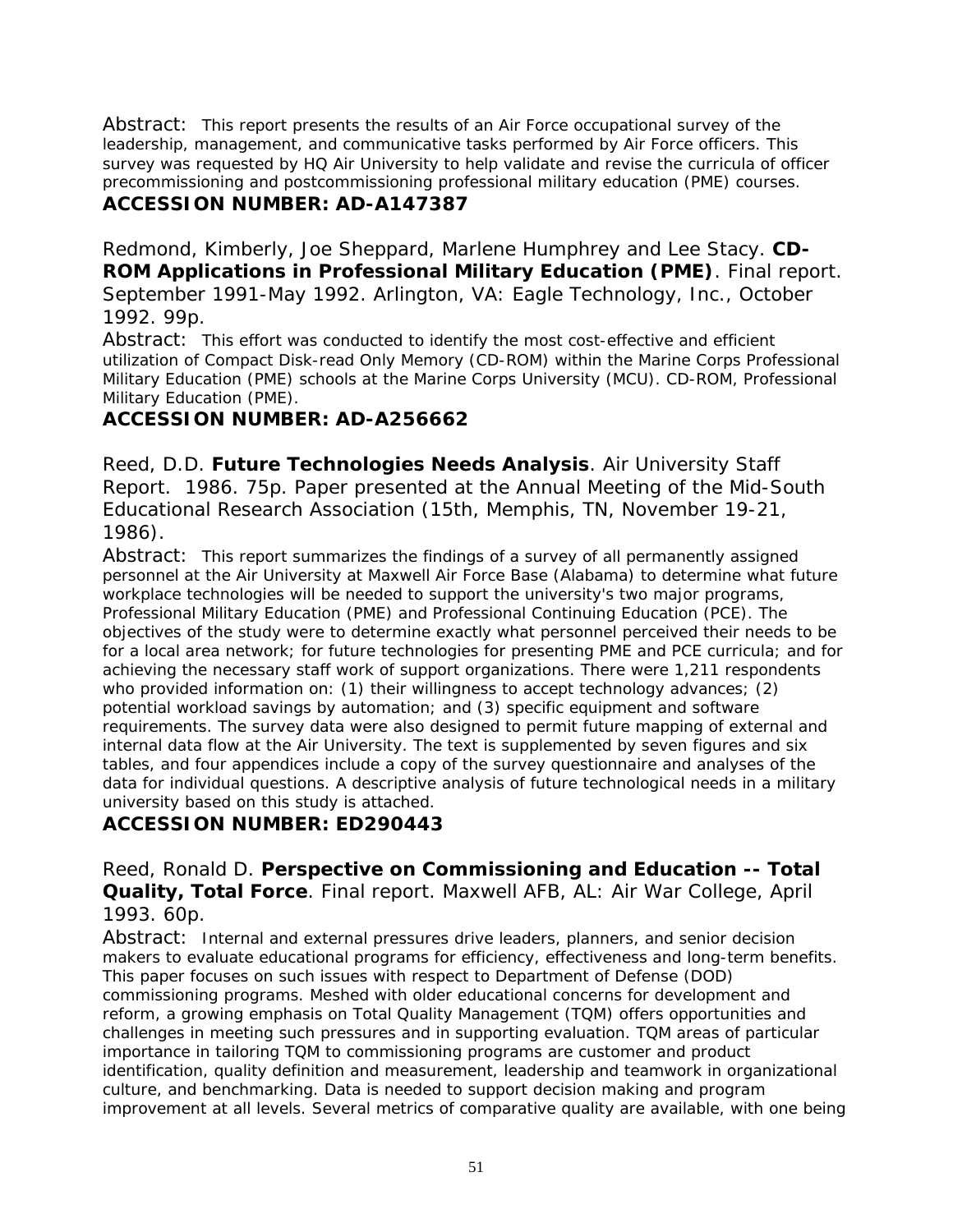surveys of supervisors for newly commissioned officers. A case is made that better coordination of evaluative data and commissioning programs is needed. Ultimately, this coordination should extend within each service, across the joint services, and through careerlong professional military education.

#### **ACCESSION NUMBER: AD-A283215**

#### Reely, Robert Harold, Jr. **An Analysis of the Relationships Between Job Satisfaction/Enrichment Factors and Demographic Variables For United States Air Force Professional Military Education Faculty**.

Doctoral thesis. Wright Patterson AFB, OH: Air Force Institute of Technology, August 1976. 131p.

Abstract: This study has focused upon an application of job motivation/satisfaction theory to the faculty of the United States Air Force Air University. The study was limited to the three major college faculties within Air University. Two hundred and twenty subjects were measured with the Air University Faculty Motivation Survey. The instrument presented and defined 15 job factors. Scales were included to measure both an individual's satisfaction with and perceived importance of each factor. Six job enrichment factors and selected demographic variables were also measured.

#### **ACCESSION NUMBER: AD-A031821**

#### Reoyo, Paul J. **Professional Education: Key to Transformation**. Carlisle Barracks, PA: Army War College, 2002. 40p.

Abstract: The Army, as an institution must face up to the new challenges of the 21st century and transform professional education with the same urgency and energy it is applying to develop the Objective Force. The post Cold War expansion of the Army's professional jurisdiction has created a gap between the knowledge that officers receive during their professional military education, and the professional knowledge that they need to effectively complete the missions they are being assigned in today's complex environment. Traditional warfighting proficiency must be combined with these additional skills if our Army is to remain the world's premier fighting force. Technology alone cannot fill the gap or provide the dominance required to win. This paper looks at the strategic environment, and emerging challenges that demand changes in the officer professional military education system. It examines the Army's current approach to officer education, and makes recommendations to bridge the gap between the Army's professional authority and the level of professional knowledge they have to apply to their work.

#### **ACCESSION NUMBER: AD-A401044 <http://handle.dtic.mil/100.2/ADA401044>**

**A Report of the United States Army Command and Staff College 1984- 85 Institutional Self-Study**. Ft. Leavenworth, KS: Army Command and General Staff College, 1985. 602p.

Abstract: The primary purpose of this Self-Study Report is to renew and continue the accreditation process that began with the initiation of the Master's of Military Art and Science program in 1964. The Report provides a comprehensive assessment of the College's strengths and concerns, as measured against the North Central Association's requirements, as well as an action plan for success in the future.

**ACCESSION NUMBER: AD-A361905 <http://handle.dtic.mil/100.2/ADA361905>**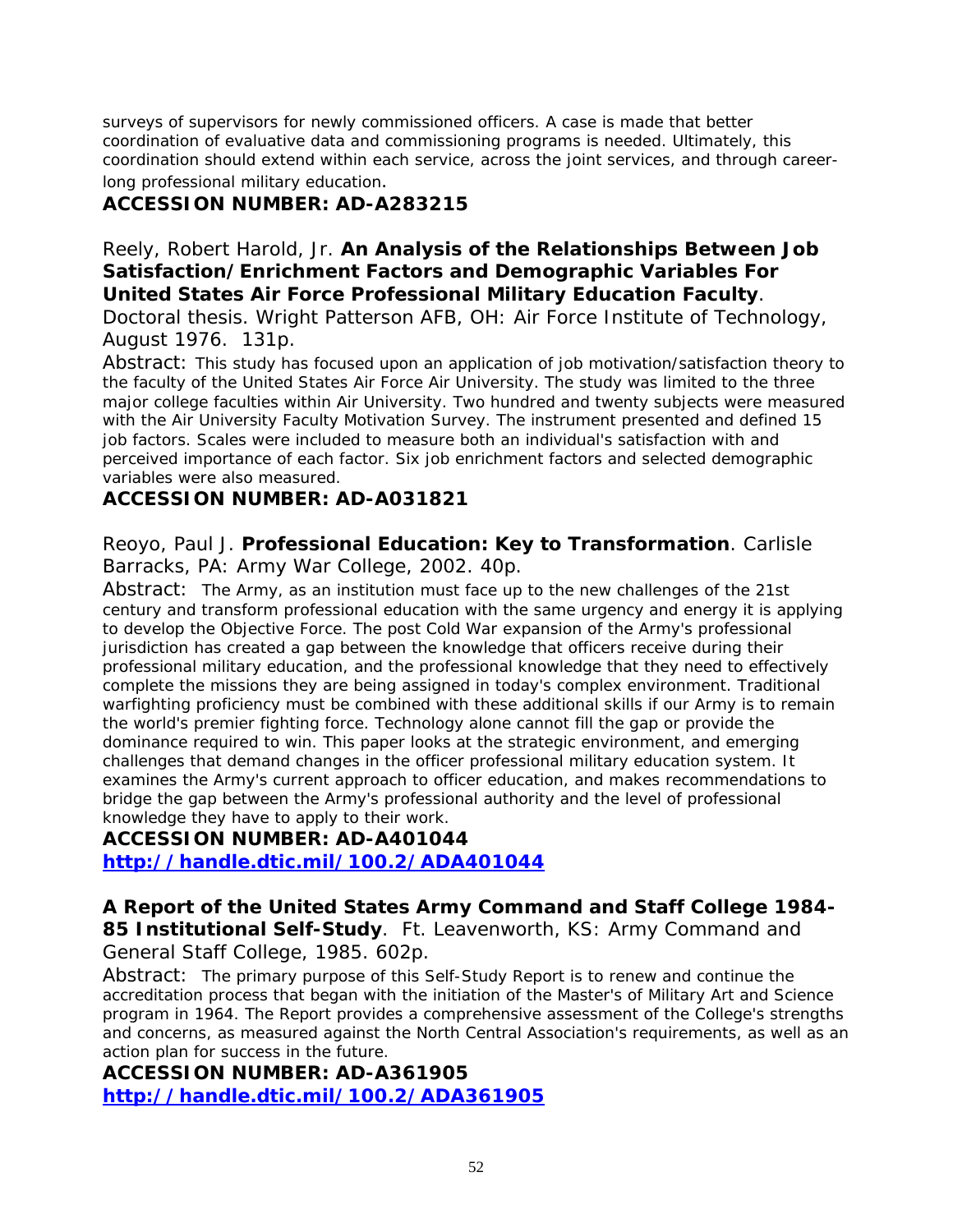#### **A Review of Education and Training For Officers (RETO). Volume 2. Career Progression**. Washington, DC: Office of the Chief of Staff (Army), June 1978. 638p.

Abstract: Partial Contents: (C). Precommissioning. The Precommissioning Screening System. The ROTC Program. The ROTC Scholarship Program. (D). Officer Education, Training and Military Qualification Standards, Precommissioning through 10 Years AFCS. Military Qualification Standards. Notional Model of MQS I. Notional Model of MQS II, Specialty 11. Notional Model of MQS II, Specialty 35. Notional Model of MQS II, Specialty 81. Notional Model of MQS III, Specialty 11. Notional Model of MQS III, Specialty 35. Notional Model of MQS III, Specialty 81. Professional Military Education Components at MQS I, II and III. The Advanced Course Analysis. Transition to War. (E). Training and Education for Field Grade Officer Development. Preparing Field Grade Officers. Skills and Knowledge Common to All Majors and Lieutenant Colonels. Combined Arms and Services Staff School (CAS3). U.S. Army Command and General Staff College. Expansion for War: USACGSC and CAS3. Specialty/Assignment-- Relevant Training and Education. (F). Senior Officer Education and Training. Senior Service Colleges. Battalion and Brigade Precommand Courses. Continuing Education and Training for General Officers. Transition to War.

#### **ACCESSION NUMBER: AD-A080159**

#### **A Review of Education and Training For Officers (RETO). Volume 4. Rank-Independent Issue.** Washington, DC: Office of the Chief of Staff

#### (Army), June 1978. 367p.

Abstracts: Partial Contents: (M) Commitment, (N) Officership—The Army Environment and Its Impact on Officership, (O) Assessment Concept in Support of Officer Education and Training System--Assessment Concept for Mid-Career Development Executive Development Laboratory for Newly Selected Brigadier Generals; (P) Professional Military Education for Army Officers--Future Requirements in Professional Military Education, Graduate Level Education of Army Officers, Foreign Languages and U.S. Army Officers, Professional Ethics, Military History , (Q) Reserve Components--Reserve Components Officer Professional Development, (R) Management of Officers--Promotion by Specialty Floors, Commander Management, OPMS Specialties - DA Proponency and Specialty Primacy, Specialists and Generalists: A Look at the Army Officer Corps; (S) Aviation Program.

#### **ACCESSION NUMBER: AD-A080161**

Richardson, F.G. **Law of War and the Operational Commander**. Final report. Newport, RI: Naval War College, Dept. of Operations, 8 February 1994. 36p.

Abstract: Every member of the military is bound by oath to discharge his or her duties in accordance with the law of war. This paper examines the influence of the law of war on the operational commander and includes legal planning considerations for campaigns. It does not list all laws of armed conflict or the provisions of applicable conventions concerning warfare. Operational law, based on the principles of military necessity, unnecessary suffering, and proportionality enables the operational commander to plan and execute legal, successful operations. Command criminal responsibility assumes an operational commander does not issue illegal orders or in some way personally directs or supervises a prohibited activity. Selected cases in military history clearly indicate that operational commanders who have adhered to the law of war emerged victorious in their respective campaigns. Analysis of these cases and current law supports the premise that the operational commander must obey the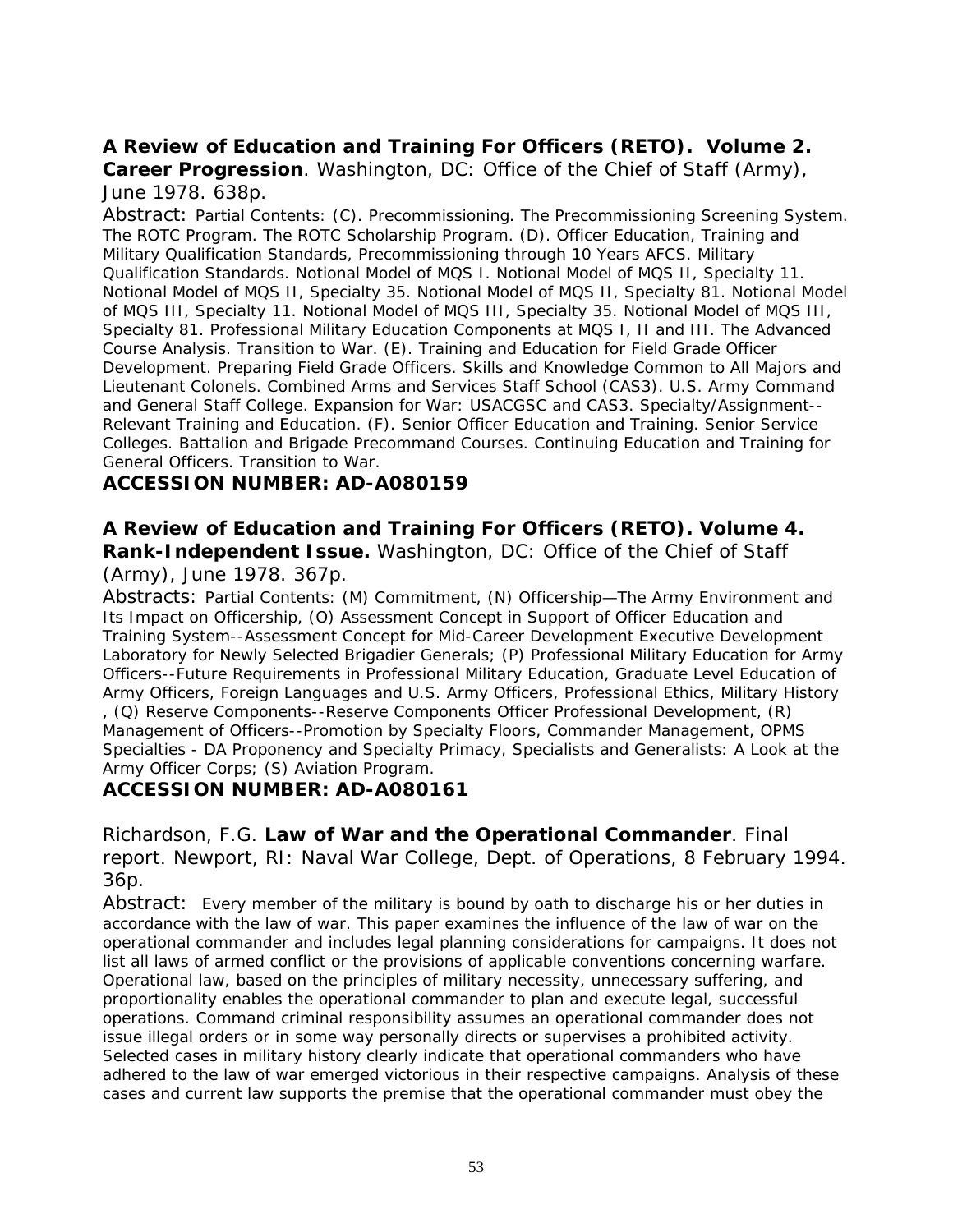law of war, and has no authority to violate or selectively enforce the law. To ensure operations are conducted within the spirit and intent of the law of war, training programs need to be instituted at all levels of professional military education.

#### **ACCESSION NUMBER: AD-A279705**

Rose, M. Richard and Andrew J Dougherty. **Educating the American Military Officer. The System and Its Challenges: An Overview**. Washington, DC: National War College, Strategic Research Group, November 1975. 32p. Abstract: Over the years there has developed within the Department of Defense perhaps the most elaborate and successful system dedicated to the intellectual and professional development of officers of the Armed Forces to be found in any institution in the world. An examination of this process, its components and its genesis, reveals a composite of separate programs developed and adapted over the years to satisfy specific needs. That the programs so developed have been successful in the aggregate cannot be denied. We need only to look at the officer corps of the Armed Forces, as they now exist, to be persuaded of the effectiveness of these programs as instruments for the development of professionalism and expertise. The nation and the Armed Forces have just completed the longest, most divisive and difficult war in our national history. In the course of that war, the overall performance of the Armed Forces, as it reflects officership, was superb. The dedication and professionalism exemplified by the American prisoners-of-war, as representative products of the system, during their long incarceration and their subsequent return to our nation with their honor intact, attests to this quality and substance of these programs.

#### **ACCESSION NUMBER: AD-A024215**

Roth, Brenda F. **Student Outcomes Assessment of Air Command and Staff College: An Evaluative Study**. Doctoral thesis. Wright-Patterson AFB, OH: Air Force Institute of Technology, April 1997. 244p.

Abstract: In the mid-1980s, the assessment movement began to spread throughout academia as colleges and universities created programs to address the issues of accountability and program improvement. A multitude of comprehensive institution-wide assessment programs emerged from the movement which brought about change on many campuses. The purpose of this study was to develop a comprehensive assessment program at an Air Force professional military education institution, Air Command and Staff College (ACSC), based on the perceptions of recent Air Force officer graduates of the program. Graduates (n=395) were asked to rate the quality of program elements (teaching methods and program activities) and to disclose their perceived competence on outcome variables. Based on the data from a 90 item questionnaire titled, 'Student Perceptions of Program Effectiveness Questionnaire,' the researcher analyzed student perceptions on three types of variables--inputs (demographics and student expectations), environment (teaching methods and program activities), and outcomes (program goals). Information from returned questionnaires was collected and analyzed using descriptive (means, standard deviations, and percentages), correlational (cross-tabulations and Pearson 'r's), predictive (multiple regression) statistics, and qualitative analysis. The results of the correlational and predictive analyses show that ACSC graduates generally perceived their competencies on outcome variables and the quality of environmental variables as high. The most important results emerged from the predictive analysis. After controlling for the effects of inputs, which accounted from three percent of the variance in Command and Leadership to nine percent in Critical Thinking outcome Leadership to fifteen percent in Joint Campaign outcome variables.

#### **ACCESSION NUMBER: AD-A323627**

<http://handle.dtic.mil/100.2/ADA323627>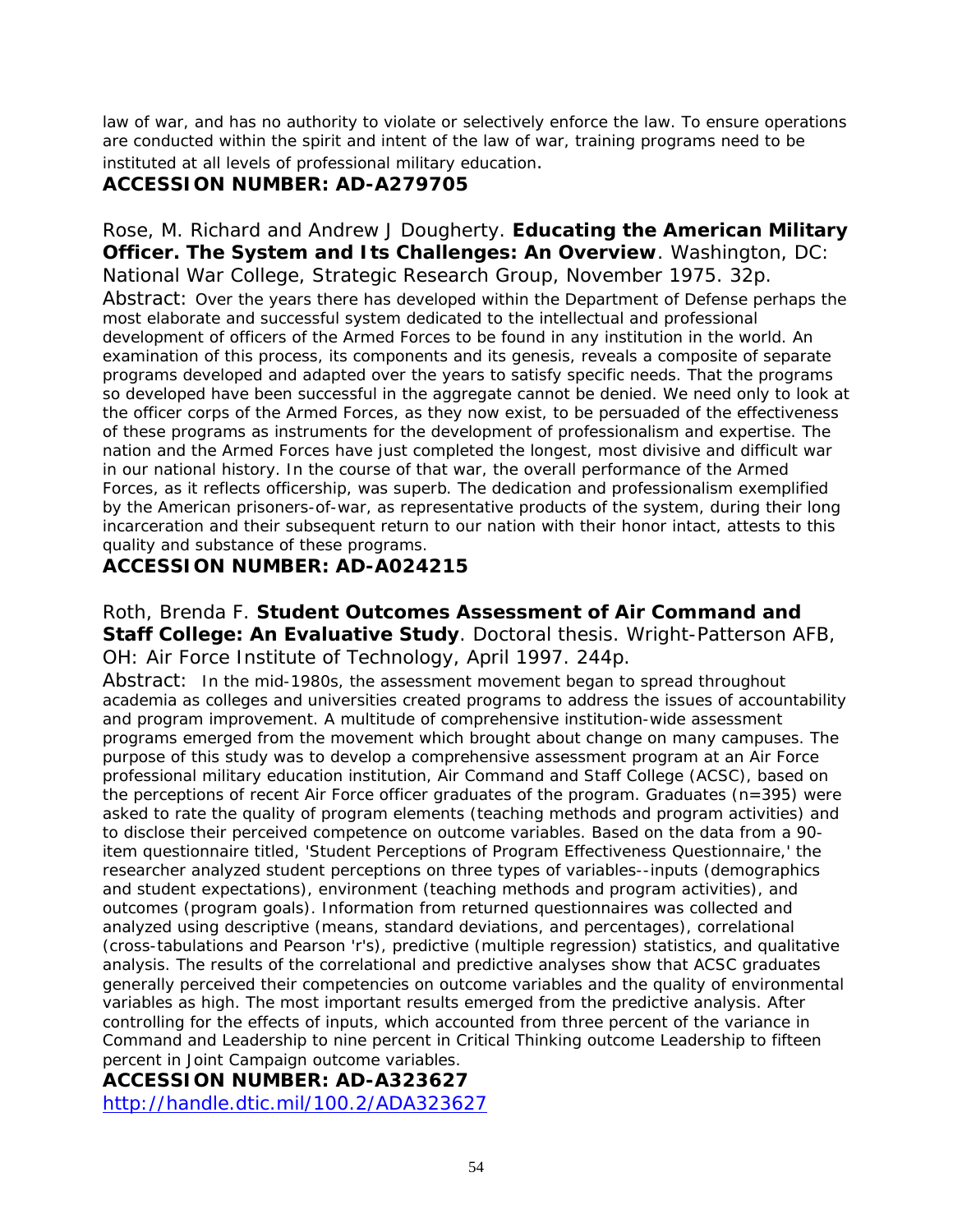#### Rupinski, Timothy E. **Selection Criteria For Professional Military Education.** Final report.

Alexandria, VA: Center for Naval Analyses, Marine Corps Operations Analysis Group,

10 August 1987. 61p.

Abstract: The Marine Corps provides Professional Military Education (PME) for its noncommissioned officers. Each level of training is designed to provide the leadership skills necessary for advancement in rank. This research memorandum shows that prior performance, time in grade, length to end of active service, and operational commitments affect the selection of eligible Marines into some of the resident courses.

#### **CRM-87-148 ACCESSION NUMBER: AD-A187693**

Shaw, Chris. **Professional Military Education: An Alternative Approach**. Research report. August 1991-April 1992. Washington, DC: Industrial College of the Armed Forces, April 1992. 32p.

Abstract: The national imperatives of our economy reflect directly on military budget austerity and manpower drawdowns, yet the education of officers must not and should not suffer. The history and evolution of PME and a different approach can provide the answers to the where and how the PME system should proceed. What results from this prescribed alternative approach is an educated officer versed in the various levels of war, capable of participating directly in the formulation of national security policy.

#### **ACCESSION NUMBER: AD-A262081**

#### Shipley, Claude W. **Combined Logistics Officers Advanced Course (CLOAC): Leader Development For Future Ordnance Strategic Leaders**. Carlisle Barracks, PA: Army War College, 1998. 44p.

Abstract: Formal training is one of the methods for development of strategic leaders. The development of strategic Ordnance leaders is rooted initially with an officer first becoming competent as a leader and knowledgeable in their technical skills. The Advanced Course phase of the current Professional Military Education implemented by the Army is for captains. These captains receive training necessary to be successful in company command. The Combined Logistics Officer Advanced Course (CLOAC) for logisticians adds an additional requirement to prepare them for assignments as multi functional staff officers at the battalion/brigade level. Army budget reductions have also an effect upon the CLOAC program. The impact of these reductions is difficult to determine as concurrent to these reductions training methodologies have been implemented for more efficient, but not necessarily more effective training. The short implementation period inhibits a thorough analysis of the program for developing future Strategic logistics leaders.

#### **ACCESSION NUMBER: AD-A340095**

#### Siegel, Adam B. **A Brave New Curriculum For a Brave New World**?

Alexandria, VA: Center for Naval Analyses, March 1991. 28p.

Abstract: The Naval War College, like all other defense institutions, is reeling from the rapid changes in the security outlook. From the crumbling of the Soviet empire to the crumbling domestic support for military outlays, the U.S. defense establishment faces challenges to many of the basic defense planning assumptions of the past decade. As Capt. John H. Heidt of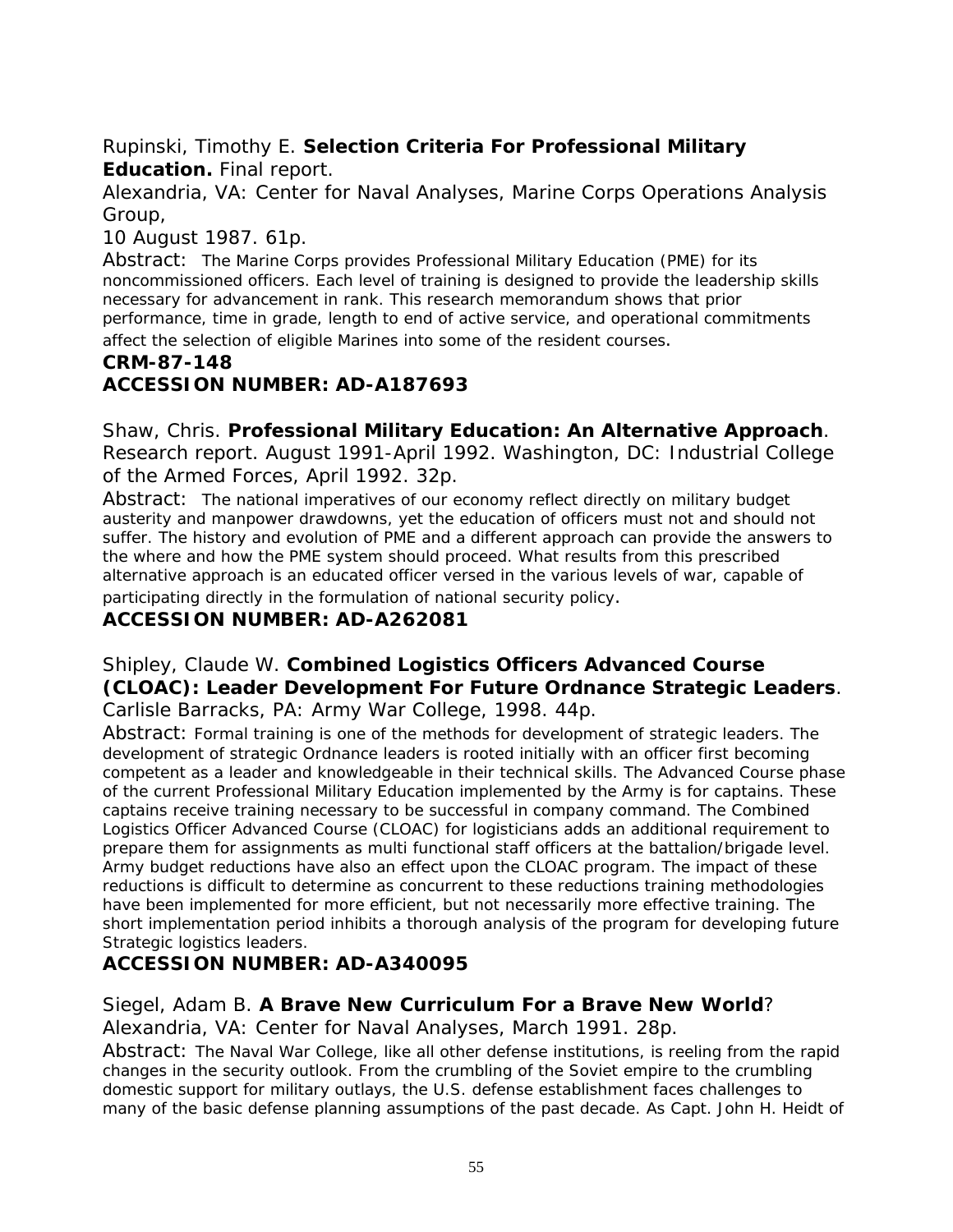the Naval War College commented, the threat is no longer the Russians. The threat is uncertainty. Adjusting to the rapidly changing environment is a challenge that has to be met if the safe future for the nation is to be secured – adapting the education and training of the nation's future military leaders to the changing environment is one means to ensure appropriate defense policies in the future. One is forced to wonder whether the nation's war colleges require brave new curricula for the brave new world of the coming decades.

#### **ACCESSION NUMBER: AD-A234351**

Smariga, Linda K**. Reactions and Attitudes Displayed by Air Force Officers to the Combat Support Doctrine**. Master's thesis. Wright-Patterson AFB, OH: Air Force Institute of Technology, School of Systems and Logistics, September 1987. 112p.

Abstract: The purpose of this study was to determine a group of officers, reactions and attitudes towards AFM 2-15, the Combat Support Doctrine. Specifically, the study attempted to find if (1) The Combat Support Doctrine was understandable and meaningful to these officers; and to determine (2) If the doctrine was not understandable and meaningful to these same officers, was the problem the actual doctrine itself, or was the problem related more to the institution; the Air Force. That is, was the problem related more to the fact that the Air Force does not emphasize the study of doctrine. The data was collected by a survey developed for this study. The research found that the Combat Support Doctrine was understandable to these officers, but that it was not equally as meaningful to these same officers. There was no conclusive evidence that the doctrine itself was at fault, but the research did show that the Air Force does not emphasize the study of doctrine on a regular basis. Doctrine is only presented, usually in a brief format, at commissioning sources, and more in depth at professional military education schools, in residence.

#### **ACCESSION NUMBER: AD-A186539**

Smith, B.G. **USAF Security Police Officer Leadership: Effectiveness, Agreement, and the Effects of Education and Experience.** Master's thesis. Wright-Patterson AFB, OH: Air Force Institute of Technology, 1984. 97p.

Abstract: The effects of education and experience on leadership are disputed. In the USAF both are viewed as methods of creating effective leaders. Professional military education teaches leadership theory while experience is believed to increase an officer's ability to lead. This study asked four questions concerning: (1) the leadership effectiveness of security police officers; (2) the level of agreement between the officers, their subordinates and/or superiors, on the officer's behavior in given leadership situations; (3) the relationship between professional military education and leadership effectiveness; and (4) the relationship between experience and leadership effectiveness.

#### **ACCESSION NUMBER: AD-A145371**

Smith, Linda L. **Skelton: A Strategy For Air War College**. Research report. Maxwell AFB, AL: Air War College, April 1990. 57p. Abstract: No abstract available. **ACCESSION NUMBER: AD-A229941**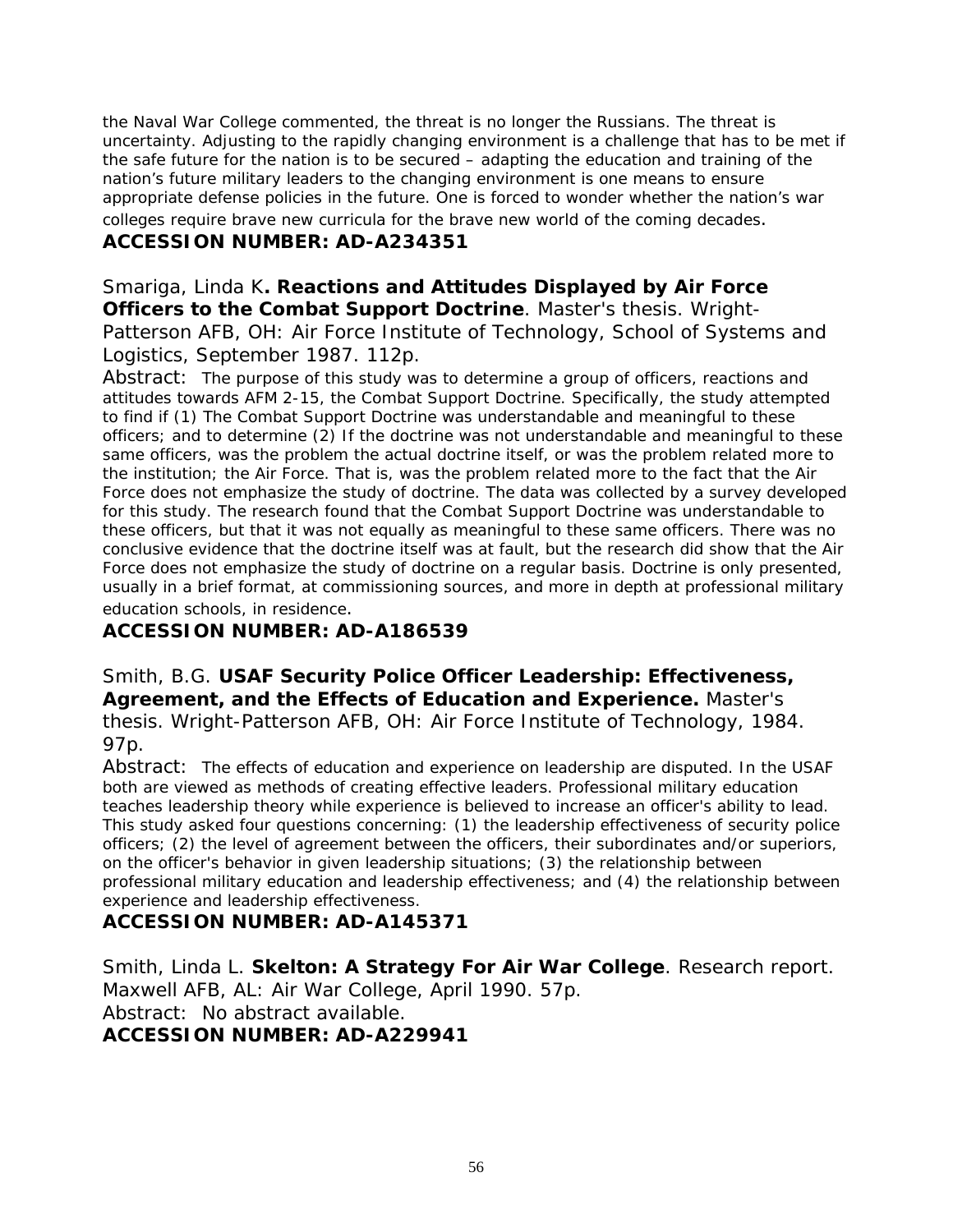#### Smith, Robert E. **Interagency Operations: Coordination Through**

**Education**. Ft. Leavenworth, KS: Army Command and General Staff College, 2000. 52p.

Abstract: This monograph examines the possibilities of improving interagency coordination through an established educational system. The national security interests of the United States rely on the efficient and effective application all instruments of power. The Department of State and Department of Defense are typically responsible for the direction, implementation, and enforcement of foreign policy. However, threats to national security in the twenty-first century may require a more multifunctional interagency approach with diverse capabilities. A single organization does not have these required capabilities. Through a collaborative effort of various government agencies and departments, these capabilities are available. The interagency process is the national level system to coordinate the actions of government agencies in national security affairs. Interagency operations require the cooperation of participating organizations. This monograph researched the development of joint military operations to illustrate necessary actions required to achieve this synergistic effort. From the Unified Command Plan of 1947 to a 'unified action' concept of 2001, the military has gained insight into the difficulties of service coordination and cooperation. Significant to this study was the lesson learned concerning education and the development of a joint force. An outcome of the Goldwater-Nichols Act of 1986 as the requirement for the Chairman of the Joint Chiefs of Staff to oversee the educational development of joint specialty officers (JSO) in order to fill joint duty assignments. The joint professional military education (JPME) curriculum balanced service specific and joint educational requirements. JPME provides a common reference for joint duty officers to collectively plan military operations. This monograph concludes that a professional education system can improve interagency coordination through a shared learning experience.

### **ACCESSION NUMBER: AD-A394356 <http://handle.dtic.mil/100.2/ADA394356>**

Sullivan, Shannon M. **Bridging the Gap Between Warfighters and Industry: The Professional and Personal Development of the Acquisition Officer**. Maxwell AFB, AL: Air University, School of Advanced Airpower Studies, 1998. 72p.

Abstract: This study analyzes the professional and personal development of acquisition officers and their ability to cope with a rapidly changing environment. The paper compares Carl von Clausewitz's elements of genius to the formal and informal learning processes in the Air Force. In the review of formal learning, the major professional military education programs, such as Squadron Officers School, Air Command and Staff College, and Air War College are reviewed. Additionally, the acquisition professional development program is assessed for its contribution to Clausewitzian genius. Experience, self-directed study, and mentoring fall under the rubric of informal learning. The Air Force counseling program and the non-commissioned officer mentoring culture is evaluated. Recent literature on the personal and professional development of employees is also reviewed. Finally, individuals from the warfighter, developer, and industry communities are interviewed for their thoughts on the strengths and weaknesses of the acquisition officer.

**ACCESSION NUMBER: AD-A391828 <http://handle.dtic.mil/100.2/ADA391838>**

Talbert, Gene E., John P. Hourigan, and James L. Hoyt. **An Analysis of the System For Determining and Validating Air Force Professional**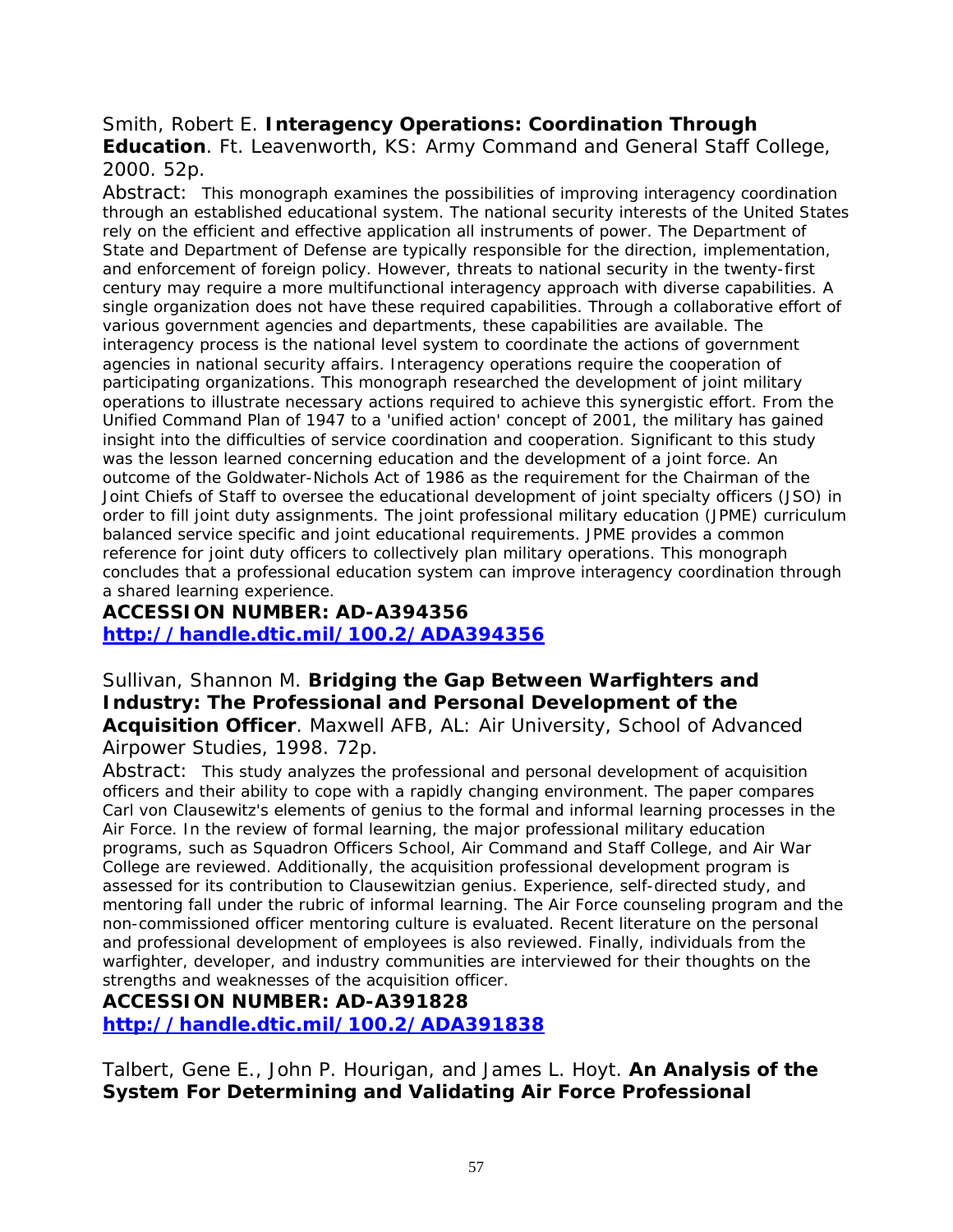**Education Requirements**. Final report. 13 July 1970-13 February 1971. Santa Monica, CA: Systems Development Corporation, April 1971. 116p.

Abstract: The study of the Air Force professional education system describes and examines the procedures used for determining, validating, and meeting requirements for the development of career officers via the formal programs and courses of Air University. A descriptive model is developed which displays the current processing procedures, information flows, and interrelationships among the agencies, programs, and structures which together comprise the educational system and its embedding environment. The findings from an analysis of the current system and from an examination of alternative procedures are presented together with suggested procedural modifications. It is concluded that the system in its present form does function as a system; that benefits from 'ready solutions' to particular problems may be more apparent than real when considered from the overall system's point of view; and that the principal values of the current study may lie in its descriptive rather than its prescriptive aspects. It is suggested that sustained and concentrated efforts on a number of fronts are needed to develop a comprehensive and valid set of prescriptive measures. Principal issues to be resolved and approaches to be considered are discussed.

#### **AFHRL-TR-71-3 ACCESSION NUMBER: AD-738300**

Taylor, Robert L. and Deonn M. Wall. **Air Force Professional Military Education and Executive Leadership and Management Development - A Summary and Annotated Bibliography**. Final report. Colorado Springs, CO: Air Force Academy, January 1980. 84p.

Abstract: Professional Military Education (PME) has, historically, been the process employed by a nation's armed services to train and develop officers for future responsibility and the conduct of war. Over the years, substance and pedagogy have changed, but objectives remain the same. The importance of PME cannot be understated as it is the framework for professional development in an officer corps.

#### **USAFA-TR-80-1 ACCESSION NUMBER: AD-A080552**

#### Toner, S.C. **George Washington, America's First Strategic Leader**.

Research report. Carlisle Barracks, PA: Army War College, April 1996. 26p. Abstract: American military officers are educated via a formal professional military development program, for more than twenty years in pursuit of mastery of the strategic art. Much of that developmental program emphasizes the concepts of war and military genius advocated by Carl Von Clausewitz in his nineteenth century classic, On War. This study examines the strategic thought and actions of General George Washington in the American Revolution, which preceded Clausewitz's work by more than thirty years. It shows that, despite the lack of any formal military professional education, Washington made skillful use of the ways and means available to him to construct a strategy capable of achieving the desired ends. The author concludes that, whether judged against Clausewitz's concepts or modern definitions of the strategic art, Washington deserves to be recognized as a master of the strategic art and America's first strategic leader.

#### **ACCESSION NUMBER: AD-A309270**

<http://handle.dtic.mil/100.2/ADA309270>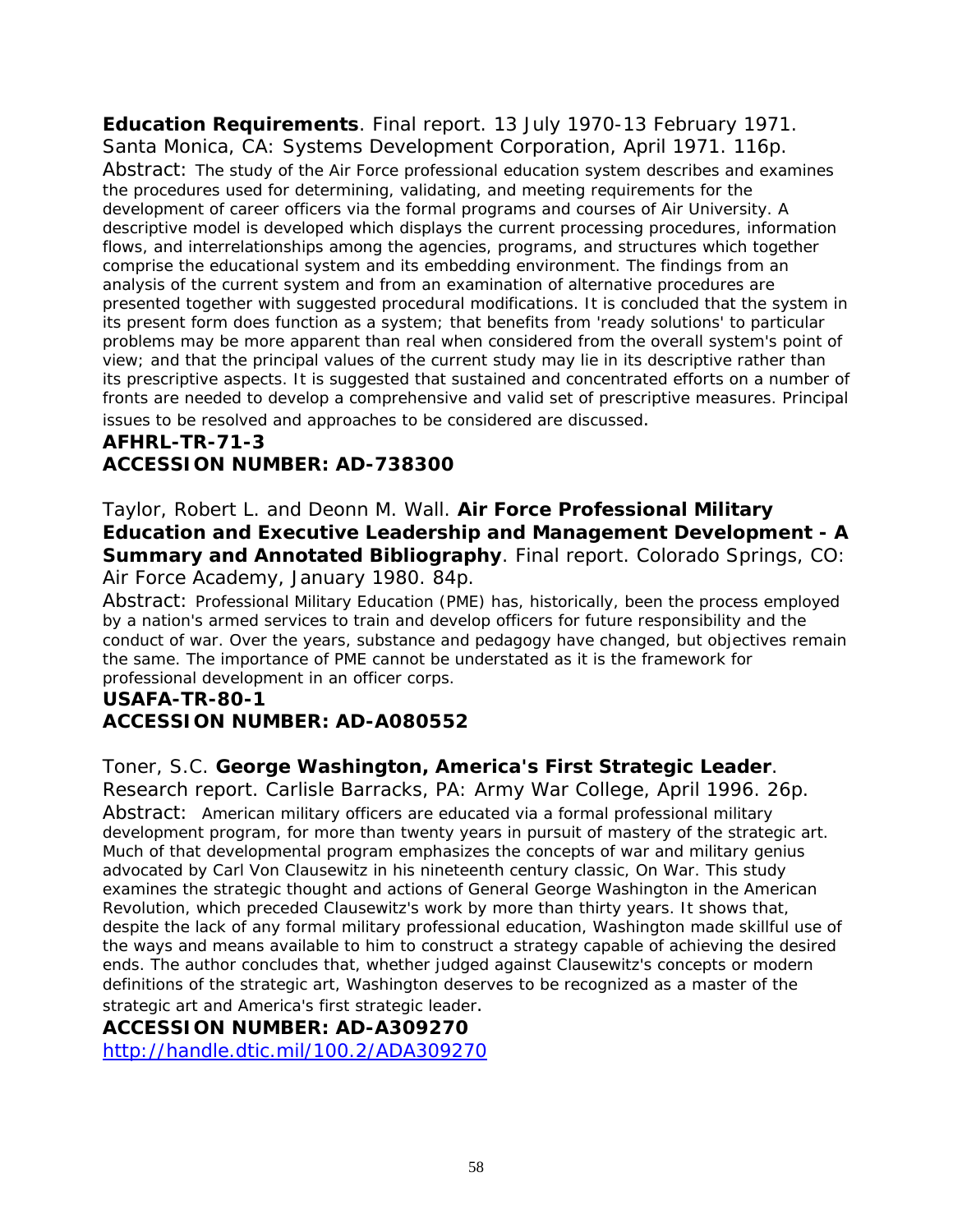#### Trotter, Jesse J., Jr. **International Military Education and Training Program: Building Bridges Toward a New World Order**. Study project. Carlisle Barracks, PA: Army War College, 29 May 1992. 25p.

Abstract: The publication of the August, 1991 version of the National-Security Strategy of the United States marked a watershed in the evolution of American defense planning by migrating from a forty year policy of containment to one emphasizing regional interests and threats. As DOD considers competing programs to support this regionally-based strategy, the International Military Education and Training Program (IMETP), which provides professional military education and technical training to foreign military personnel, is offered as a possible solution if the program is strengthened and expanded. This study places the IMETP into proper context with the other, larger components of the U.S. security assistance program, examines the dynamics that are currently affecting the program and proposes possible solutions to allow it to make a greater contribution. The study is based on primarily source materials as well as interviews with current and retired security assistance officials and key Congressional staff personnel.

### **ACCESSION NUMBER: AD-A252931**

U.S. General Accounting Office. **Air Force: Status of Recommendations on Officers' Professional Military Education**. Washington, DC: National Security and International Affairs Division, March 1991. 45p. Briefing Report to the Chairman, Panel on Military Education, Committee on Armed Services, House of Representatives.

Abstract: We focused on recommendations concerning Phase I professional military education and selected the recommendations for which the schools are either directly responsible or play a significant supporting role in their implementation. We interviewed appropriate officials at both schools and asked them to characterize the status of each recommendation, and examined pertinent supporting documents. In each case where we were told that the schools had implemented or partially implemented a recommendation, we reviewed and analyzed the supporting documentation used in determining their characterization. In addition, we examined their methodology used to produce supporting data. Where additional action was still required, we met with school officials to discuss future plans. We obtained written documents to support those plans whenever possible. In those cases where school officials told us that they had not taken any action in response to a Panel recommendation, we interviewed appropriate officials to obtain their reasons for nonimplementation.

### **GAO/NSIAD-91-122BR ACCESSION NUMBER: AD-A253626**

U.S. General Accounting Office. **Army: Status of Recommendations on Officers' Professional Military Education**. Washington, DC: National Security and International Affairs Division, 21 March 1991. 48p. Briefing Report to the Chairman, Panel on Military Education, Committee on Armed Services, House of Representatives.

Abstract: A primarily objective of the Goldwater-Nichols Reorganization Act of 1986 is to strengthen combined and joint operations of the various military services. To fulfill this objective, the House Armed Services Committee established the Panel on Military Education in November 1987 to report its findings and recommendations regarding the ability of DOD to develop joint specialty officers through its professional military education systems. The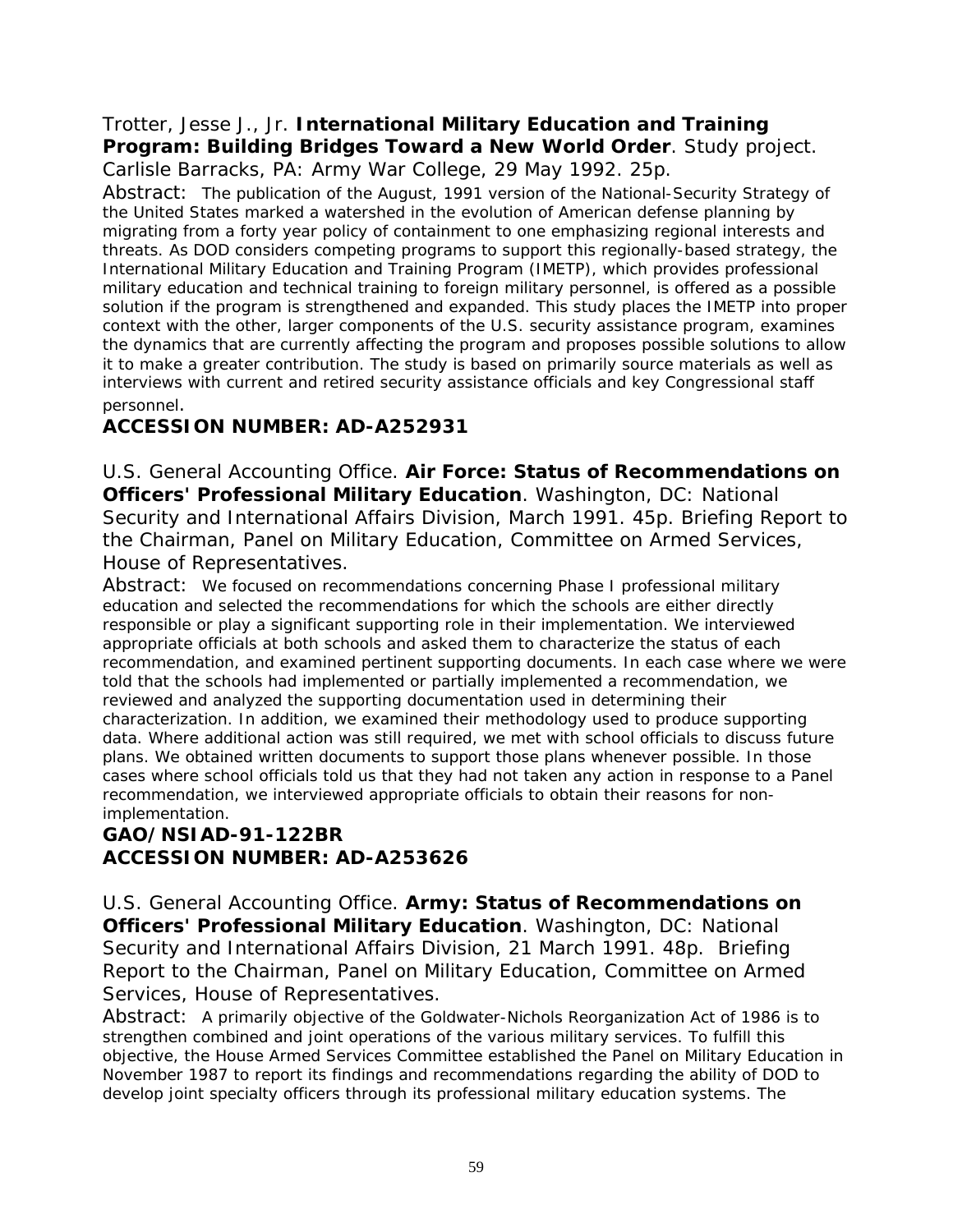Chairman, Joint Chiefs of Staff, established policies, programs, guidelines, and procedures for coordinating, among other things, the joint professional military education of members of the U.S. armed forces. This guidance is contained in the Military Education Policy Document that was issued in May 1990. Military departments are required to incorporate this guidance into their own professional military education systems.

#### **GAO/NSIAD-91-121BR**

#### **ACCESSION NUMBER: AD-A253956**

#### U.S. General Accounting Office. **Department of Defense: Professional Military Education at the Four Intermediate Service Schools.**

Washington, DC: National Security and International Affairs Division June 1991. 35p.

Abstract: A primarily objective of the Goldwater-Nichols Reorganization Act of 1986 was to strengthen combined and joint operations of the various military services. To fulfill this objective, the House Armed Services Committee established the Panel on Military Education in November 1987 to report its findings and recommendations regarding DOD's ability to develop joint specialty officers through its PME systems. The Panel's April 1989 report envisioned that joint education would be an integral part of PME and would be implemented in two phases. Phase I would be taught at the intermediate level service schools attended by officers primarily at the rank of major/lieutenant commander or at the senior schools attended by officers at the rank of lieutenant colonel/commander and colonel/captain ranks. Phase II, taught at the Armed Forces Staff College (AFSC) in Norfolk, Virginia, would complement Phase I and officers would usually attend it after completing Phase I.

### **GAO/NSIAD-91-182 ACCESSION NUMBER: AD-A253959**

U.S. General Accounting Office. **Department of Defense: Professional Military Education at the Three Senior Service Schools**. Washington, DC: National Security and International Affairs Division, June 1991. 22p. Report to the Chairman, Panel on Military Education, Committee on Armed Services, House of Representatives.

Abstract: This report compares, analyzes, and discusses the actions of the three senior service schools. The Panel on Military Education report envisioned that joint education would be an integral part of PME. Phase I would be taught at the intermediate level schools attended by officers primarily at the rank of major/lieutenant commander or at the senior level service schools attended by officers at the rank of lieutenant colonel/commander and colonel/captain ranks. Phase II, taught at the Armed Forces Staff College in Norfolk, Virginia, would compliment Phase I. The senior service schools reported that they have taken some positive action on at least 90 percent of the applicable Panel recommendations, but some key and other Panel recommendations concerning faculty and students have not been fully adopted. **GAO/NSIAD-91-202** 

## **ACCESSION NUMBER: AD-A253629**

#### U.S. General Accounting Office. **Marine Corps: Status of Recommendations on Officers' Professional Military Education**.

Washington, DC: The Office, 1991. 34p. Fact sheet for the Chairman, Panel on Military Education, Committee on Armed Services, House of Representatives. Abstract: No abstract available.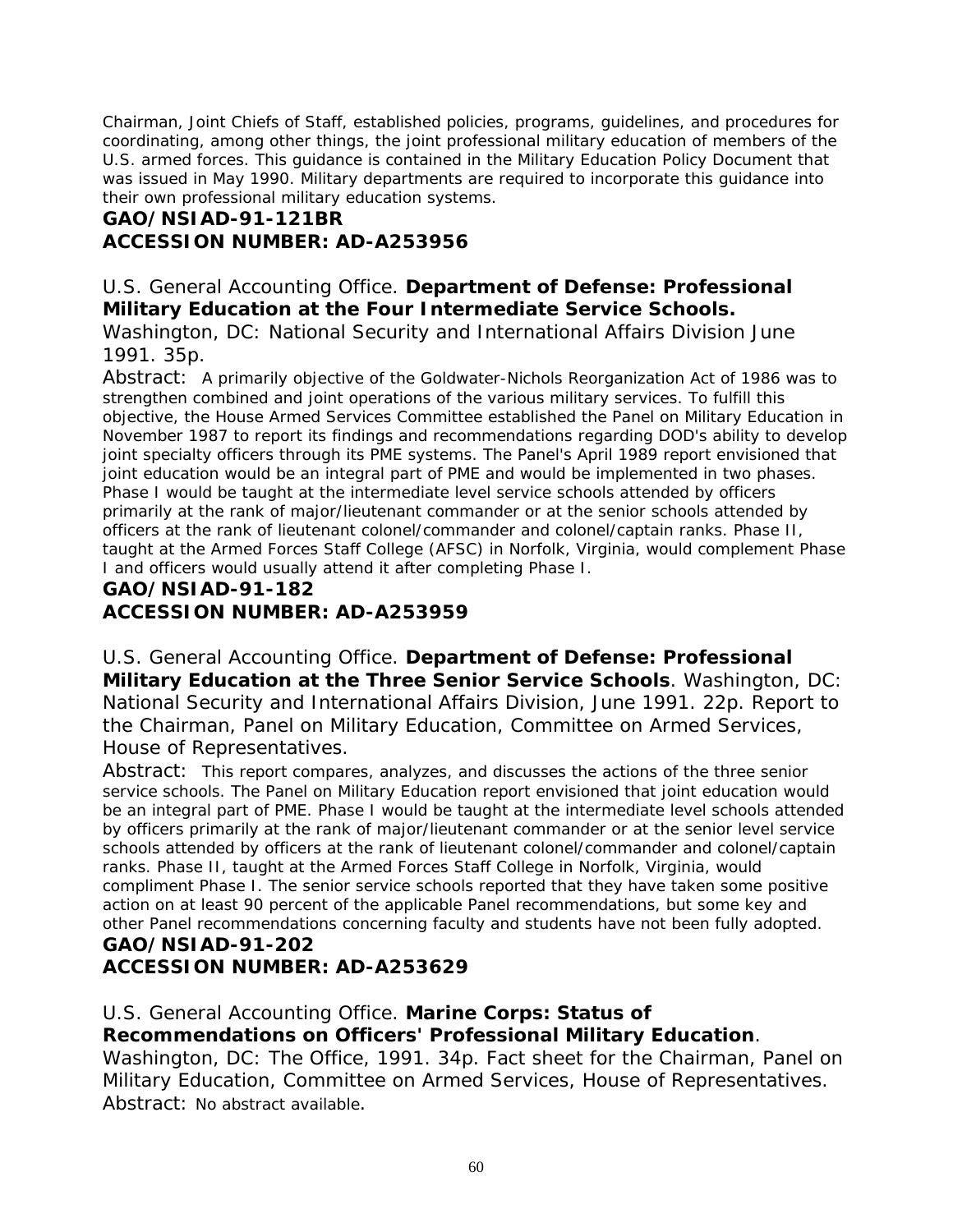### **GAO/NSAID-91-88FS**

U.S. General Accounting Office. **Military Education: Curriculum Changes at the Armed Forces Staff College**. Washington, DC: National Security and International Affairs Division, September 1991. 27p. Report to the Chairman, Panel on Military Education, Committee on Armed Services, House of Representatives.

Abstract: No abstract available.

**GAO/NSIAD-91-288 ACCESSION NUMBER: AD-A253726**

#### U.S. General Accounting Office. **Military Education: Implementation of Recommendations at the Armed Forces Staff College.** Washington, DC:

National Security and International Affairs Division, October 1991. 32p. Abstract: The Goldwater-Nichols Department of Defense Reorganization Act of 1986 seeks to strengthen combined and joint operations of the various military services. In fulfilling this objective, the House Armed Services Committee established the Panel on Military Education in 1987 to report its findings and recommendations about DOD's ability to develop joint specialty officers through its professional military education programs. This report discusses Phase II professional military education programs taught at the Joint and Combined Staff Officer School in Norfolk, Virginia. It continues the series of GAO reports on actions taken by DOD to improve its officer education at the service and joint schools.

#### **GAO/NSAID-92-30**

#### U.S. General Accounting Office. **Military Education: Implementation of Recommendations at the Industrial College of the Armed Forces.**

Washington, DC: National Security and International Affairs Division, July 1992. 49p.

Abstract: In response to a request, the General Accounting Office has examined various issues relating to the professional military education activities at the joint schools of the National Defense University located at Fort McNair in Washington, D.C. This report addresses the Industrial College of the Armed Forces' implementation of 41 recommendations contained in the April 1989 report of the Panel on Military Education. These recommendations were developed to assist the Department of Defense (DOD) in improving its professional military education programs for officers. This report is the last in a series addressing the nature and extent of actions DOD has taken to improve its officer education at the service and joint schools. (See Related GAO Products at the end of this report.) A primarily objective of the Goldwater-Nichols Reorganization Act of 1986 was to strengthen combined and joint operations of the various military services. To fulfill this objective, the House Armed Services Committee established the Panel on Military Education in November 1987 to report its findings and recommendations regarding DOD's ability to develop joint specialty officers through its professional military education systems. The Chairman, Joint Chiefs of Staff, established policies, programs, guidelines, and procedures concerning joint professional military education. In May 1990, he issued guidance in the Chairman's Memorandum 344-90, Military Education Policy Document. While Panel recommendations are advisory, military education institutions are required to incorporate the Chairman's guidance into their own education systems. The professional military education system of DOD is composed of eight service schools and three joint schools.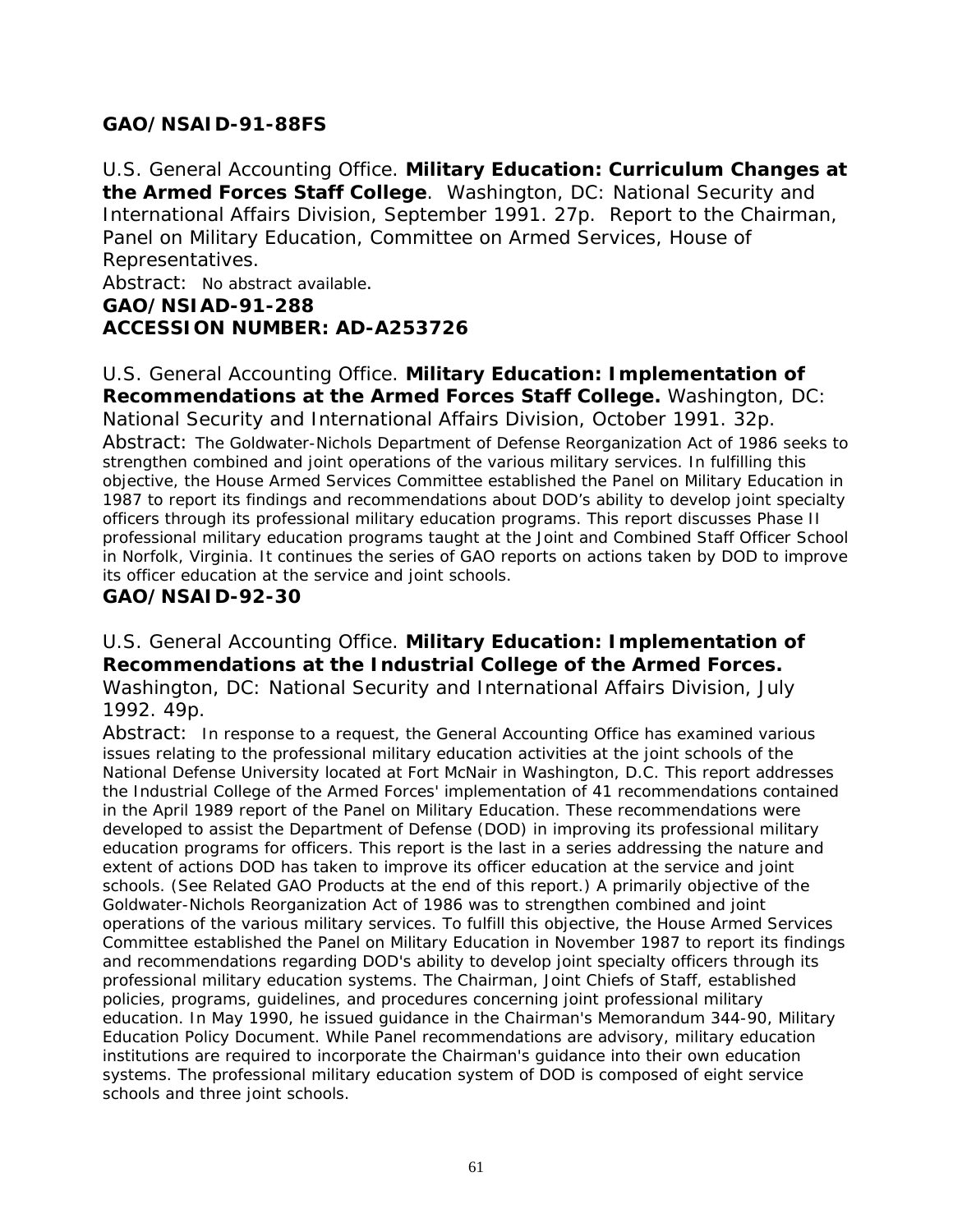### **GAO/NSIAD-92-221 ACCESSION NUMBER: AD-A298395**

#### U.S. General Accounting Office. **Military Education: Implementation of Recommendations at the National War College**. Washington, DC: National Security and International Affairs Division, June 1992. 41p.

Abstract: A main goal of the Goldwater-Nichols Department of Defense Reorganization Act of 1986 was to strengthen joint and combined operations of the military services, in part by training joint specialty officers at professional military schools. Of 41 recommendations made at the National War College in Washington, D.C. 32 have been successfully implemented, including two key recommendations on establishing a professional military education framework and hiring quality faculty. Nine recommendations have been partially implemented, four of which involve letter grades while the others cover areas not fully within the college's control, including (1) student-to-faculty ratios; (2) the completion of a service intermediate school before attendance at a joint school; and (3) officers in professional **categories, like doctors and lawyers, who are assigned to joint duty positions after graduation.** 

### **GAO/NSAID-92-202**

#### U.S. General Accounting Office. **Military Education: Information on**

**Service Academies and Schools**. (Briefing Report). Washington, DC: National Security and International Affairs Division, September 1993. 18p.

Abstract: A variety of constraints – physical, financial, and environmental – make it unlikely that military academies, with the exception of the Air Force Academy, will be able to absorb additional professional military education institutions. All three academies are at or over capacity for classroom and dormitory facilities, and both the Army and Navy Academies have very little land on which to build additional facilities. Because the services differ in how they interpret the definition of professional military education as defined in the Military Education policy document, the Joint Chiefs of Staff's guidance for training military service personnel, the Army has ended up with more professional military education schools that could be candidates for consolidation than has the air Force. GAO identified 32 different schools that conduct 60 different courses; during academic year 1992-1993, more than 36,000 students were enrolled at these schools. The cost for providing professional military education in fiscal year 1993 was pegged at about \$123 million. This figure includes salaries for instructors and support staff but does not factor in such expenses as student salaries.

#### **GAO/NSAID-93-264BR**

U.S. General Accounting Office. **Navy: Status of Recommendations on Officers' Professional Military Education**. Washington, DC: National Security and International Affairs Division, March 1991. 40p. Briefing Report to the Chairman, Panel on Military Education, Committee on Armed Services, House of Representatives.

Abstract: We focused on recommendations concerning Phase I professional military education and selected the recommendations for which the Naval War College is either directly responsible or plays a significant supporting role in their implementation. We interviewed appropriate officials at the College, asked them to characterize the status of each recommendation, and examined pertinent supporting documents. In each case where we were told that officials had implemented or partially implemented a recommendation, we reviewed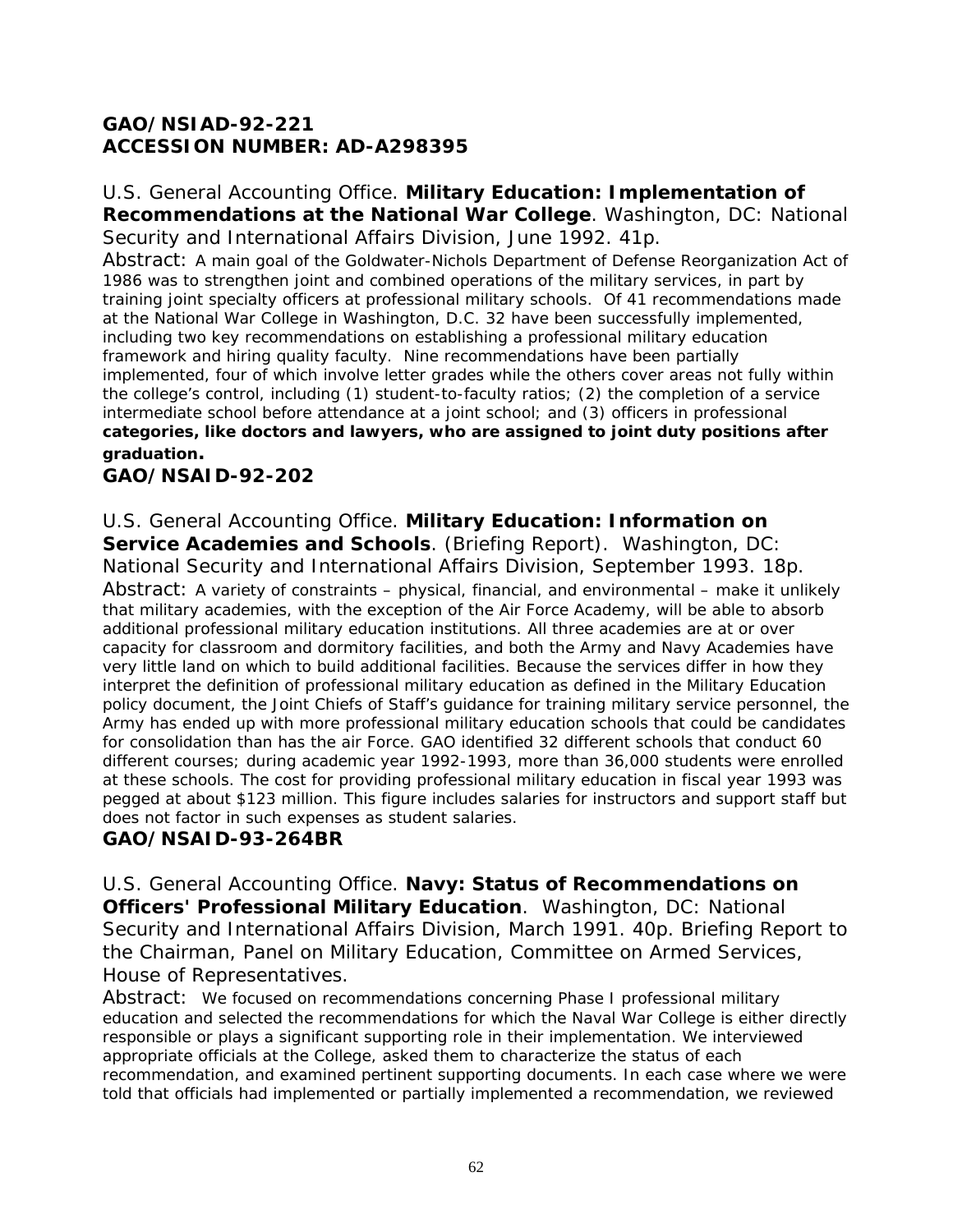and analyzed the supporting documentation used in making their characterization. In addition, we examined their methodology used to produce supporting data. Where additional action was still required, we met with College officials to discuss future plans. We obtained documents supporting those plans whenever possible. In the case where officials told us that they had not taken any action in response to a Panel recommendation, we interviewed appropriate officials to obtain their reasons for non-implementation.

### **GAO/NSIAD-91-124BR ACCESSION NUMBER: AD-A253627**

U. S. General Accounting Office. Testimony. **Professional Military Education** by Paul L. Jones, Director of Defense Force Management Issues before the Panel on Military Education, House committee on Armed Services. Washington, DC: National Security and International Affairs Division, 5 February 1991. 13p.

Abstract: GAO testified on its review of Phase I joint professional military education at the four intermediate and three senior service schools. Overall, GAO indicated that the seven service schools have responded very favorably to the recommendations of the Panel on Military Education (part of the House Armed Services Committee), with each school taking positive action on at least 90 percent of the recommendations. Although the schools have taken many positive steps to improve the quality of joint professional military education, concerns exist in curriculum., faculty, and student evaluation areas that warrant the Panel's continuing attention. These areas include in-residence Phase I education, the distinction between the intermediate school and the senior service school curricula (at the Naval War College), prescribed levels of non-host faculty and student mixes and student/faculty ratios, and letter grades (at the Army senior school and the Air Force schools).

### **GAO/T-NSIAD-91-4 ACCESSION NUMBER: AD-A253939**

Vanasse, Margaret M. **Joint Planning, Education, and Execution**. Ft. Leavenworth, KS: Army Command and General Staff College, 2003. 46p.

Abstract: After a series of military failures in the early 1980s, Congress passed the Goldwater-Nichols Defense Reorganization Act of 1986 and President Ronald Reagan signed it into law. Two key facets of the legislation were the intent to increase attention to the formulation of strategy and contingency planning, and the implementation of mandatory joint education and training for officers of all services. The legislation helped formalize collaboration between largely autonomous military services. In the sixteen years since the Goldwater-Nichols Act was passed, the Department of Defense has taken steps to implement its provisions. Joint Vision 2020 articulates that the Armed Forces will be fully joint: intellectually, operationally, doctrinally and technologically. This paper examines the current two-phased Joint Professional Military Education system adopted by the Army in response to the requirements of the Goldwater- Nichols Act. It determines what the legislation actually said and how the law has been clarified and modified in the years since it was passed. It briefly discusses joint doctrine and examines three recent military operations, Operations Desert Storm, Allied Force, and Anaconda to show the maturation of that doctrine. The Department of Defense is meeting the letter of the Goldwater- Nichols Act, but has been slower to embrace the intent - to improve the interoperability of the services in joint operations. To improve future joint planning and execution, the Department of Defense must encourage officers to serve in multiple joint duty assignments, continue to improve and incorporate joint doctrine, and make joint education beneficial to the officers who attend and their gaining commands.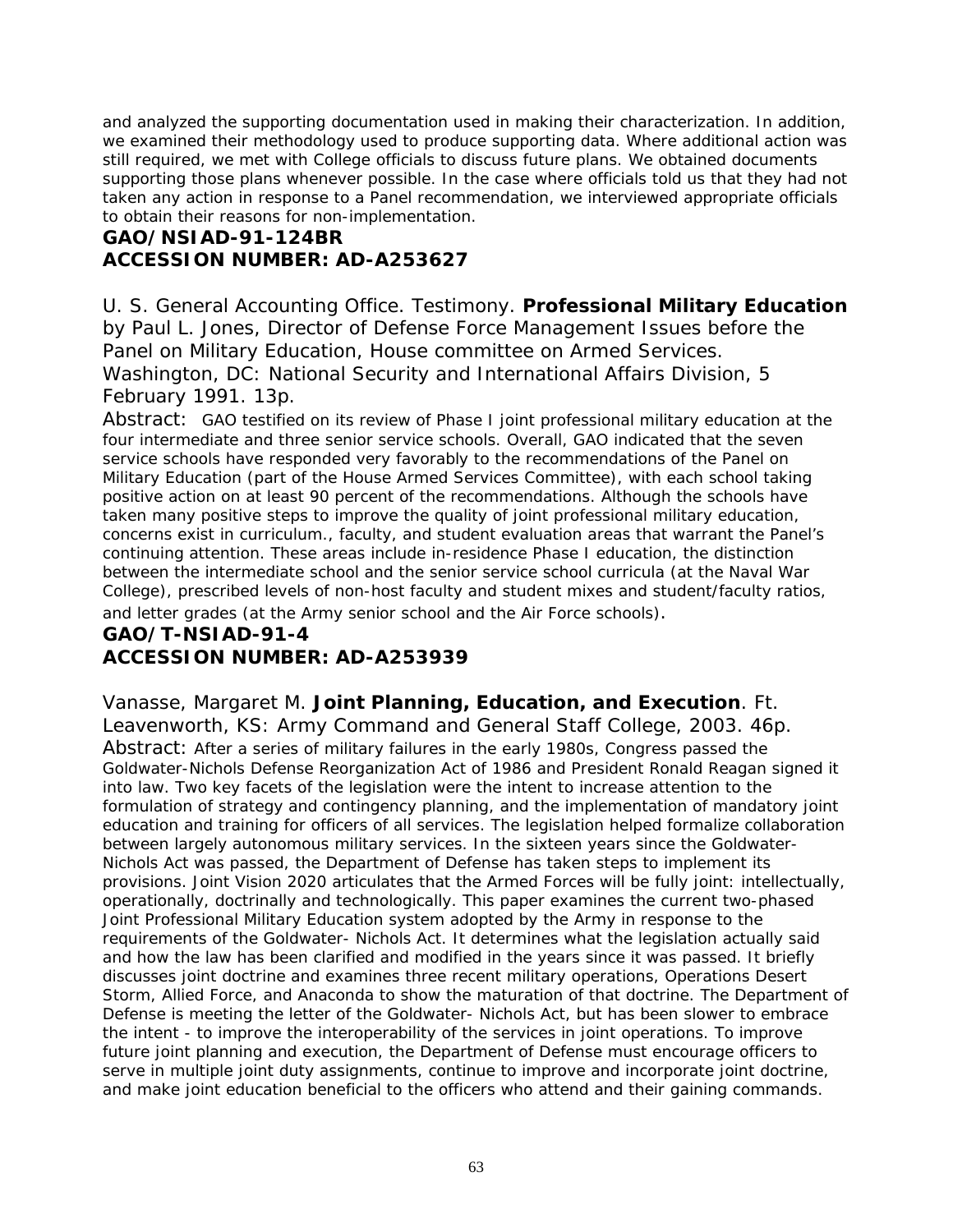#### **ACCESSION NUMBER: AD-A416157 <http://handle.dtic.mil/100.2/ADA416157>**

#### Walsh, Daniel J. **Joint Professional Military Education and Its Effect on the Unrestricted Line Naval Officer Career.** Master's thesis. Monterey, CA: Naval Postgraduate School, March 1997. 162p.

Abstract: The results of this thesis show Joint Professional Military Education (JPME) has four primary impacts on the Unrestricted Line (URL) Naval officer career. First, JPME is an effective retention tool. Second, almost all URL officers completing WME do so between the 10 and 22 year points in their career. Third, a URL officer completing any form of JPME prior to the 0-5 promotion board does not have a significantly better chance of promoting to 0-5; whereas a URL officer completing resident JPME prior to the 0-6 promotion board has a significantly better chance of promoting to 0-6 except in the case of nonresident WME, intermediate level Phase 1/11, and the equivalents (Federal Executive Fellowships or Foreign Service Colleges). For these three forms of JPME, the effect on promotion is insignificant at all levels. Fourth, unlike JPME, a URL officer completing any form of graduate education prior to the 0-5 promotion board has a significantly better chance of promoting to 0-5. In contracts, a URL officer completing graduate education after the 0-5 promotion board does not have a significantly better chance of promoting to 0-6.

**ACCESSION NUMBER: AD-A331606 <http://handle.dtic.mil/100.2/ADA331606>**

Watson, Donald W. **Are We Teaching Senior Noncommissioned Officers What They Really Need to Know?** Student report. Maxwell AFB, AL: Air Command and Staff College, April 1988. 24p.

Abstract: The aim of this project is to determine if the SNCO Academy is meeting its purpose. This determination will be made by an analysis of data supplied by the Air University and the Senior NCO Academy. Senior Noncommissioned Officers have been part of the USAF for about 30 years. These Senior NCOs were and are an extension of the NCO corps and they took a portion of officer positions and responsibilities. Are we educating these individuals to adequately carry out their duties. This report concludes there are two major areas where senior NCO Professional Military Education is falling short; Communicative Skills and Leadership and Management.

#### **ACCESSION NUMBER: AD-A194197**

Weiss, Michael R. **Education and Development of Strategic Planners in the Navy**. Master's thesis. Monterey, CA: Naval Postgraduate School, December 1990. 188p.

Abstract: This thesis examines the graduate level education and professional military education programs available to U.S. Navy officers who are designated as, or seek to become, Strategic Planners. The programs are reviewed and suggestions are given for interweaving education with billets to provide the career path necessary to expose naval officers to the environment in which the modern strategist must operate. The utilization of officers is also investigated through the results of a survey sent to 449 naval officers with both educational and experience-based Strategic Planning subspecialty codes. Their opinions on the preparation they received, plus their recommendations for improvement are provided.

#### **ACCESSION NUMBER: AD-A247021**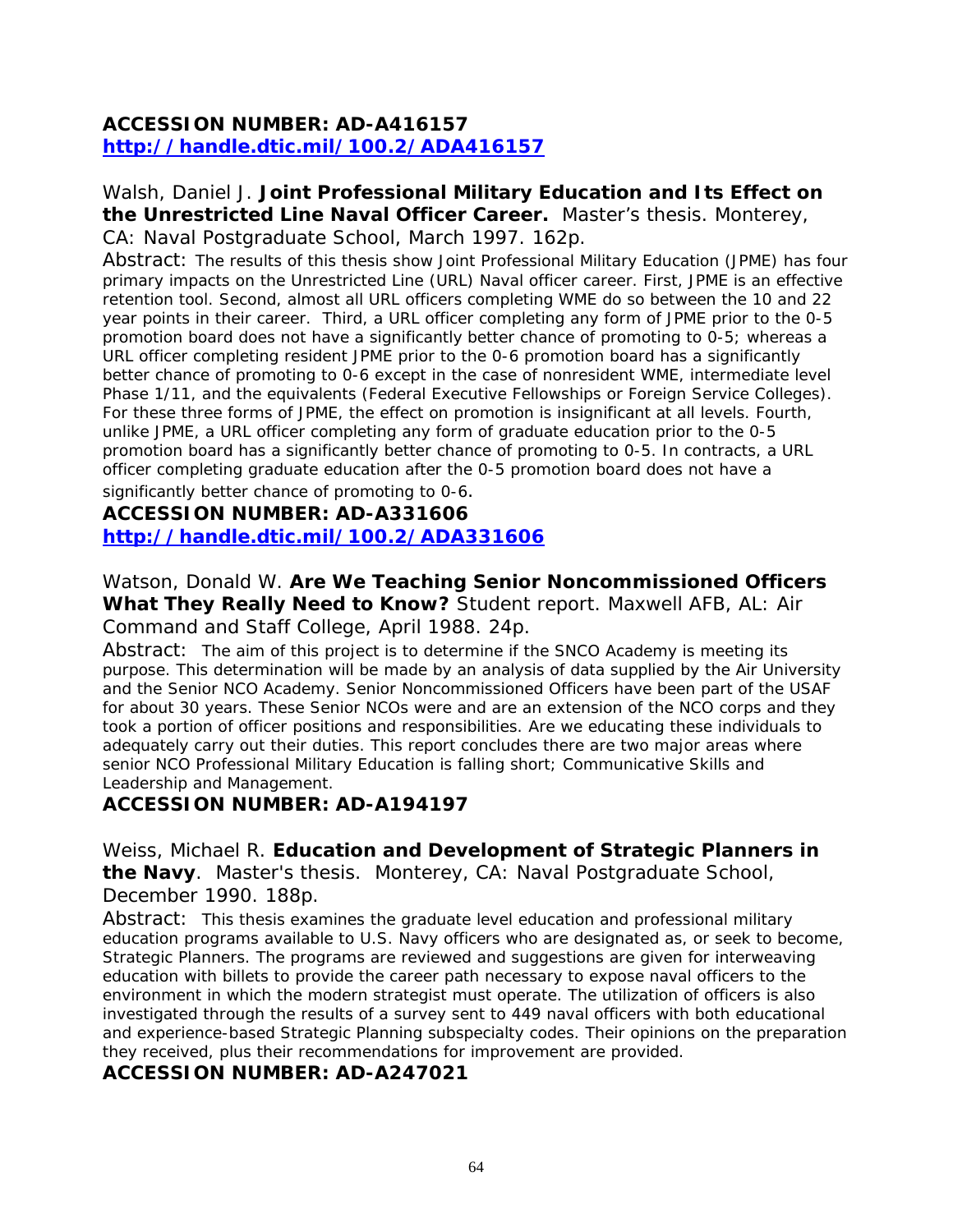Wendt, Richard J. **Space, Wargames and Displays**. Student report. Maxwell AFB, AL: Air Command and Staff College, April 1987. 112p.

Abstract: There is a need to enhance the introduction of space systems into the professional military education (PME) system of the Air Force. This study recommends what to incorporate; how to incorporate it; and in particular, how to display it. Displays can help students understand the three dimensional aspects of space activities. Wargames acquaint the students with both the capabilities and limitations of space systems; and wargames can illustrate how much we depend on space systems for the conduct of war on earth. War in space may be on the horizon, and new simulation tools are needed to study the doctrines and strategies required to meet the challenge. This study analyzes the needs of three different audiences in the PME environment; and recommends an approach for the development of wargames and simulation tools for each with an emphasis on displays.

#### **ACCESSION NUMBER: AD-A182124**

**<http://handle.dtic.mil/100.2/ADA182124>**

White, Gregory B. **Artificial Intelligence Concepts and the War Gaming Environment: A Case Study Using the TEMPO War Game**. Master's thesis. Wright-Patterson AFB, OH: Air Force Institute of Technology, School of Engineering, March 1986. 157p.

Abstract: With the introduction of computers, war games became increasingly sophisticated yet most current war games are either too slow, not realistic, or use the computer as a referee only and not as a player. An approach is discussed in the context of TEMPO, a force planning war game currently used by the Air Force at its Squadron Officers School. This thesis involved the development of a version of TEMPO in which a computer expert system takes the place of one of the players, and an intelligent computer instruction system that takes the place of the section leader. The system is implemented on a microcomputer allowing its use in professional military education seminar courses.

#### **ACCESSION NUMBER: AD-A172782**

Wilkerson, Lawrence B. **What Exactly is Jointness**? Washington, DC: Assistance Secretary of Defense (Public Affairs), 1997. 4p.

Abstract: The last thirteen of my thirty-plus years as a military officer have been spent in joint duty assignments. For six years I have actually taught the essentials of jointness at the intermediate and senior levels of professional military education (PME), an experience which has provided many opportunities to discuss the nature of jointness with students. VVhat has come out of those discussions is that jointness is understanding broadly what your fellow soldiers, sailors, airmen, and marines bring to the battle and trusting them to do it right and well-and their feeling the same way about you. All frills and lobbying aside, the essence of jointness is understanding and trust. As General Colin Powell stated in the first edition of Joint Pub 1, "jolnt warfare is team warfare." But what about seamlessness, synergy, joint doctrine, interoperability, and all the other buzzwords? Let's examine some of the more prevalent ones.

**ACCESSION NUMBER: AD-A354187** 

**<http://handle.dtic.mil/100.2/ADA354187>**

Willey, Debra A. **Innovative Problem Solving in USAF Officer PME Curriculum**. Maxwell AFB, AL: Air University, Air Command and Staff College, 2002. 40p.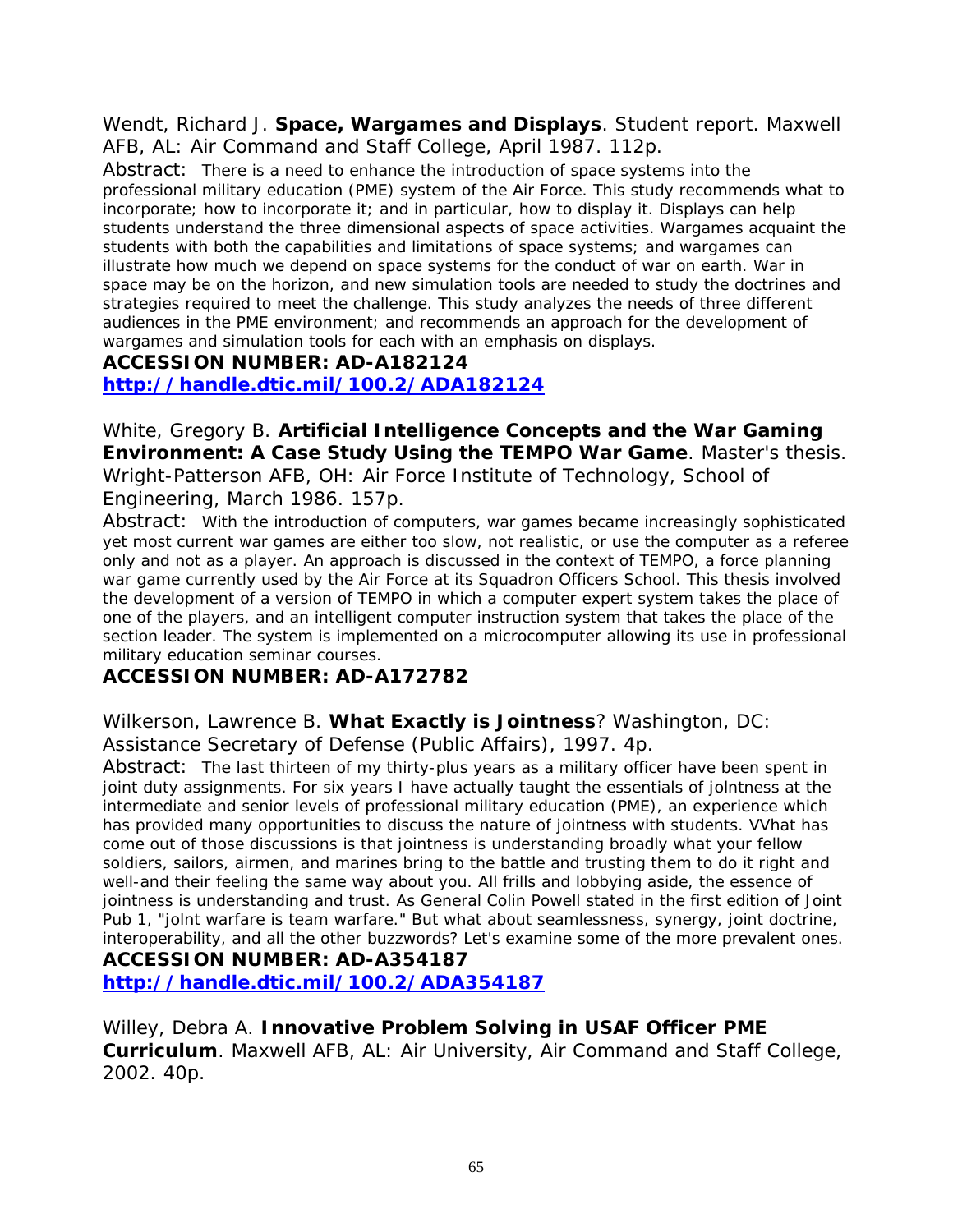Abstract: Innovative problem solving is a critical cognitive skill that leaders need to tackle the complex and ill-defined problems inherent in leadership and dynamic organizations. In an era of rapid technological and informational innovations, Air Force leaders find themselves in a constantly changing military and world environment. Air Force leaders must be capable of innovative thought and action in order to deal with the ambiguous, complex, and novel problems this changing environment generates. Although creative problem solving is often perceived as a rare talent, it is a cognitive skill and innate ability that can be nurtured, developed, and stimulated through education and training. This research paper examines the following two questions: (1) Are USAF officer professional military education (PME) curricula at in-residence schools offering innovative strategies for solving problems? and (2) Along the PME continuum, is there a difference in what is offered in each school and is it appropriate for the level of the officer's experience? A literature review of the following areas was conducted: the importance of innovative problem solving, problem solving and leadership, the acquisition of problem solving knowledge and skills, and the USAF officer PME curricula. The research concluded that while Air Force PME does a good job of developing innovative problem solving skills at the primary officer levels, not much of an emphasis is placed on fine-tuning or expanding these skills at the middle and senior officer levels. More research is needed to determine whether the curriculum at the middle and senior service schools should be expanded to include innovative problem solving.

### **ACCESSION NUMBER: AD-A407136 <http://handle.dtic.mil/100.2/ADA407136>**

Wilsbach, Kenneth S. **United States Air Force Operational Education Training and Organization.** Newport, RI: Naval War College, 1998. 32p.

Abstract: The operational competencies of Air Force officers are a result of their education, training and experience. The organization of the service also provides some degree of experience by supplying the officer with leadership opportunities. The paper asserts that changes can be made in these areas to improve the jointness of the service and prepare junior officers for future senior leadership positions. These changes include: more joint curriculum at junior level professional military education courses, exposure to true joint operational training exercises, and reorganization of Air Force units to promote joint interoperability.

#### **ACCESSION NUMBER: AD-A348345**

**<http://handle.dtic.mil/100.2/ADA348345>**

Wilson, Isaiah. **Educating the Post-Modern U.S. Army Strategic Planner: Improving the Organizational Construct**. Ft. Leavenworth, KS: Army Command and General Staff College, School of Advanced Military Studies, 2003. 97p.

Abstract: The prevailing U.S. Army professional military education (PME) system reflects the legacy of the twentieth century, modern, mechanized age of warfare. The twenty-first century security environment presents a unique set of challenges for U.S. national security and military strategy. The rise of a new information-age of warfare exacerbates the perpetual dichotomy between strategic intent and tactical action in war policy. In this new age, perhaps more than ever before, the distinction between periods of peace and episodes of war has become an arbitrary distinction; war in this age is increasingly just a "continuation of politics and policy by other (all) means." Yet, the persisting PME continues to separate the martial tactical expert (the warfighter) from the extra-martial operational and strategic expert (the war- thinker), even constructing the career development profile of the Army officer corps is this bifurcated manner. Effective war policy through the integration of the full spectrum of national and multinational (coalitional) capabilities is less effectively learned under such an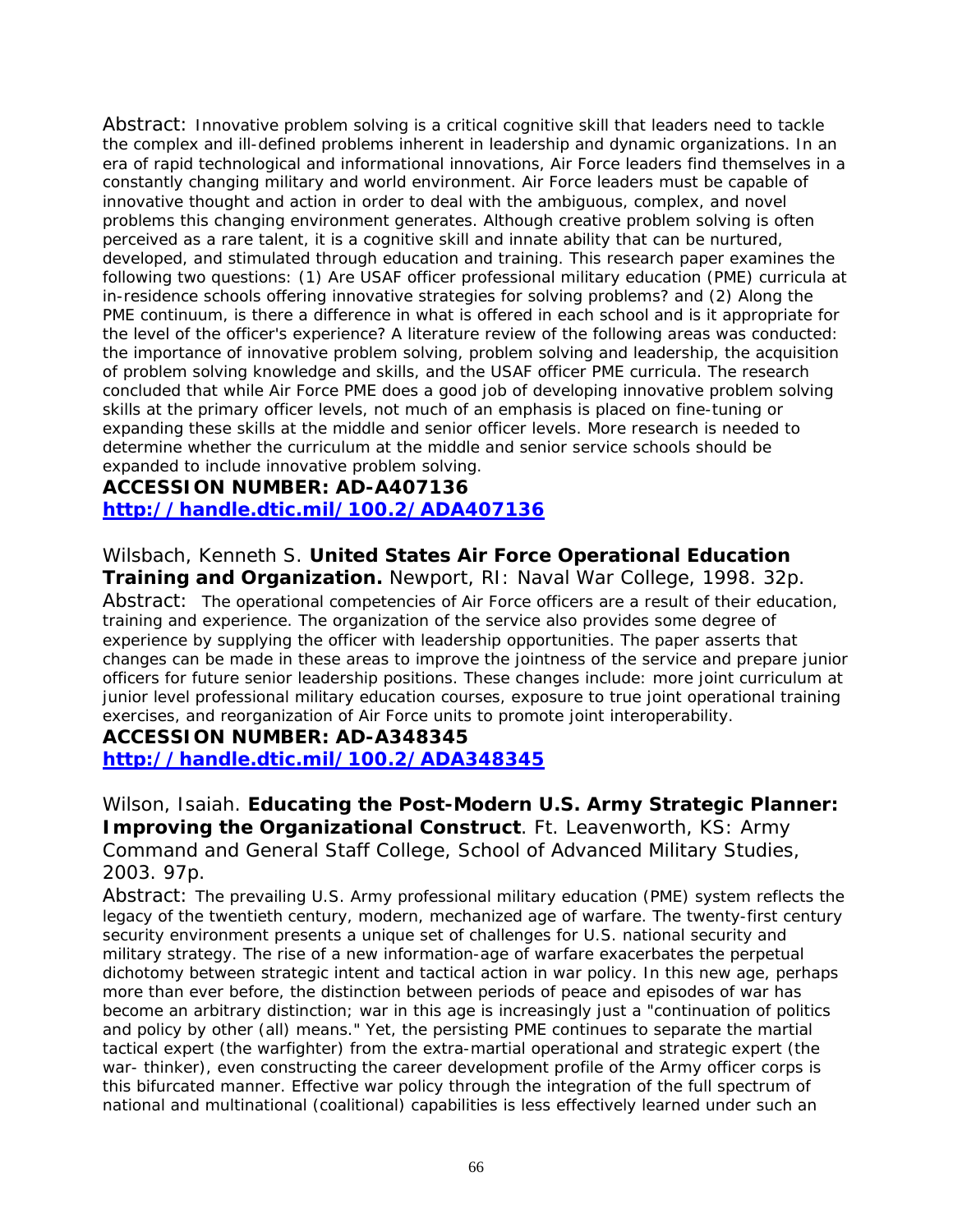education and career development system. What the information-age of warfare demands is the education, training, and experienced-based learning of uniformed strategic planners' experts well versed in the planning, management, and leadership of full spectrum, holistic war policy.

#### **ACCESSION NUMBER: AD-A419795 <http://handle.dtic.mil/100.2/ADA419795>**

Wilson, James R. **Postgraduate Education and Professional Military Development: Are They Compatible?** Master's thesis. Monterey, CA: Naval Postgraduate School, December 1991. 61p.

Abstract: This thesis examines the utilization of graduate education f or graduates of the Naval Postgraduate School, Manpower, Personnel, and Training analysis (MPTA) curriculum, from December 1986 through June 1991. The study focuses on four areas: (1) developing a list and rank structure of billets requiring the xx33P code granted upon completion of the education, (2) tracking the careers of the officers following their graduation from the curriculum, (3) examining the career progression paths to find places where timely utilization could be undertaken, and (4) examining the designator composition of the population. The study determined that utilization for the period December 1986 through June 1991 was 22.2%. Assuming that all officers still in the two-tour Department of Defense utilization window were assigned to utilization billets as their next assignment, the utilization rate would rise to 52.5%. This was deemed unacceptable, and the recommendation was to require an eighteen month utilization tour immediately following completion of the curriculum. This would cause the utilization rate for MPTA graduates to rise to 97%.

#### **ACCESSION NUMBER: AD-A245988**

Woodruff, Steven E. **Analysis of Air Force Acquisition Engineering Officer's Perceptions of the Adequacy of Their Preparation For Management**. Master's thesis. Wright-Patterson AFB, OH: Air Force Institute of Technology, School of Systems and Logistics, March 1994. 114p. Abstract: The purpose of this study was to determine how much time Air Force acquisition engineers spend in performing management functions, how those engineers spend in performing management functions, how those engineers perceive their management training, and which types of training contribute the most to managerial competency. The results from surveys of 215 acquisition engineers assigned to ASC/EN, Wright-Patterson AFB, OH and their supervisors revealed that engineers do indeed spend substantial amounts of time performing management functions. Slightly more than half the engineers reported spending at least 50% of an average workday performing management functions. Over 53% of engineers responding to the survey felt their management training had been either 'excellent' or 'good'. Management skills were rated either 'excellent' or 'good' by 72% of the respondents. In the key area of communication skills, 87% agreed they had the necessary communication skills to be successful in their jobs. The most effective contributors to managerial competency were experience, an aptitude for management, and having a mentor. Items rated least effective in improving management abilities included Professional Military Education courses and the System 100 and System 200 system acquisition classes.

#### **ACCESSION NUMBER: AD-A277972**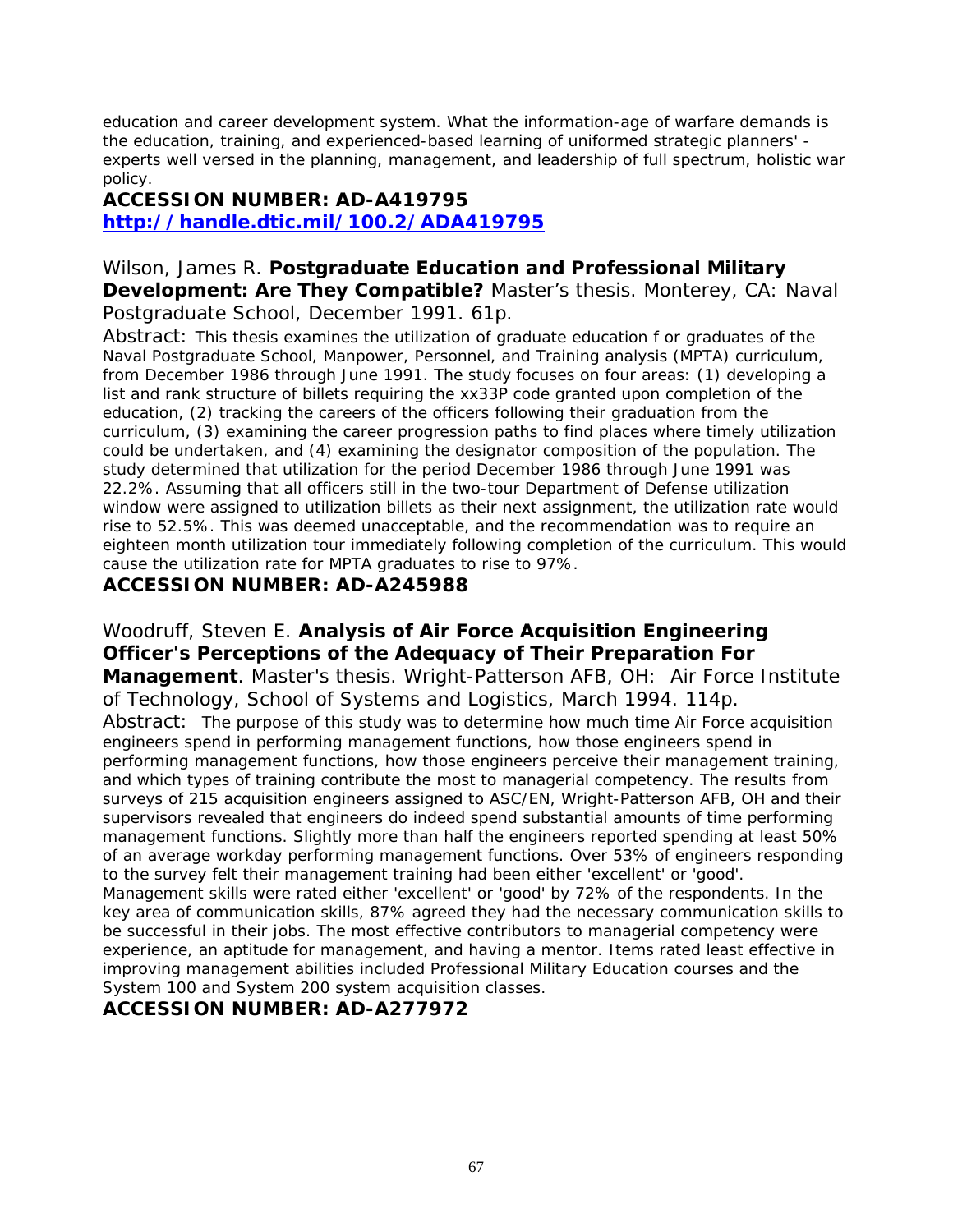## **WEB SITES**

### **Vision Statements and Doctrine sites**

#### *Joint*

*Joint Vision 2020* -- [http://www.dtic.mil/jointvision/jvpub2.htm](http://www.dtic.dla.mil/doctrine/jv2010/) Joint Publications -- [http://www.dtic.mil/doctrine/index.htm](http://www.dtic.mil/doctrine/jel/jointpub.htm) Joint Vision Historical Documents - <http://www.dtic.mil/jointvision/history.htm>

#### *Air Force*

*Global Engagement* -- [http://www.dtic.mil/jointvision/vusaf.pdf](http://www.xp.hq.af.mil/xpx/21/nuvis.htm) Doctrine Documents -- <https://www.doctrine.af.mil/>.AF ONLY

#### *Army*

*Army Vision 2010* -- [http://www.dtic.mil/jointvision/varmy.pdf](http://www.army.mil/2010/) Doctrine Manuals -- [http://www.army.mil/usapa/doctrine/](http://www-cgsc.army.mil/cdd/doc-lib.htm)

#### *Marine Corps*

*Marine Corps Strategy 21* -- [http://www.dtic.mil/jointvision/strategy.pdf](http://www.dtic.mil/doctrine/jv2010/usmc/usmcvpub.htm) Doctrine Manuals – [https://www.doctrine.quantico.usmc.mil](https://www.doctrine.quantico.usmc.mil/) 

#### *Navy*

*Forward From The Sea* -- [http://www.dtic.mil/jointvision/b014.pdf](http://www.dtic.mil/doctrine/jv2010/navy/navyvpub.htm) Doctrine Publications - <http://www.nwdc.navy.mil/http://www.nwdc.navy.mil/>

### **Schools**

#### *Joint*

National Defense University --<http://www.ndu.edu/> National War College -- <http://www.ndu.edu/nwc/index.htm> Information Resources Management College - <http://www.ndu.edu/irmc/> Industrial College of the Armed Forces -- <http://www.ndu.edu/icaf> Joint Forces Staff College -- <http://www.jfsc.ndu.edu/> School for National Security Executive Education - <http://www.ndu.edu/snsee/index.cfm>

#### *Air Force*

Air University --<http://www.au.af.mil/> Air Command and Staff College -- <http://wwwacsc.maxwell.af.mil/> Air War College - <http://www.maxwell.af.mil/au/awc/awchome.htm>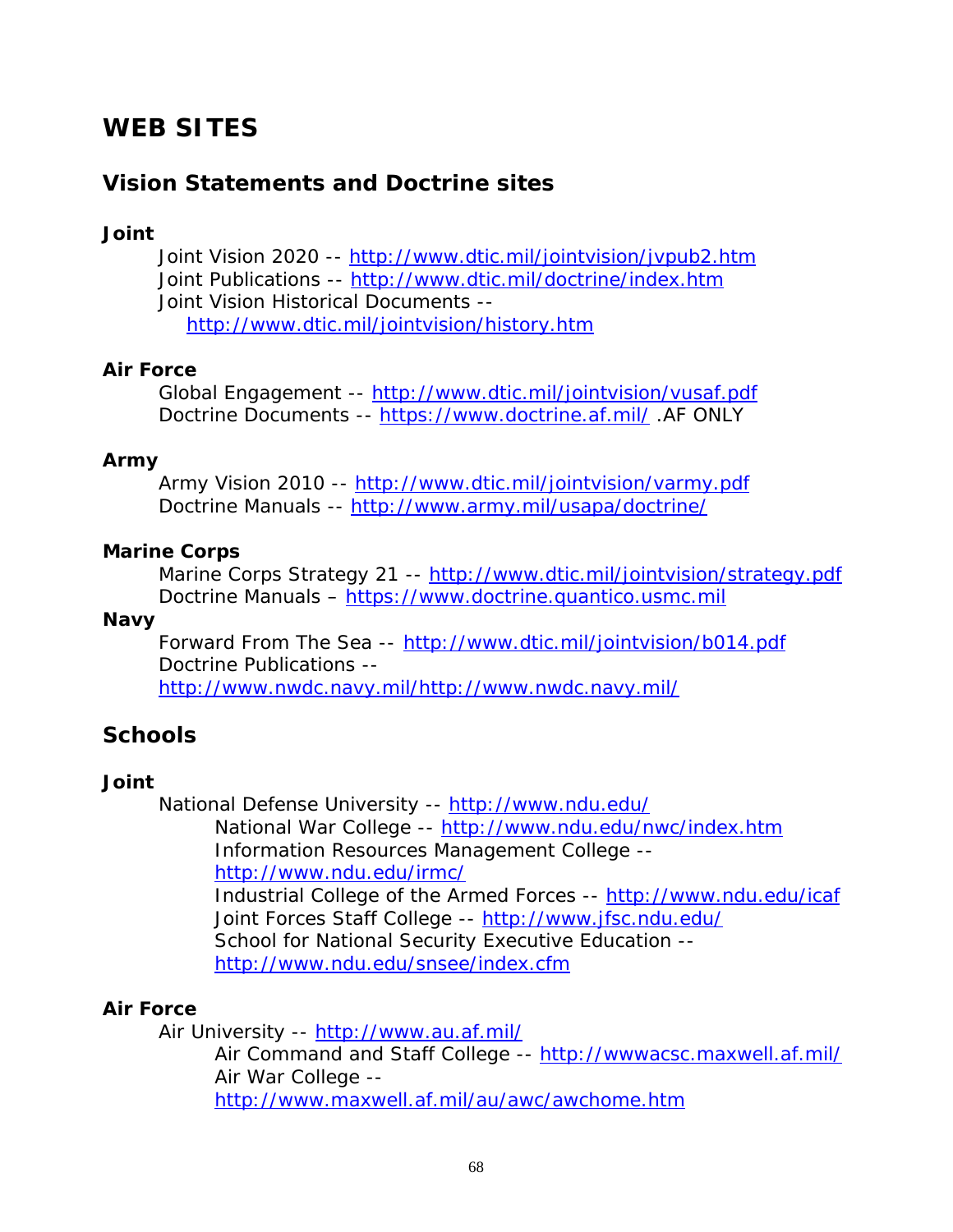Squadron Officer School --<http://sos.maxwell.af.mil/> College for Enlisted Professional Military Education - <http://cepme.maxwell.af.mil/>

#### *Army*

Army Command and General Staff College - <http://cgsc.leavenworth.army.mil/> Army War College -- <http://carlisle-www.army.mil/>

#### **Marine Corps**

Marine Corps University - <http://www.mcu.usmc.mil/> Enlisted PME -- <http://www.mcu.usmc.mil/sncoa/index.cfm> Marine Corps War College - <http://www.mcu.usmc.mil/mcwar/default.cfm> Command and Staff College --<http://www.mcu.usmc.mil/csc/index.htm> School of Advanced Warfighting - <http://www.mcu.usmc.mil/csc/sawmsn.htm> Expeditionary Warfare School -- <http://www.mcu.usmc.mil/ews/>

#### *Navy*

Naval War College -- <http://www.nwc.navy.mil/> Senior Enlisted Academy -- <http://wwwnt.cnet.navy.mil/sea/>

### **Professional Reading Sites**

#### *Air Force*

Chief of Staff -- [http://www.af.mil/csafreading/](http://www.af.mil/lib/csafbook/index.html)

#### *Army*

Chief of Staff – <http://www.army.mil/cmh-pg/reference/CSAList/CSAList.htm>

#### *Chairman Joint Chiefs of Staff*

[http://www.au.af.mil/au/awc/awcgate/jcs/reading-list.htm](http://www.dtic.mil/mil-ed/read_list.html)

#### *Joint Forces Staff College Commandant*

[http://www.jfsc.ndu.edu/current\\_students/documents\\_policies/documen](http://www.jfsc.ndu.edu/current_students/documents_policies/documents/reading_list/default.asp) [ts/reading\\_list/default.asp](http://www.jfsc.ndu.edu/current_students/documents_policies/documents/reading_list/default.asp)

**Joint Education Branch Home Page**  <http://www.dtic.mil/doctrine/education.htm>